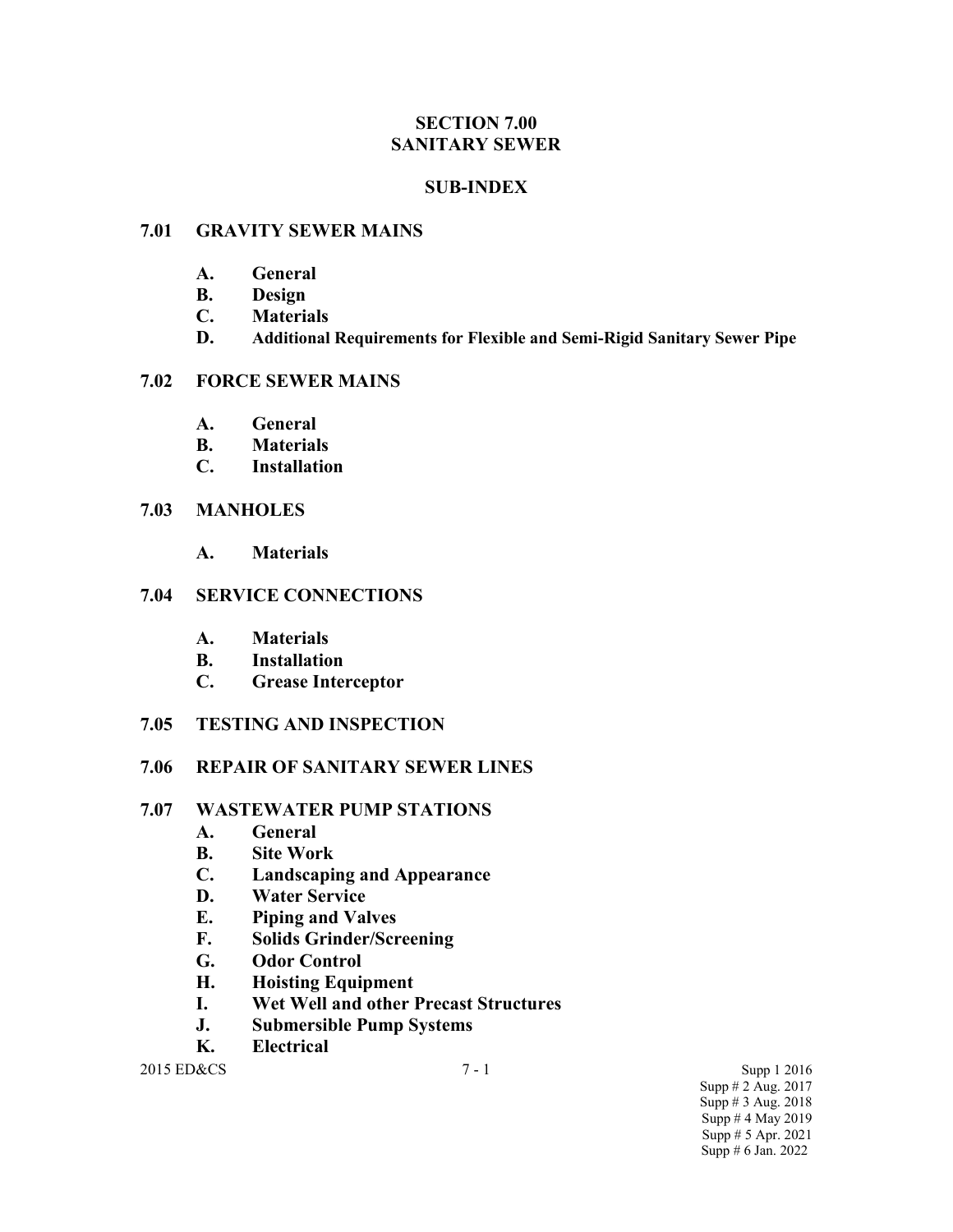- **L. Pump Station Control Panel**
- **M. Flow Meter**
- **N. Force Main**
- **O. Air Relief and Air-Vacuum Valves**
- **P. Standby Power Generator and Automatic Transfer Switch**
- 
- **Q. SCADA R. Testing and Inspection**
- **S. Equipment Manufacturer's List**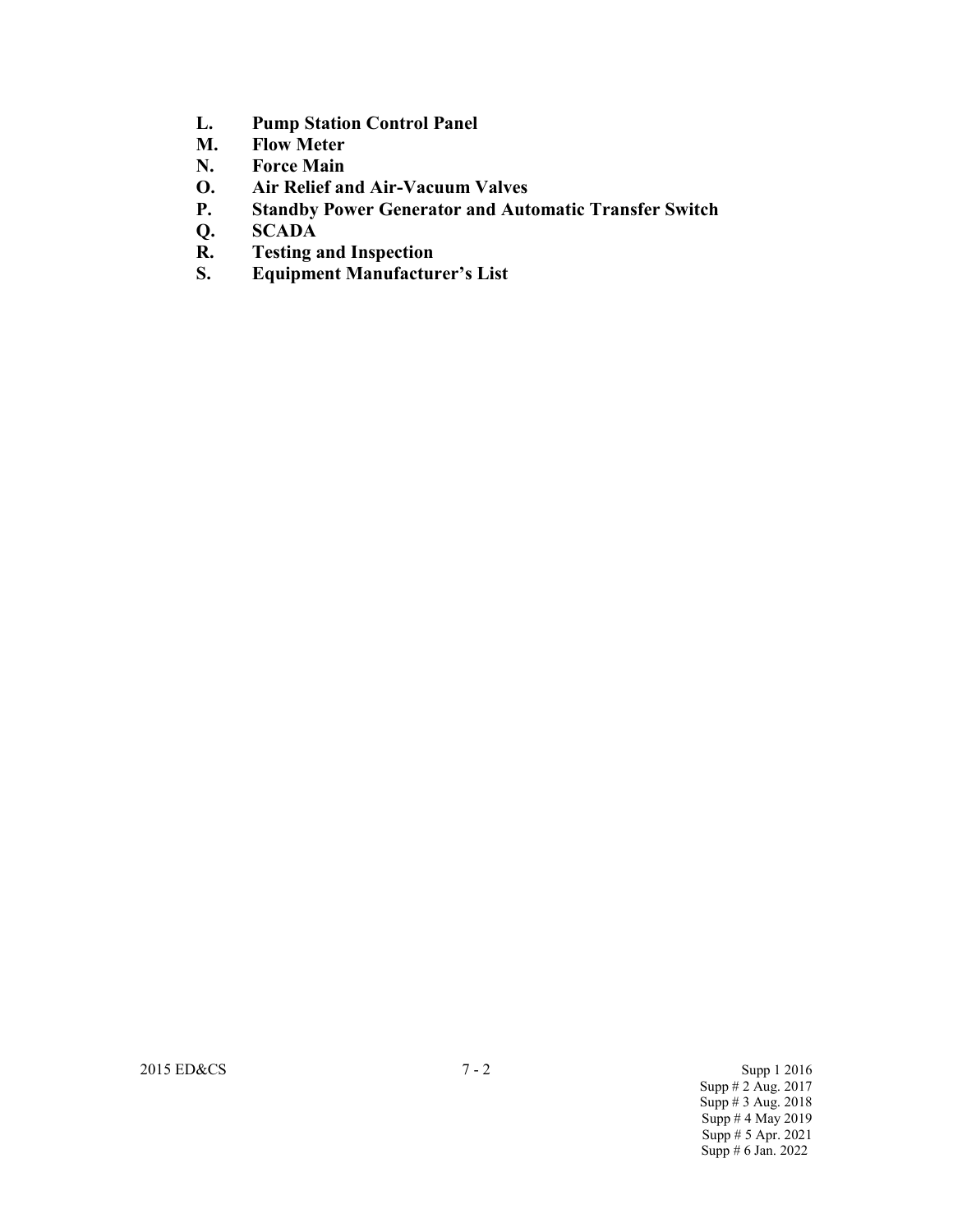### **SECTION 7.00 SANITARY SEWER**

### **7.01 GRAVITY SEWER MAINS**

#### **A. General**

Gravity sewer extensions shall meet all requirements of these standards. In addition, the *Minimum Design Criteria for the Permitting of Gravity Sewers* and *Alternative Design Criteria for Minimum Separation for Sewer Systems to Wetlands*, prepared by the Division of Water Resources of NC DEQ, and the *North Carolina Administrative Code Title 15A Chapter 02 Subchapter T Waste Not Discharged to Surface Waters* (15A NCAC 02T) are hereby incorporated into the Town's standards for gravity sewer design. This specification section identifies minimum equipment and construction requirements for gravity sewer extensions that are to be owned and operated by the Town of Holly Springs. This section does not address every aspect of gravity sewer extensions; it is the design engineer's (Designer's) responsibility to supplement these requirements as necessary to produce a complete set of plans and specifications.

All utility extension permits must be obtained prior to construction. Refer to the Town Code of Ordinances Section 16 for further requirements.

## **B. Design**

### **Location**

- 1. All public sanitary sewer mains shall be installed in dedicated street right of way or in dedicated utility easements. Sanitary sewer mains installed in Town of Holly Springs maintained streets shall be located in the center of travel lanes. Mains located within N.C. Department of Transportation right of way shall be placed outside of pavement limits, in accordance with NCDOT standards. See Section 2.10 for landscape plantings within Utility easements.
- 2. Minimum widths of public sanitary sewer easements shall be:

|            | Pipe Size (inches) | Pipe Depth (feet) | Easement Width (feet) |
|------------|--------------------|-------------------|-----------------------|
|            |                    |                   |                       |
|            | $<$ 12.            | > 20              |                       |
|            | $12 - 24$          |                   |                       |
|            | $12 - 24$          |                   |                       |
| 2015 ED&CS |                    |                   | Supp 1 2016           |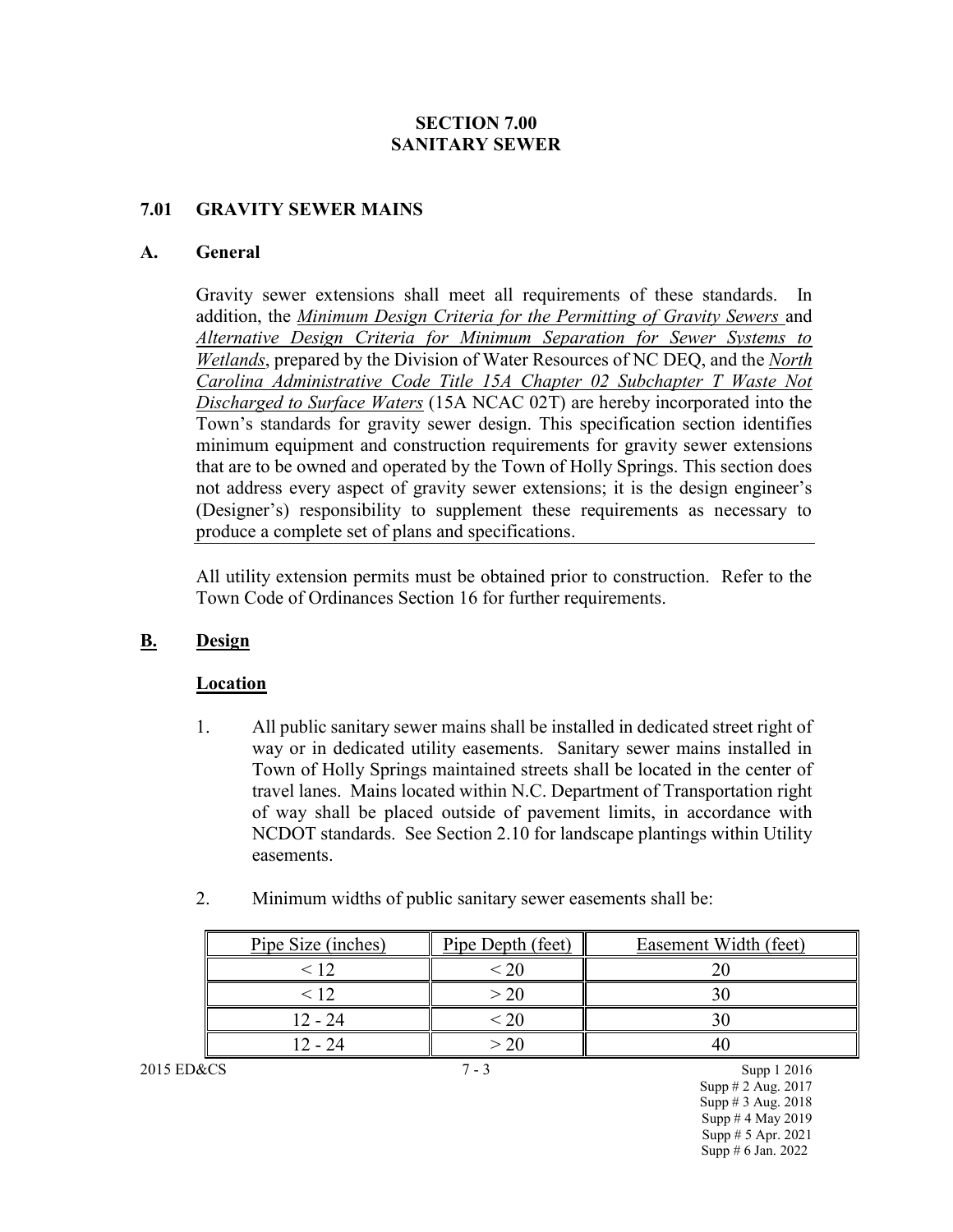| All depths | Executive Director of Utilities<br>and Infrastructure Services<br>Specified |
|------------|-----------------------------------------------------------------------------|
|            |                                                                             |

- a) Additional width of easement will be required when easement contains multiple utilities.
- b) Additional temporary construction easement may be required for any sewer not constructed at the time the easement is recorded.
- c) Sewer mains shall be centered within their easements.
- d) All sewer mains that extend as an outfall between residential lots shall have a minimum 30ft easement.
- 3. Outfalls shall require accessibility with a maximum cross slope of 6:1.
- 4. Proposed sanitary sewers paralleling a creek shall be designed to a proper depth to allow lateral connections such that all creek crossings will be below stream bed elevation unless otherwise approved by the Executive Director of Utilities and Infrastructure Services. The top of the sewer main shall have a minimum of one foot of cover between steel encasement pipe and the stream bed. In addition, the following is required:
	- a) Sewer lines crossing stream beds will be required to be installed with restrained joint pipe inside a steel encasement pipe in accordance with the Standard Details section of these standards (Reference TOHS HS607).
	- b) Sewer lines crossing under storm drainage pipe containing a single pipe greater than 42 inches or multiple pipes greater than 36-inches will be required to be installed with restrained joint pipe inside a steel casing pipe. Installation may be by bore and jack or excavation which will be at the discretion of the Executive Director of Utilities and Infrastructure Services. All encasements to be extended a minimum of 10 feet beyond the stream bank and/or storm drainage pipe.
- 5. Sanitary sewer mains shall not be installed under any portion of water impoundments unless approved by the Executive Director of Utilities and Infrastructure Services.
- 6. The following minimum separations must be maintained: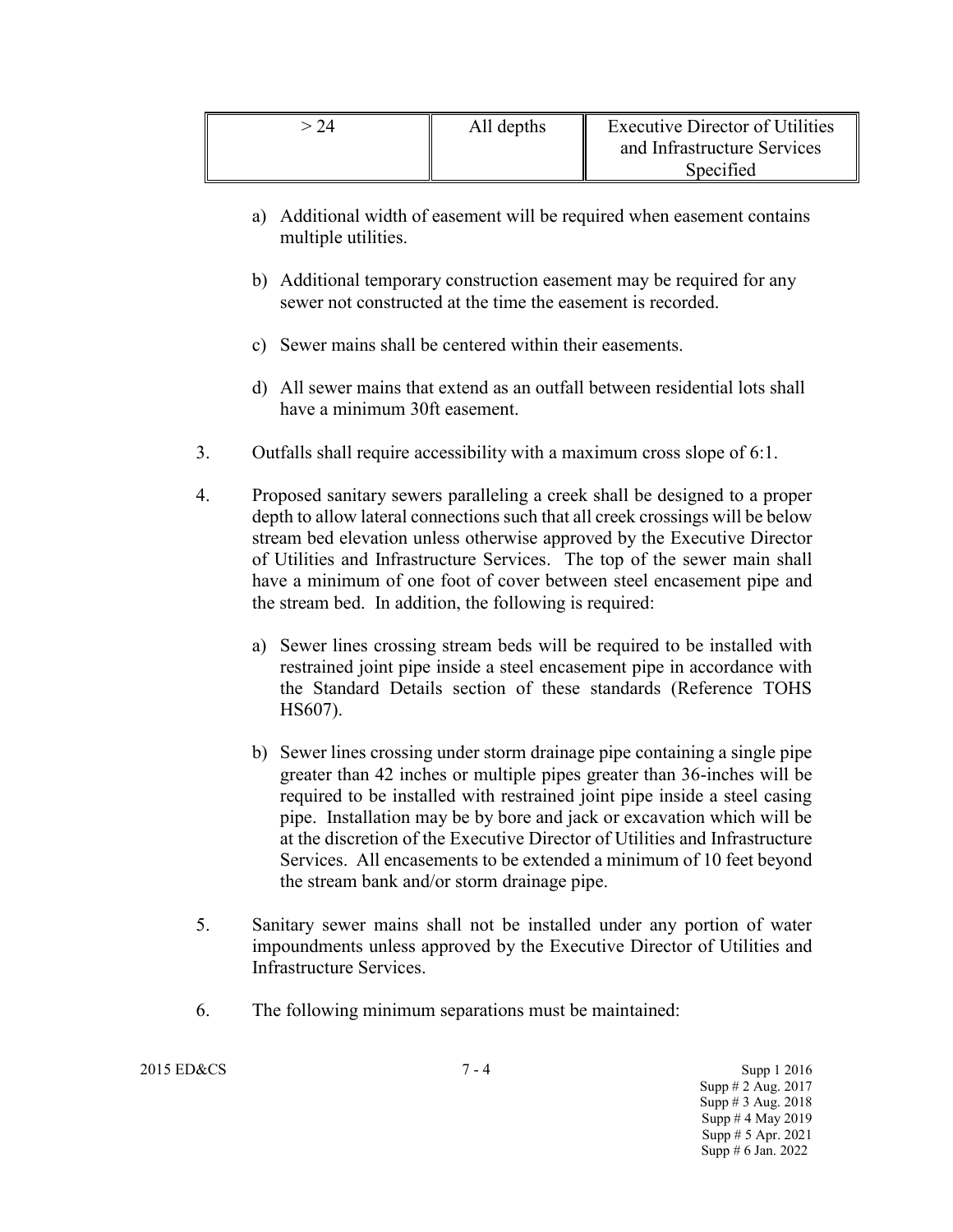- a) Any private or public water supply source, including WS-1 waters or Class I or Class II impounded reservoirs used as a source of drinking water  $-100$  feet;
- b) Any waters classified WS-II, WS-III, B, SA, ORW, HQW or SB (from normal high water [or tide elevation]  $-50$  feet);
- c) Any other stream, lake, or impoundment 25 feet or as required by State law.

Where the required minimum separations cannot be maintained, ferrous sanitary sewer pipe with joints equivalent to water main standards shall be used. However, in no instance may sanitary sewer lines be installed less than 25 feet from a private well or less than 100 feet from a public water supply source (or as required by State law).

- 7. Sanitary sewer lines shall be extended to adjacent upstream property lines, in order to serve all upstream properties. These lines shall be sized to serve all upstream tributary areas in accordance with the Master Land Use Plan or approved developments (whichever results in the larger flow).
- 8. All non-residential swimming pools shall be discharged into the storm sewer system after dichlorination.

### **Size**

- 1. The minimum size of public gravity sanitary sewer mains shall be 8 inches.
- 2. Major interceptors shall be sized in accordance with the "Master Wastewater Plan of the Town of Holly Springs." In areas not included in the master plan, new sewer interceptors shall be designed based on the proposed land use (in accordance with the Town's Master Land Use Plan) of the contributory area. The following flow factors shall be used:

### **Residential, (Single-Family) flow rates:**

Use flow factors of 255 gpd/unit.

### **Residential (Multi-Family) and Non-Residential flow rates:**

Use flow factors as required by the North Carolina Department of Environmental Quality- (at the time of this specification revision, these flow rates are contained in 15A NCAC 02T.0114).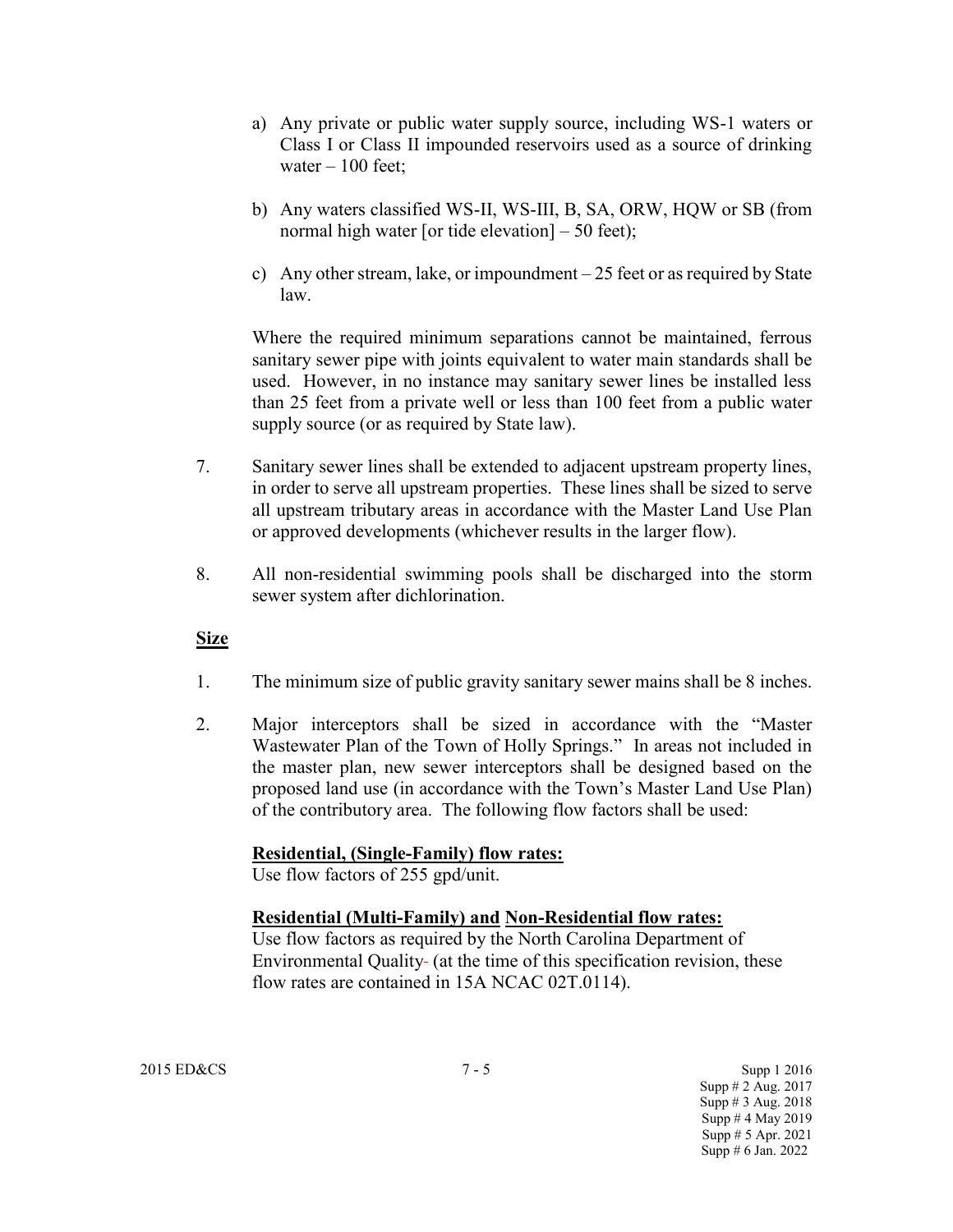- 3. For existing sewer systems, an additional allowance shall be made to the above flow factors where the existing flow exceeds these values and immediate remedial measures are not proposed.
- 4. The ratio of peak to average daily flow shall be 2.5.
- 5. Sanitary sewers shall be designed to carry the projected peak flow at no more than ½ full. The recommended minimum velocity for sanitary sewer lines is 2 fps. The minimum slope for the uppermost reach of a sanitary sewer line shall be 1.00%.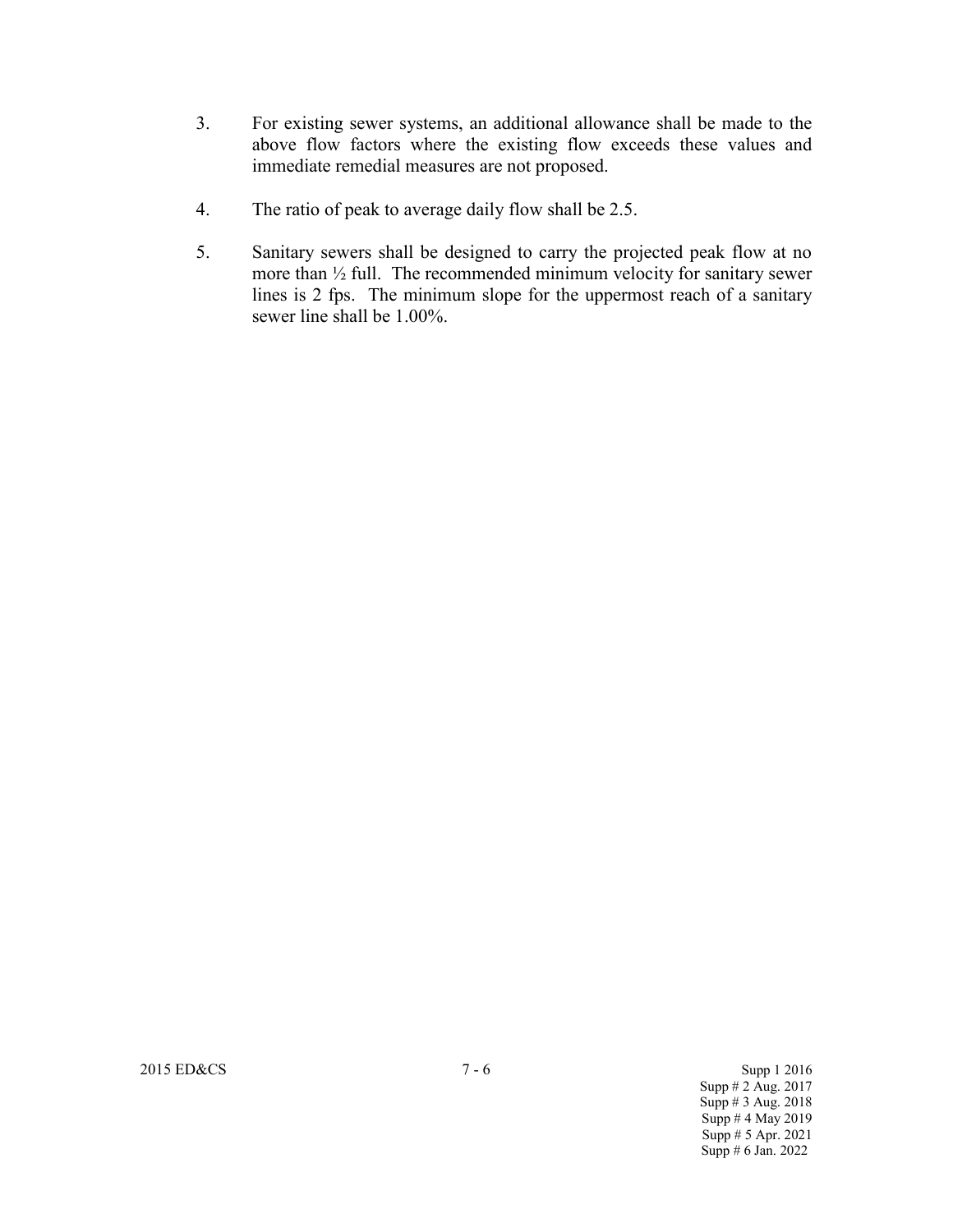| Main Size | Minimum Slope                    |
|-----------|----------------------------------|
| (inches)  | $(\text{feet}/100 \text{ feet})$ |
| 8         | 0.40                             |
| 10        | 0.28                             |
| 12        | 0.22                             |
| 14        | 0.17                             |
| 15        | 0.15                             |
| 16        | 0.14                             |
| 18        | 0.12                             |
| 21        | 0.10                             |
| 24        | 0.08                             |
| 27        | 0.07                             |
| 30        | 0.06                             |

The minimum grades for public sanitary sewers shall be as follows:

- 6. The maximum grade for sanitary sewers is 10%. The maximum velocity in sanitary sewers is 15 feet per second. These limits may be exceeded with the approval of the Executive Director of Utilities and Infrastructure Services and with the incorporation of the following provisions:
	- a) All sewers of greater than 10% slope shall be ductile iron pipe;
	- b) High velocity manholes, in accordance with the Standard Details Section of these Standards shall be used on all sewers with a slope greater than 10%;
	- c) Concrete anchors shall be installed on all sewers of greater than 10% slope at the following spacings:
		- i) Not over 36 feet center to center on grades from 10% to 25%;
		- ii) Not over 24 feet center to center on grades from 25% to 40%;
		- iii) Not over 16 feet center to center on grades exceeding 40%.
- 7. Sewer extensions should be designed for projected flows even when the diameter of the receiving sewer is less than the diameter of the proposed extension.
- 8. Pipe diameter changes shall occur in a manhole with the invert of the larger pipe lowered sufficiently to maintain the same energy gradient. An approximate method of securing these results is to place the 0.8 depth point of both sewers at the same elevation.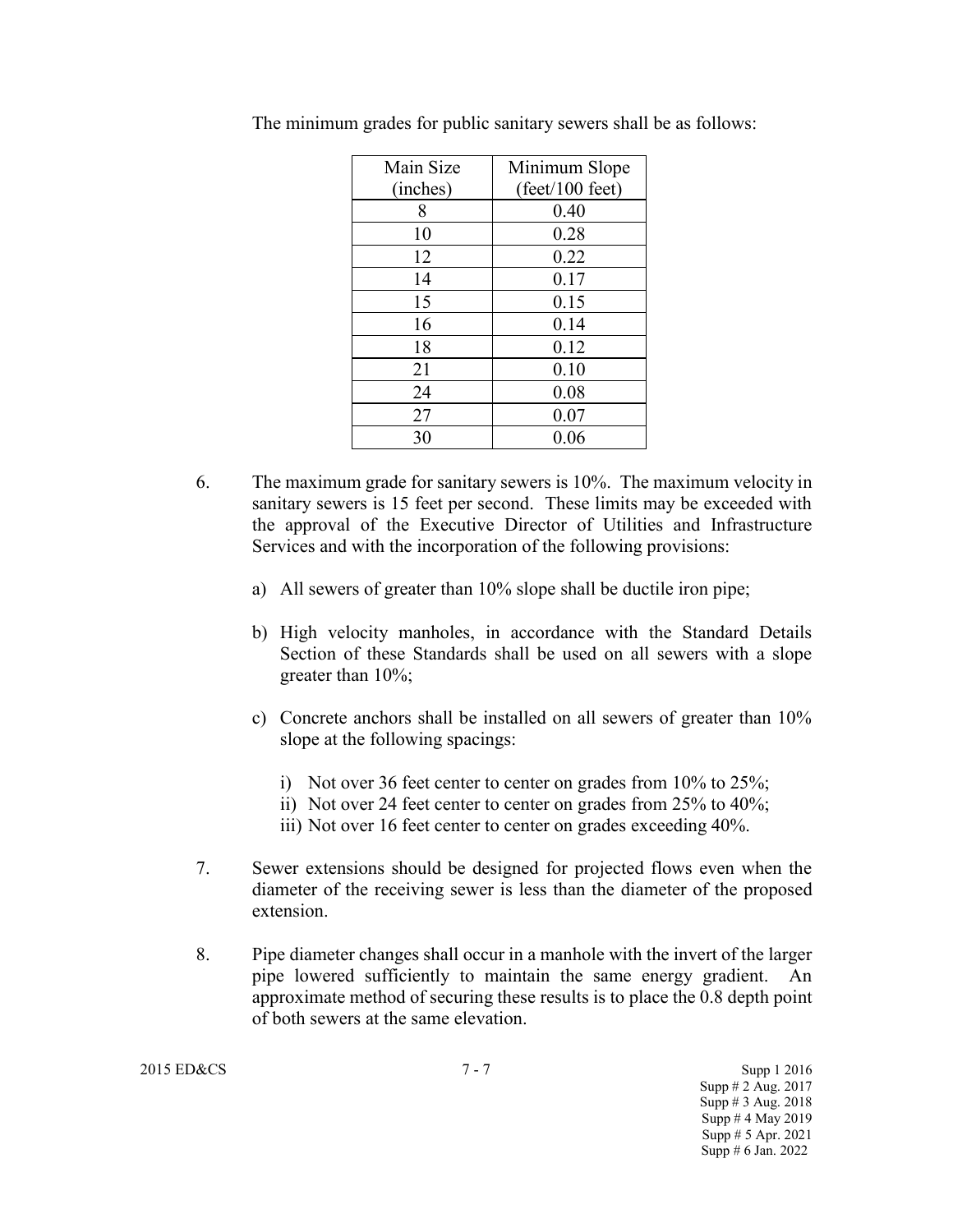- 9. All residential subdivision lots shall be served by public gravity sanitary sewer unless otherwise approved by the Executive Director of Utilities and Infrastructure Services. If a pump is approved, it shall be privately maintained, must pump into a gravity service connection placed on the lot, and must have a note on the construction plans and recorded plat indicating a private pump may be required to serve the lot with sanitary sewer service. In instances where private pump stations are approved, the gravity service that received the force main shall be required to extend into private property so that the required private force main vent is located a minimum of 20 feet from public right of way.
- 10. Downstream receiving sewer infrastructure shall be evaluated to confirm adequate capacity by the design engineer for each project. In addition, a sewer study may be required to accompany plans submitted to the Town for consideration of impacts to downstream sewer infrastructure. Developer shall be required to upgrade insufficient infrastructure.

### **Installation**

- 1. Sanitary sewer mains shall be deep enough to serve adjoining and upstream properties and allow for sufficient slope in lateral lines. All sanitary sewer mains shall have the following minimum of 4.5 feet of cover and be measured as follows:
	- a) 4.5 feet from the top of pipe to finished subgrade when under a roadway;
	- b) 4.5 feet from top of pipe to existing edge of pavement elevation when adjacent to a roadway which may be widened in the future;
	- c) 4.5 feet from top of pipe to finished grade in all other areas.

The above requirements may be waived at the direction of the Executive Director of Utilities and Infrastructure Services, in which case ductile iron pipe shall be installed.

- 2. The construction of all sanitary sewer lines which will be maintained by the Town must be performed by a contractor licensed in North Carolina.
- 3. Sewer mains from 14 to 20 feet deep shall require special bedding in accordance with the Standard Details Section of these Standards.
- 4. Sewers over 20 feet deep shall require ductile iron for the entire run between manholes and shall be 401 protectant lined.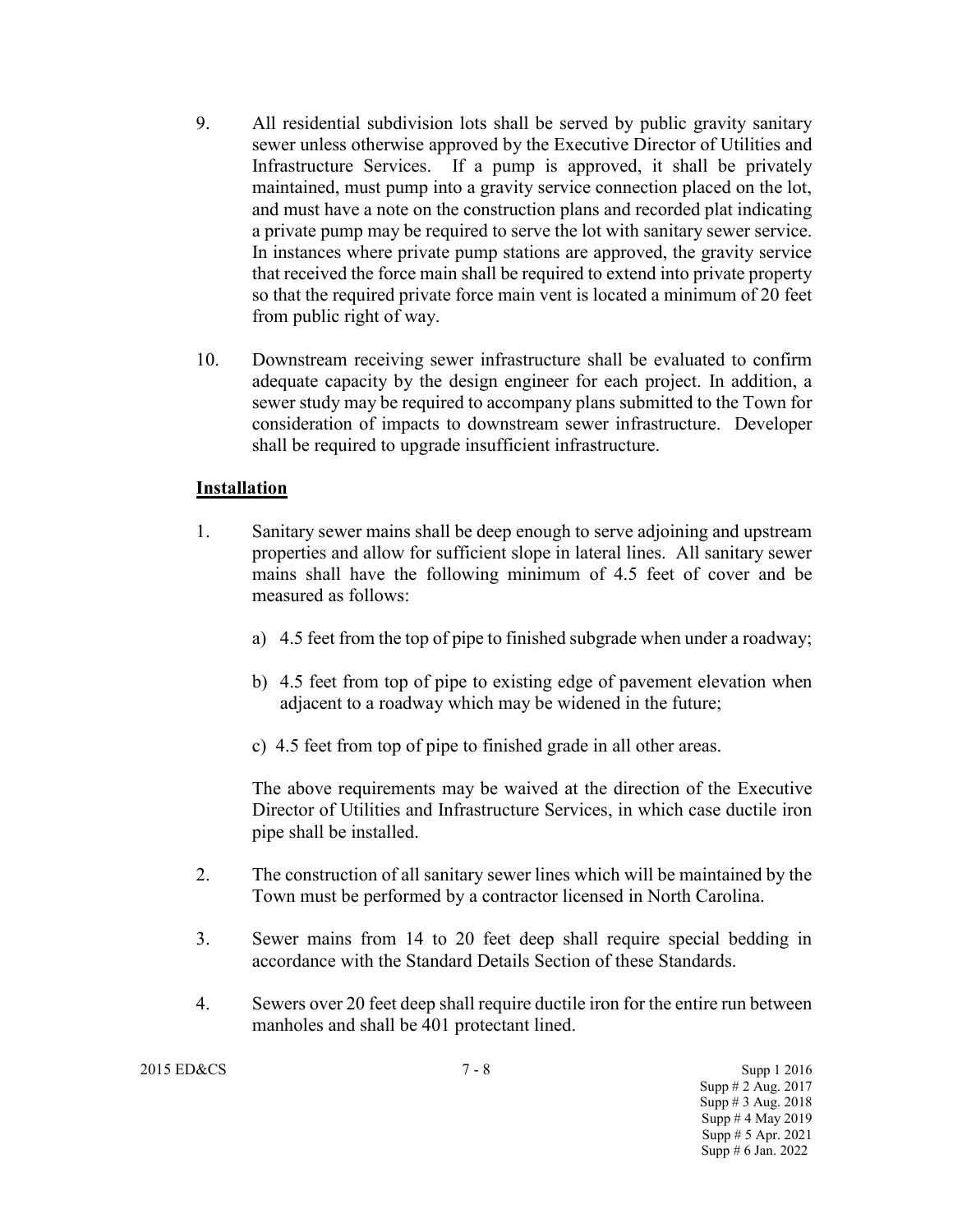- 5. Pipe trench excavation and backfilling shall be performed in accordance with Section 5.00 of these Standards.
- 6. Transitions of pipe material shall occur only at manholes.
- 7. Sewer mains shall be laid at least 10 feet laterally measured edge to edge from existing or proposed water mains unless it is determined that local conditions or barriers prevent a 10-foot lateral separation in which case:
	- a) The water main is laid in a separate trench, with the elevation of the bottom of the water main at least 18 inches above the top of the sewer;
	- b) The water main is laid in the same trench as the sewer with the water main located at one side on a bench of undisturbed earth, and with the elevation of the bottom of the water main at least 18 inches above the top of the sewer.
- 8. Where sanitary sewers cross NCDOT roadways or major Town roads, as determined by the engineer, pipe encasement shall be required.
- 9. Where sanitary sewers cross beneath water mains with a vertical separation of 18 inches or less or where water mains cross under sewer mains, the entire leg of sewer line shall be ductile iron pipe. The water line pipe shall be centered at the point of crossing and shall cross sanitary sewer lines at an approximate 90º angle.
- 10. Where sanitary and storm sewers cross with a vertical separation of less than 24 inches the entire leg of sanitary sewer shall be of ductile iron pipe. There shall be a minimum 5-foot horizontal separation between sanitary sewer and storm sewer.
- 11. For sanitary sewer and reclaimed separation, see Section 11.01.
- 12. There shall be a minimum 5-foot horizontal separation between parallel gravity and/or force mains.
- 13. Sewer line easements shall be completely cleared of all vegetation, graded smooth with minimum cross slope of 6:1, free from rocks, boulders, roots, stumps, and other debris, free from ponded water, and seeded and mulched upon the completion of construction.
- 14. The first new downstream manhole(s) of any sanitary sewer line extension under construction shall be plugged on the outlet side with a masonry wall or a wing nut plug (to be determined and inspected by the Development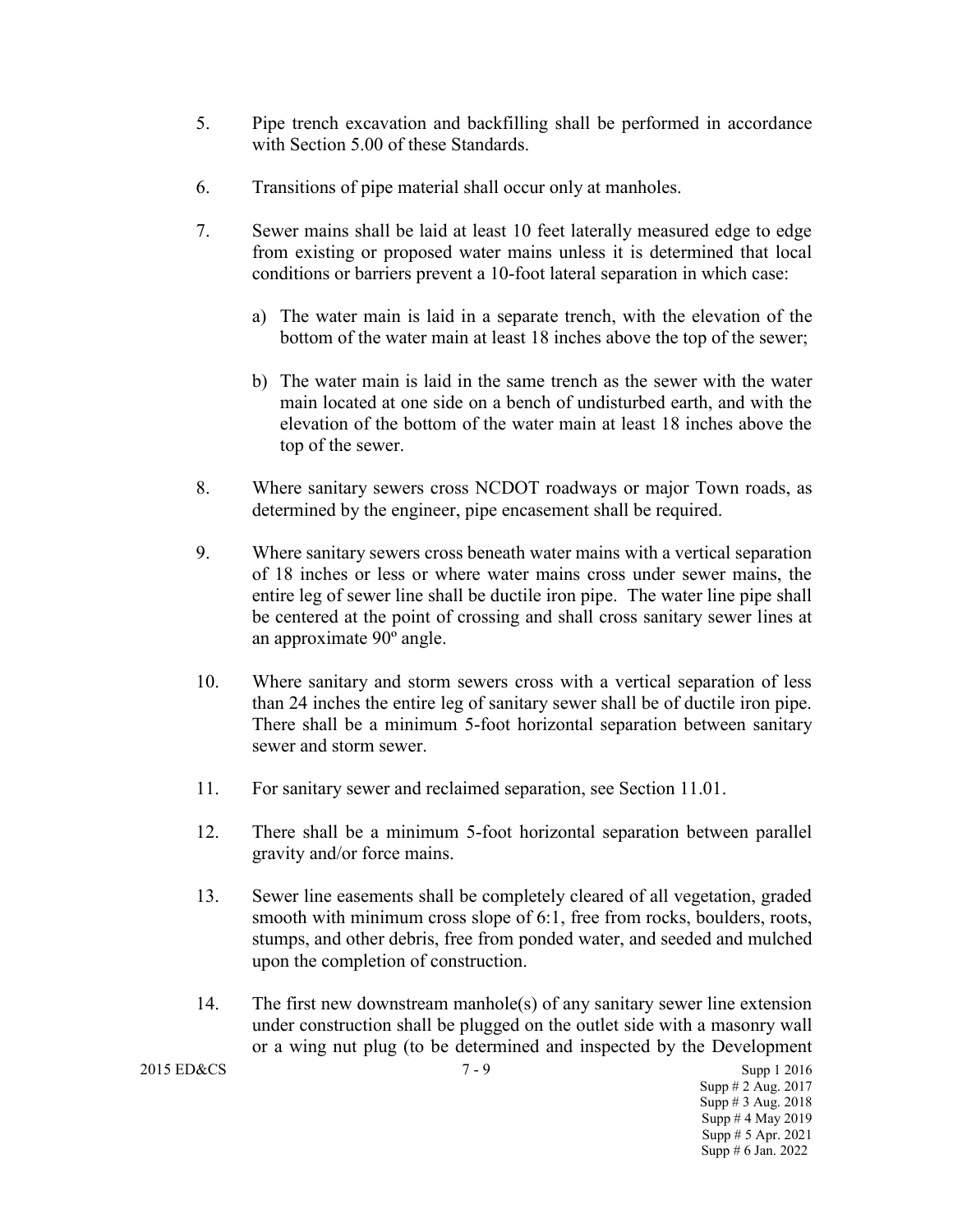Inspector); secured with a stainless steel cable with identification plate of contractor's name; and secured with stainless steel cable to prevent the passage of groundwater, runoff and sediment into the existing sanitary sewer system. All water upstream of the plug shall be pumped out of the sanitary sewer line and all sediment and solids shall be removed and properly disposed of by the Contractor prior to removal. The plug shall not be removed until the line has been inspected by the Development Inspector to ensure that all possible points of inflow or infiltration have been secured. Failure to meet this requirement will result in a \$1,000 per day fine. If the plug blows out and causes equipment or material damage or spills downstream, the Contractor shall be responsible for resulting fines and costs of repairs. Authorization to remove the plug shall be required by Development Inspector. If the Contractor fails to obtain necessary approvals and removes the plug before the system is activated, the Contractor shall be responsible for resulting State and Town fines and damages resulting.

#### **Manholes**

- 1. All manhole cone sections shall be the eccentric type.
- 2. Manholes shall be spaced at a maximum distance of 425 feet apart for lines 12 lines in diameter or less and at a maximum of 500 feet apart for lines greater than 12 inches in diameter.
- 3. Manholes for sewers under 21 inches in diameter shall be a minimum of 4 feet in diameter. Manholes for sewers 21 inches in diameter or greater shall be 5 feet in diameter. Manholes requiring inside drops shall be a minimum of 5 feet in diameter. When 2 or more inside drops occur at one manhole, a minimum 6-foot diameter manhole shall be used.
- 4. All manholes that are over 20 feet deep shall be 5 feet in diameter.
- 5. Manholes shall be installed at each deflection of line and/or grade. The flow channel through manholes should be smooth and shall conform to the shape of the entering/exiting sewer line. A standard 0.20-foot drop shall be provided at each manhole. Inverts "in" and "out" shall be as designated on the approved plans. Sewers shall be designed to minimize free drops in manholes.

Either precast or brick and mortar inverts may be used conforming to these Standards. The invert shall be smooth and uniform in shape along the entire length.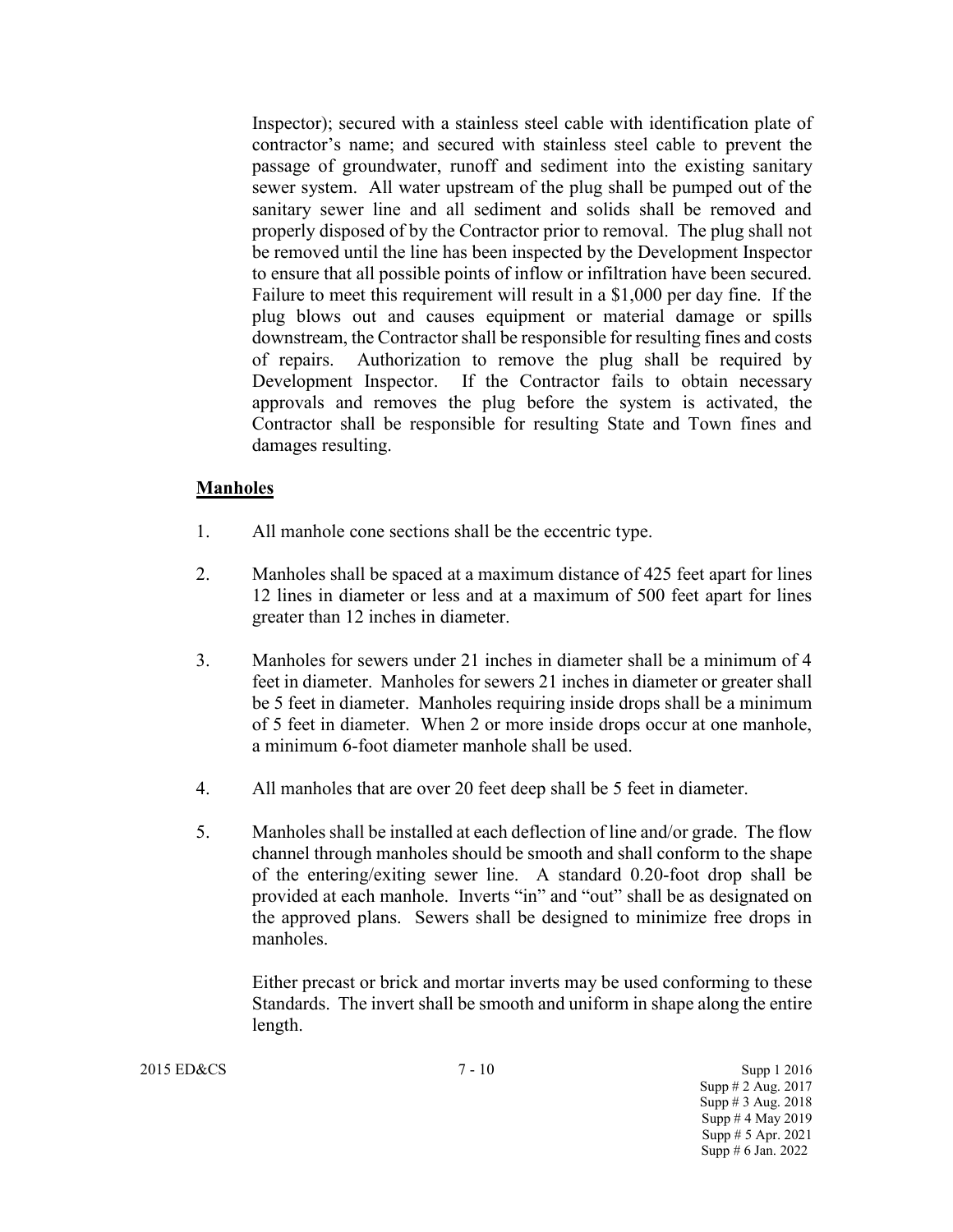- 6. Inside drops shall be used when free drops exceed 12 inches. For inside drop manholes, the entire upstream leg of sewer must be ductile iron. For inside drop manholes, see the Standard Details Section of these Standards. Outside drops shall not be permitted except when necessary to connect to existing manholes.
- 7. Manholes not located in roadways shall have a top elevation a minimum of 12 inches above finished grade. Manholes located along outfalls shall have a top elevation a minimum of 24 inches above finished grade or 100 year flood plain, or 12 inches above 500 year flood plain, whichever is higher.
- 8. Watertight manhole rings and covers shall only be allowed upon approval by the Executive Director of Utilities and Infrastructure Services. Manholes with watertight tops shall be vented in accordance with the Standard Details Section of these Standards.
- 9. Manholes located within flood plain areas, on outfalls, and within any areas of high groundwater shall be waterproofed by wrapping all joints with a minimum 8-inch width band of butyl joint wrap. Waterproofing shall be installed by mopping asphalt over the joint area, then wrapping butyl joint wrap around the joints, and finally mopping the wrap with another coat of asphalt. The total asphalt coat thickness shall be a minimum of 20 mils.
- 10. Manholes for sewers 12 inches and above shall be coated with an epoxy coating system such as Cor-Cote SC as manufactured by Sherwin-Williams, Raven 405 as manufactured by Raven Lining Systems, Sewer Kote Duramer 1030 or an approved equivalent.
- 11. Manholes with an exterior height of four feet or greater from finished grade shall have exterior steps.
- 12. Manholes on outfalls shall have frames and rotating covers as detailed in HS722 with vent holes.
- 13. All sanitary sewer manholes in areas of special concern shall be required to be vacuum tested in accordance with ASTMC-1244.

## **C. Materials**

The Executive Director of Utilities and Infrastructure Services will maintain a list of approved manufacturers for all sanitary sewer collection system products. New manufacturers must submit requests for approval to the Executive Director of Utilities and Infrastructure Services. Additional information such as catalogs, lists of installations in the area or material samples may be required. A written response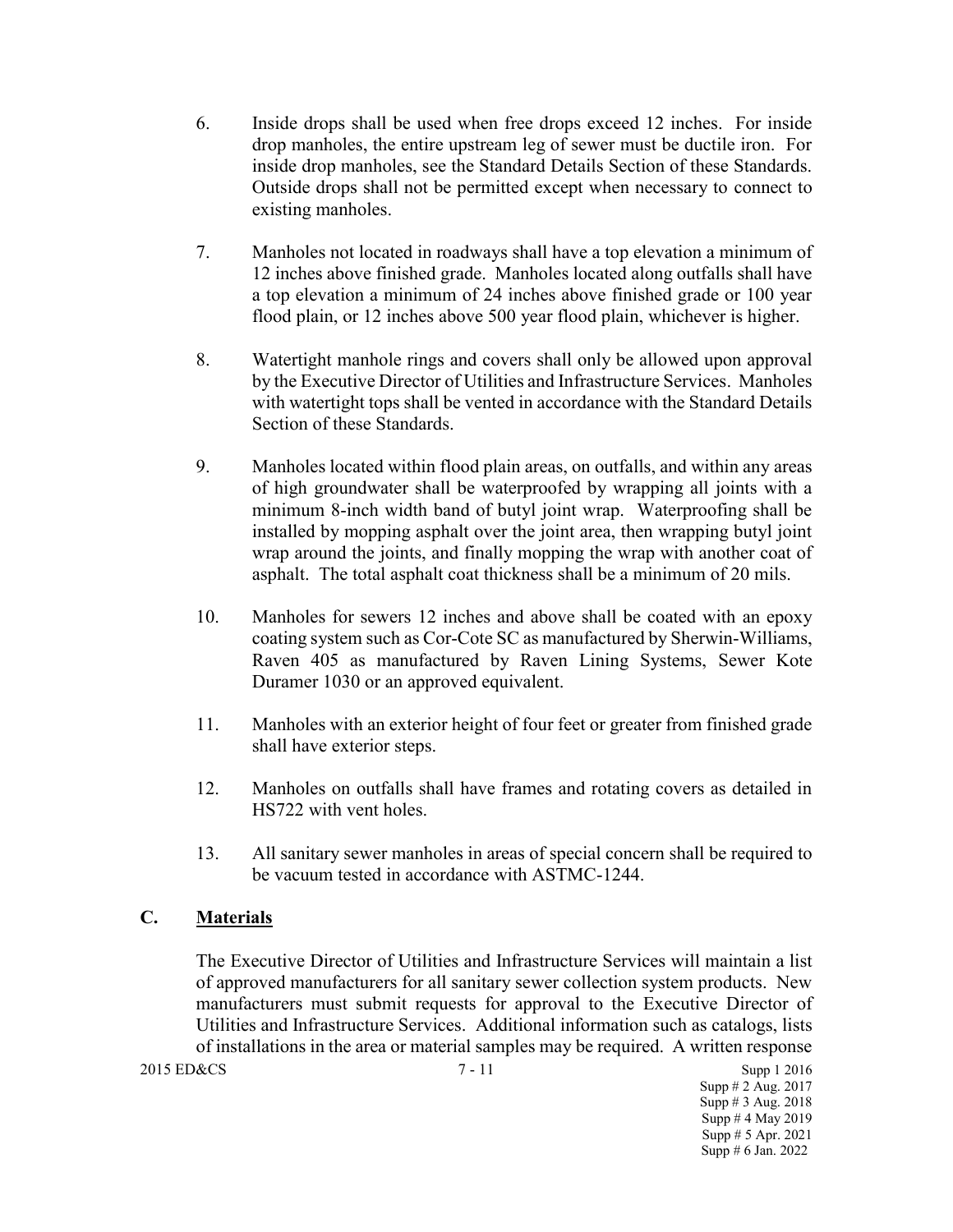will be mailed to the applicant accepting or rejecting the product within 90 days of the receipt of all necessary information.

Each length of sanitary sewer pipe installed shall have plainly and permanently marked thereon the following information:

- 1. Pipe class or strength designation;
- 2. Manufacturer's name or trademark;
- 3. Nominal pipe size.

### **A.B.S. Composite (Truss) Pipe**

A.B.S. composite pipe shall meet the requirements of ASTM D 2680. Pipe joints shall be chemically welded or gasket joints in accordance with ASTM D 3212. See Section 7.01-C for additional installation requirements. See the Standard Drawing Details Section of these Standards for bedding requirements.

### **Ductile Iron Pipe**

Ductile iron pipe for gravity sewer use shall be designed and manufactured in accordance with AWWA C150 and C151 for a laying condition Type 2 and a working pressure as follows:

| $3 - 12$ inches  | $350$ psi |
|------------------|-----------|
| $14 - 20$ inches | $250$ psi |
| 24 inches        | $200$ psi |
| $30 - 54$ inches | $150$ psi |

Pipe joints shall be of the push-on type as per AWWA C1211. Pipe lining shall be cement lined. All ductile sewer lines 12" and above shall be 401 protectant lined

### **Polyvinyl Chloride (PVC) Pipe**

PVC pipe shall be made of PVC plastic having a cell classification of 12454-B, 12454-C or 13364-B (with minimum tensile modulus of 500,000 psi) as defined in Specification D1784. PVC pipe shall have integral wall bell and spigot joints for the conveyance of domestic sewage. Fittings shall be made of PVC plastic having a cell classification of 12454-B, 12454-C or 13343-C as defined in Specification D1784. Fittings must be manufactured by pipe supplier or approved equal, and have bell and/or spigot configurations compatible with that of the pipe. Compounds with superior properties are also acceptable.

2015 ED&CS 3upp 1 2016 Supp # 2 Aug. 2017 Supp # 3 Aug. 2018 Supp # 4 May 2019 Supp # 5 Apr. 2021 Supp # 6 Jan. 2022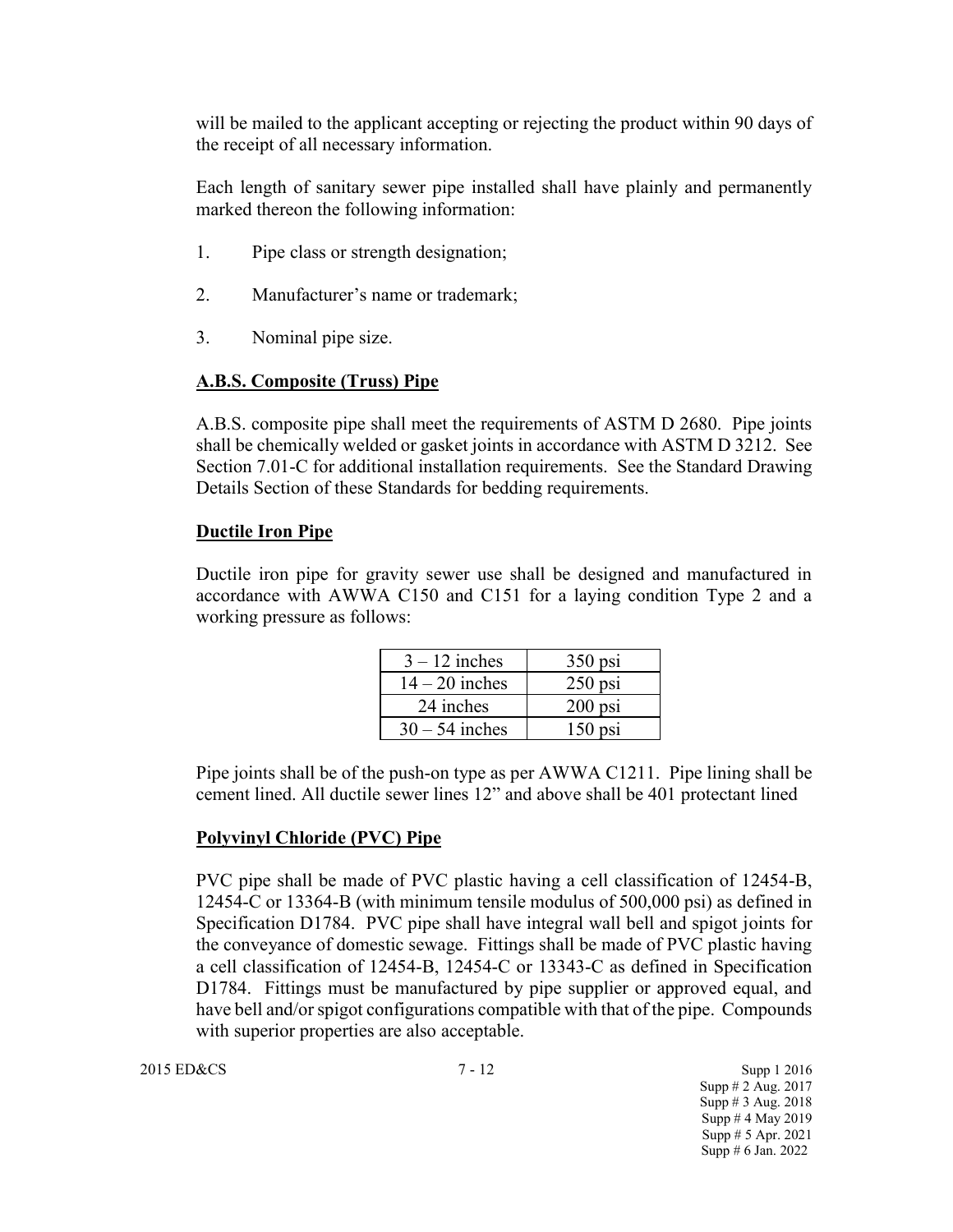All pipe less than 18 inches in diameter shall have a maximum Standard Dimension Ratio (SDR) of 35. Where laying conditions so warrant, and in accordance with manufacturer's recommendations, lower SDR values (stronger pipe) may be required.

PVC pipe 18 inches in diameter and larger must be SDR-35 as defined in ASTM 679. Pipe strength shall be equal to or exceed that required for pipe less than 18" in size. Pipe shall have special bedding as per Detail HS 703.

Installation shall consist of Class I bedding material (as defined in Section 7.01 C) placed 4 inches below the pipe barrel and continuing to 4 inches above the pipe barrel, as per ASTM D2321. In addition, the installation of PVC pipe shall satisfy the requirements of Section 7.01-C below. See the Standard Details Section of these Standards for bidding requirements.

### **PVC Composite (Truss) Pipe**

PVC thermoplastic material shall be a rigid PVC plastic conforming to ASTM D-1784 for a minimum cell class of 12454-B. The Portland Cement Perlite concrete or other inert filler material shall be as described in Section 6.3 of ASTM D-2680.

Joints shall be chemical welded or gasketed in accordance with ASTM D3212. Solvent cement for joining PVC to PVC shall comply with ASTM D-2564. Pipe test specimens shall meet all the manufacturing requirements established in ASTM D-2680.

All recommendations of the manufacturer shall be followed in shipping, handling, laying, joining and backfilling of the pipe, and the pipe shall be installed in full and complete compliance with Recommended Practice D2321. In addition, the installation of PVC composite pipe shall satisfy the requirements of Section 7.01- C below. See the Standard Details Section of these Standards for bedding requirements.

**Steel Encasement** for water/sewer pipes are required for the following Street Classifications to avoid traffic disruption in the future:

• Controlled Access Highway

For carrier pipes that employ cathodic protection anticorrosion systems, the carrier and casing pipes shall be effectively insulated from one another. Carrier and casing shall be cathodically protected as a unit.

See Section 5.03 Boring and Jacking for more casing pipe size requirements.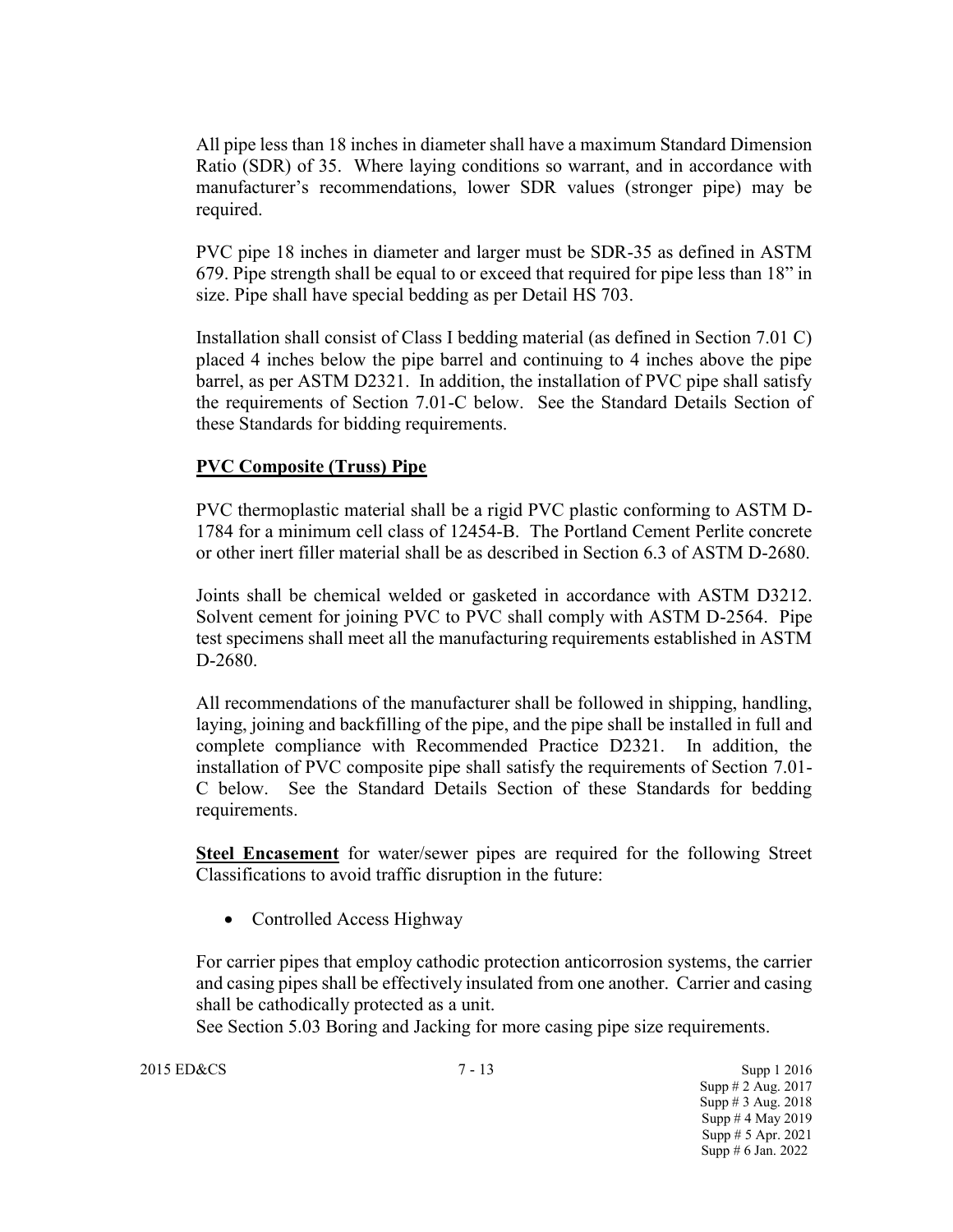### **D. Additional Requirements for Flexible and Semi-Rigid Sanitary Sewer Pipe**

Installation of flexible and semi-rigid sanitary sewer pipe shall satisfy the requirements of the manufacturer and/or the following, whichever is more stringent:

- 1. Installation shall follow the recommendations of ASTM D-2321 "Underground Installation of Flexible Thermoplastic Sewer Pipe." For flexible and semi-rigid pipes, bedding and embedment material shall be Class I. In any area where the pipe will be installed below existing or future ground water levels or where the trench could be subject to inundation, additional Class I material shall be used for bedding. Refer to the Standard Details Section of these Standards for embedment requirements.
- 2. The manufacturer's specifications or otherwise approved method shall be used in determining the stiffness class of the pipe to be installed so as to attain the required deflection control. The class of the pipe must be approved by the Executive Director of Utilities and Infrastructure Services prior to installation.
- 3. The maximum allowable deflection after installation shall be less than 5% for flexible pipe and 3% for semi-rigid pipe. The mandrel (go/no-go) deflection test must be performed on each line prior to acceptance, and no less than 30 days after installation. The Contractor shall supply the mandrel used for this performance test. The mandrel device shall be cylindrical in shape having 9 possible contact points with the pipe. The mandrel's length and diameter (ID of proving ring) shall equal the dimensions in the following table, and shall be subject to the Construction Inspector's approval. A mandrel test on truss pipe shall only be required if the Construction Inspector finds a problem during the visual inspection.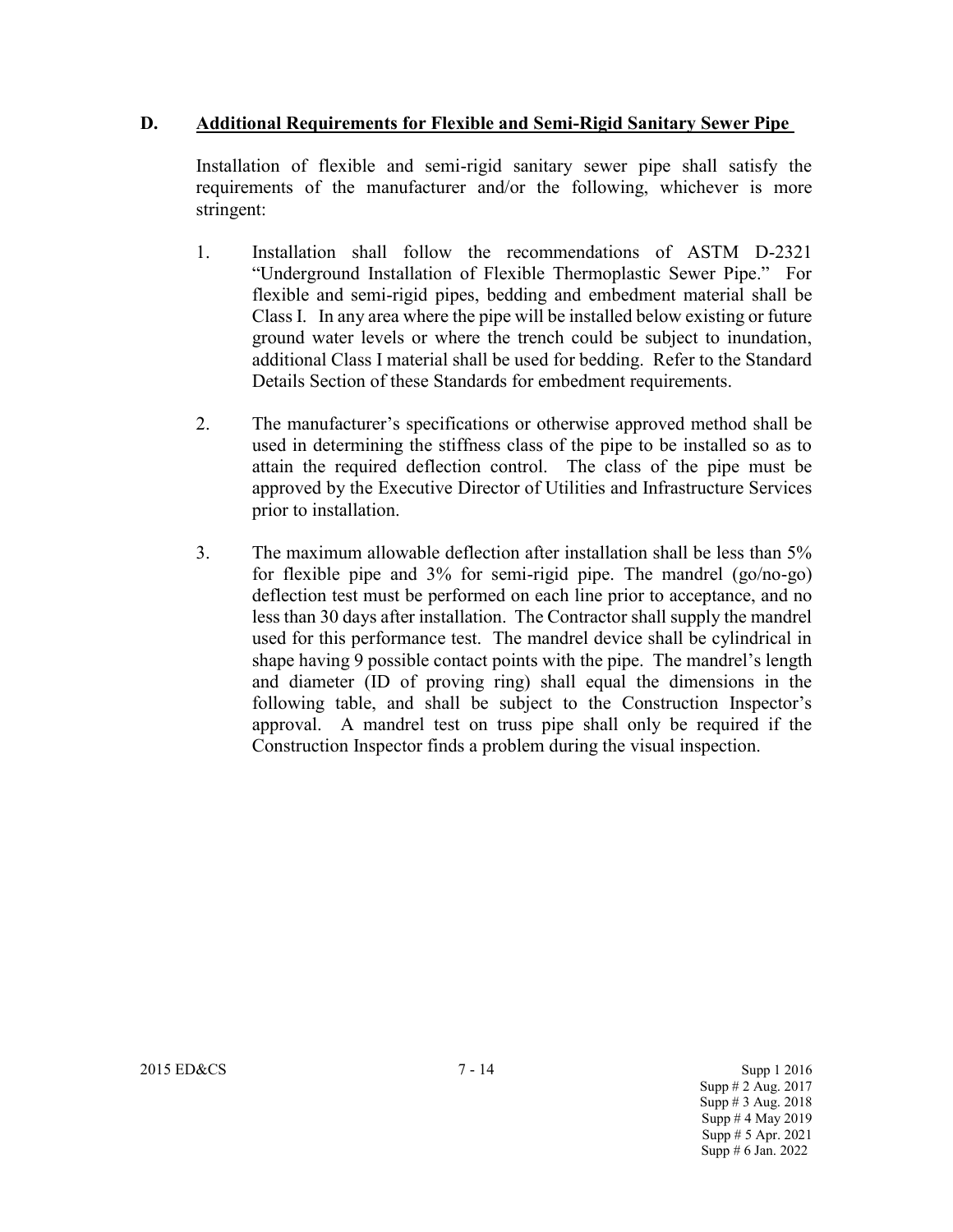| <b>Nominal Diameter</b> | <b>Mandrel Length</b> | <b>Mandrel Diameter</b> |  |  |  |
|-------------------------|-----------------------|-------------------------|--|--|--|
| (inches)                | (inches)              | (inches)                |  |  |  |
| 18                      | 12 (minimum)          | 16.53                   |  |  |  |
| 21                      | $^{\prime\prime}$     | 19.30                   |  |  |  |
| 24                      | $^{\prime\prime}$     | 22.08                   |  |  |  |
| 27                      | $^{\prime\prime}$     | 24.84                   |  |  |  |
| 30                      | $^{\prime\prime}$     | 27.62                   |  |  |  |
| 33                      | $^{\prime\prime}$     | 30.38                   |  |  |  |
| 36                      | $^{\prime\prime}$     | 33.15                   |  |  |  |
| 42                      | $^{\prime\prime}$     | 38.68                   |  |  |  |
| 48                      | $^{\prime\prime}$     | 44.21                   |  |  |  |
| 54                      | $^{\prime\prime}$     | 49.74                   |  |  |  |
| 60                      | $^{\prime\prime}$     | 55.27                   |  |  |  |

For polyethylene pipe, the following shall apply:

For other flexible pipes the following shall apply:

| <b>Nominal Diameter</b><br>(inches) | <b>Mandrel Length</b><br>(inches) | <b>Mandrel Diameter</b><br>(inches) |  |  |  |
|-------------------------------------|-----------------------------------|-------------------------------------|--|--|--|
|                                     |                                   | 5.65                                |  |  |  |
|                                     |                                   | 7.40                                |  |  |  |
|                                     |                                   | 9.31                                |  |  |  |
|                                     |                                   | 11.22                               |  |  |  |
|                                     |                                   | 14.09                               |  |  |  |

For semi-rigid (truss) pipes the following shall apply:

| <b>Nominal Diameter</b> | <b>Mandrel Length</b> | <b>Mandrel Diameter</b> |  |  |  |  |
|-------------------------|-----------------------|-------------------------|--|--|--|--|
| (inches)                | (inches)              | (inches)                |  |  |  |  |
|                         |                       | 7.52                    |  |  |  |  |
|                         |                       | 9.46                    |  |  |  |  |
|                         |                       | 11.40                   |  |  |  |  |
|                         |                       | 14 <sup>3</sup>         |  |  |  |  |

4. For PVC and Polyethylene pipe, the pipe shall be produced with bell and spigot end construction. Joining will be accomplished by rubber gasket in accordance with manufacturer's recommendation, unless otherwise directed or approved by the Executive Director of Utilities and Infrastructure Services. Flexible watertight elastomeric seals in accordance with ASTM D3212-81, may also be used. Each pipe length shall be clearly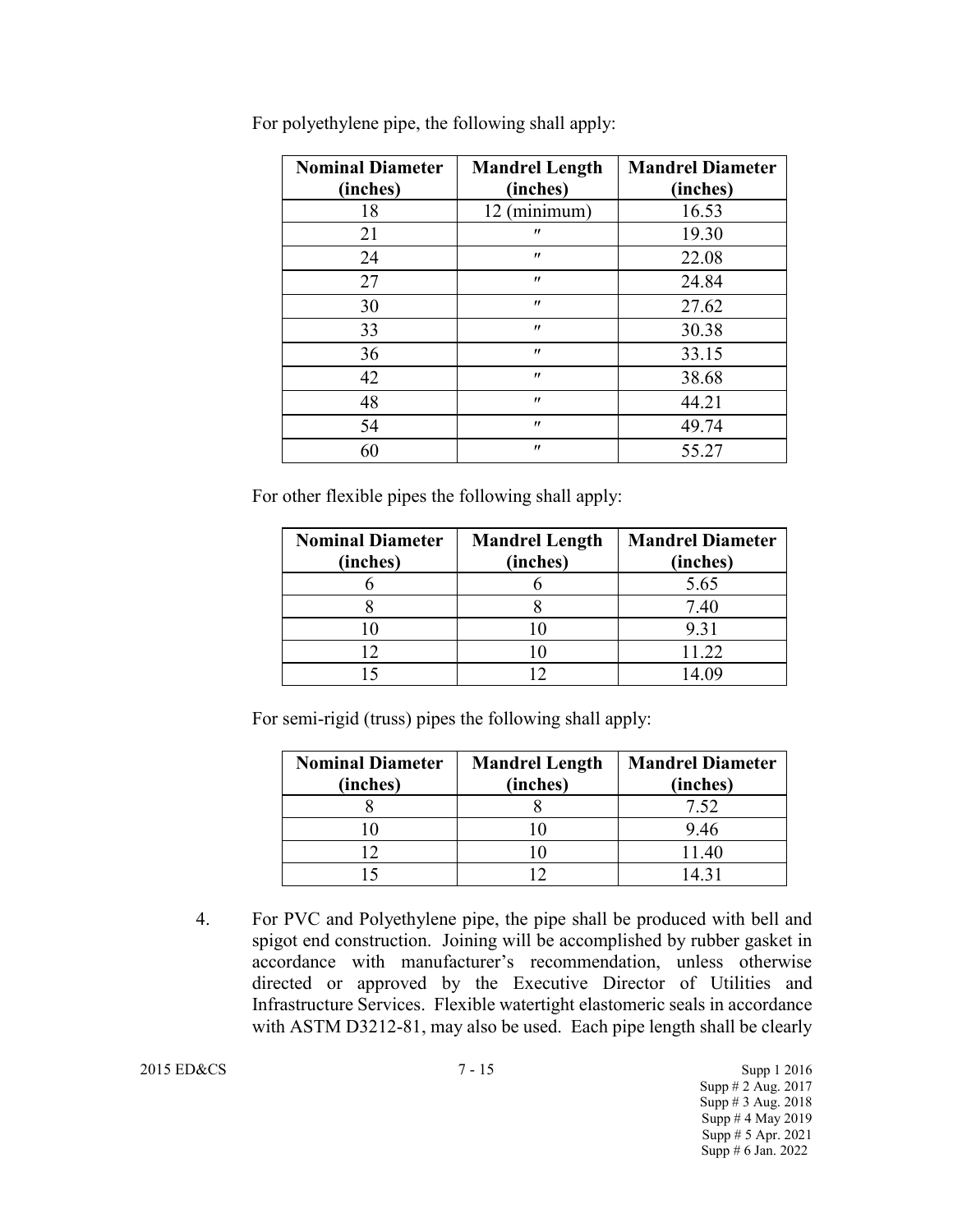marked with information including pipe size, profile number, and class number.

- 5. Minimum trench width shall be one pipe diameter plus 9 inches on each side of the pipe.
- 6. Special Bedding (6-inch minimum) and embedment materials shall be per ASTM D2321. Embedment materials shall be installed from trench wall to trench wall and from 6" below the invert to a minimum of 6 inches above the crown of the pipe, for all pipe 14-20 feet deep.
- 7. The bedding and embedment material shall be compacted to a minimum of 90% Standard Proctor density for Class I materials.
- 8. If hydraulic jack shoring is utilized for trench walls where shoring is used, it shall be kept to the area just above the top of the pipe. This will ensure the embedment materials and pipe will not be disturbed when removal is made.
- 9. Bedding and embedment material classifications shall be defined as follows:

**Class I** - Angular,  $\left(\frac{1}{4}$  to  $1\frac{1}{2}$  inch) graded stone, including a number of fill materials that have regional significance such as coral, slag, cinders, crushed stone, crushed gravel, and crushed shells.

**Class II** - Coarse sands and gravels with maximum particle size of  $1\frac{1}{2}$  inch, including variously graded sands and gravels containing small percentages of fines, generally granular and non-cohesive, either wet or dry. Soil types GW, GP, SW and SP are included in this class.

**Class III** - Fine sand and clayey gravels, including fine sands, sand-clay mixtures, and gravel-clay mixtures. Soil types GM, GC, SM, and SC are included in this class.

**Class IV** - Silt, silty clays, and clays, including inorganic clays and silts of medium to high plasticity and liquid limits. Soil types MH, ML, CH and CL are included in this class. These materials are not recommended for embedment.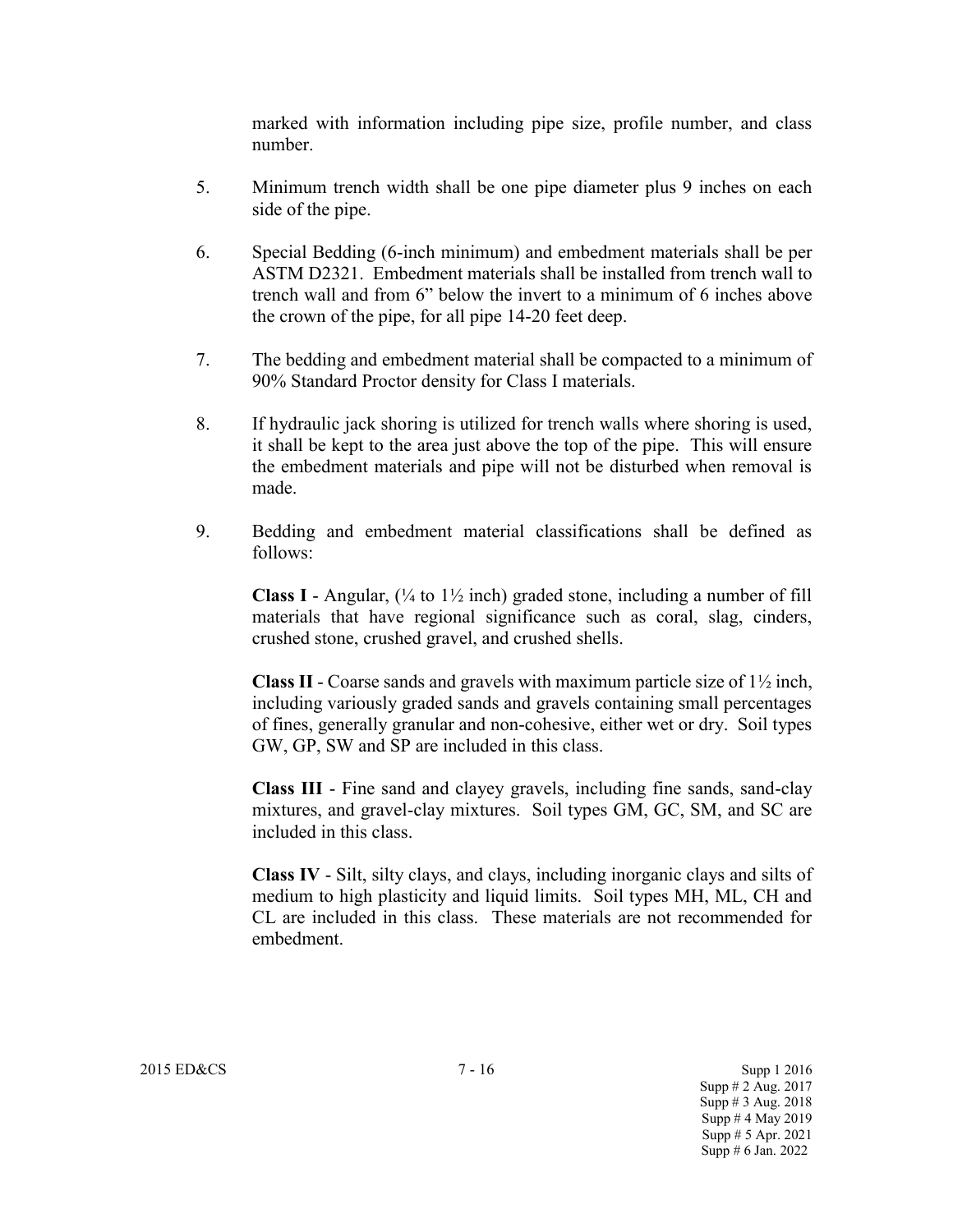### **7.02 FORCE SEWER MAINS**

### **A. General**

Force mains shall meet all requirements of these standards. In addition, the *Minimum Design Criteria for the Permitting of Pump Stations and Force Mains*  and *Alternative Design Criteria for Minimum Separation for Sewer Systems to Wetlands*, prepared by the Division of Water Resources of NC DEQ, and *North Carolina Administrative Code Title 15A Chapter 02 Subchapter T Waste Not Discharged to Surface Waters* (15A NCAC 02T) are hereby incorporated into the Town's standards for force main design. This specification section identifies minimum equipment and construction requirements for force mains that are to be owned and operated by the Town of Holly Springs. This section does not address every aspect of force main design; it is the pump station design engineer's (Designer's) responsibility to supplement these requirements as necessary to produce a complete set of plans and specifications.

### **B. Materials**

PVC pipe shall be required for all sewer force mains. Ductile iron pipe shall be designed and manufactured in accordance with AWWA C150 and C151 for a laying condition Type 2. When it is determined that ductile iron pipe is required, it must have 401 protective coating and meet the following working pressure ratings:

| $3 - 12$ inches  | $350$ psi |
|------------------|-----------|
| $14 - 20$ inches | $250$ psi |
| $>24$ inches     | $200$ psi |

PVC pipe shall meet the requirements of AWWA C900. Pipe shall be Class 150, SDR 18, integral bell with strength equal to the pipe wall, cast iron O.D., 18-foot length, with a solid elastomeric ring.

PVC pipe for force mains with a diameter of 3 inches or less shall be SDR-21 or Schedule 40 in accordance with ASTM D1785. PVC pipe shall require the installation of a 3-inch wide detector tape placed a maximum of 2 feet below the covering surface.

Pipe fittings shall be compact designed and manufactured per AWWA C153. Joints for fittings shall be mechanical joint and 401 protectant coated. Combination air valves shall be Val Matic - VMC-802ABW or an approved equal. Must be verified with Development Inspector before installation.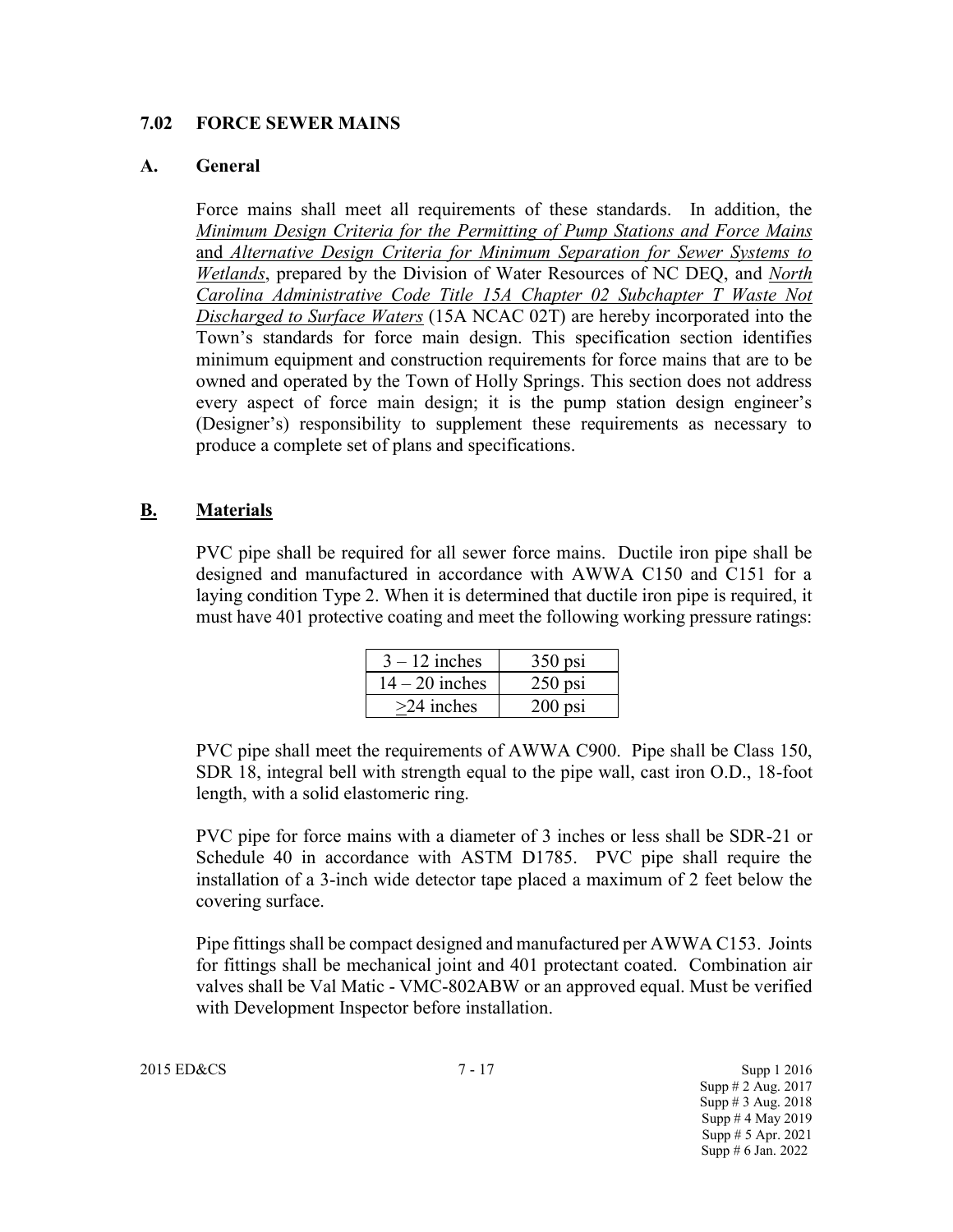### **C. Installation**

Reaction blocking for all fittings or components subject to hydrostatic thrust shall be securely anchored by the use of concrete thrust blocks poured in place. The reaction areas are shown in the Standard Details Section of these Standards. No concrete shall interfere with the future removal of fittings. Material for reaction blocking shall be 3000 psi concrete.

Force mains shall be installed with a minimum cover of 4.5 feet measured from the top of the pipe to existing edge of pavement. Force mains shall be appropriately identified upon installation so that they will not be confused with potable waterlines. The pipe material shall be designated continuously on each joint of pipe as "sewer." Force mains shall be designed and installed to minimize high points.

Sewage combination air valves shall be installed at all the high points of all force mains in accordance with the Standard Details Section of these Standards. Manholes containing valves shall receive an epoxy coating system on the interior such as Cor-Cote SC as manufactured by Sherwin-Williams, Raven 405 as manufactured by Raven Lining Systems, Sewer Kote Duramer 1030 or an approved equivalent.

Force sewer mains shall be installed in dedicated public rights of way or in dedicated utility easements. See Section 2.10 for landscape planting requirements within easements. Easements shall have the following dimensions:

| <b>Line Size</b> | <b>Easement Width</b> |
|------------------|-----------------------|
| $\leq$ 12 inches | 20 feet               |
| $>12$ inches     | 30 feet               |

All force mains shall have an in-line valve located 25 feet from the pump station. In addition, force main valves shall be spaced at appropriate intervals as determined by the Executive Director of Utilities and Infrastructure Services, and shall have **locking** valve box caps marked "Sewer." Force main valves shall be resilient wedge gate type for force mains less than 12 inches; valves greater than or equal to 12 inches, shall be sewer plug valves, designed to hold a minimum 150 lbs on both sides. Pressure testing will be required.

Force mains at air release manholes shall be a minimum of 6 feet deep.

The receiving manhole plus the first downstream manhole below the receiving manhole for a force main shall receive an epoxy coating system on the interior such as Cor-Cote SC as manufactured by Sherwin-Williams, Raven 405 as manufactured by Raven Lining Systems, Sewer Kote Duramer 1030 or an approved equivalent.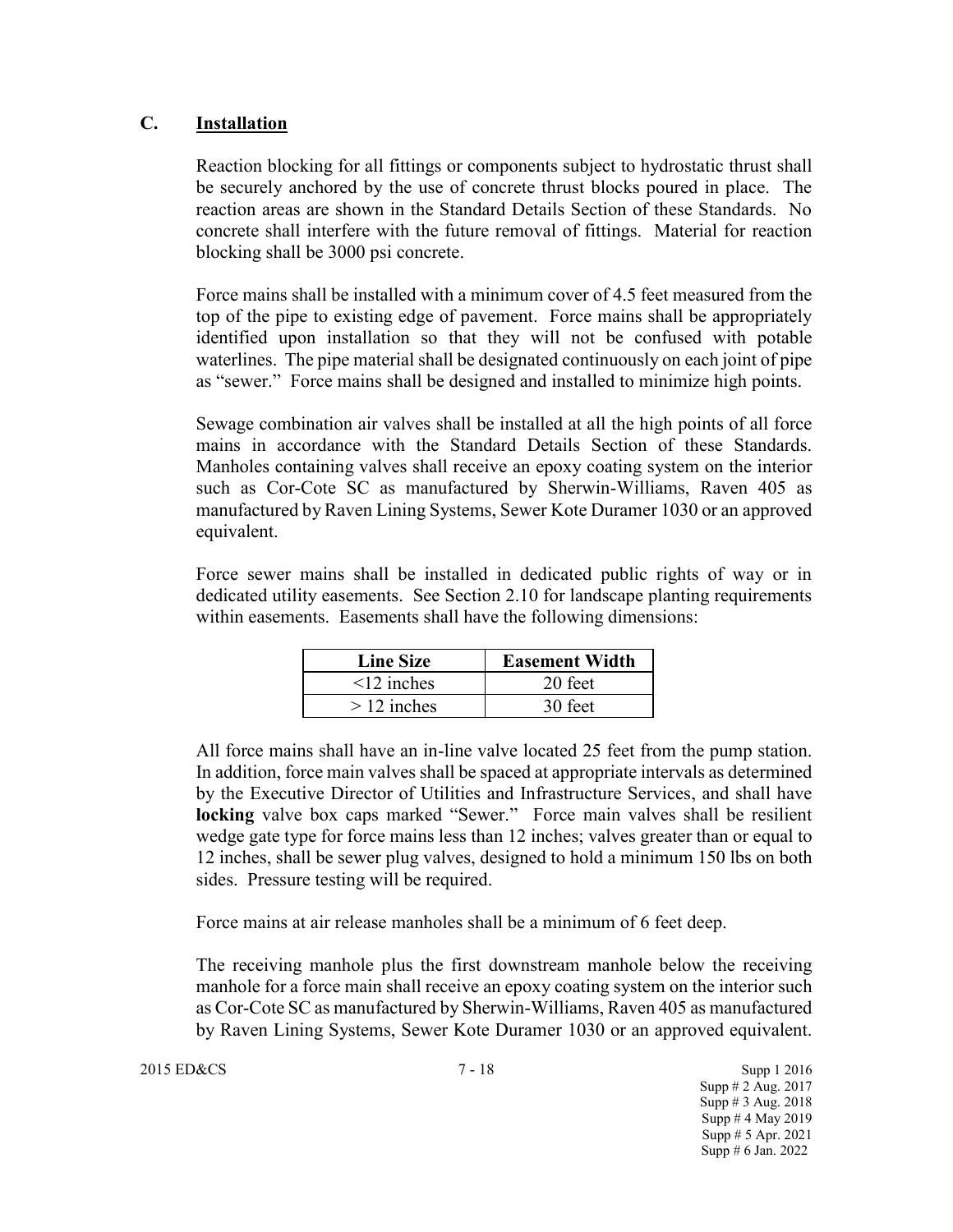All nicks and scratches shall be touched up prior to acceptance of the manhole. The force main shall discharge at the invert of the receiving manhole and shall be as close as possible to  $180^\circ$  from the outlet pipe.

No drop is allowed in the receiving manhole for a force main.

All PVC force mains shall have detector tape installed a maximum of 2 feet below the ground and over the force main. The detector tape shall be a 3-inch wide tape marked "Sewage Force Main" as manufactured by Allen or approved equal. The pipe shall have "sewer" designated on each joint. Locator devices as manufactured by 3M Corporation shall be placed directly on top of sewer force mains, along major thoroughfares and cross-country installations (and as otherwise directed by Executive Director of Utilities and Infrastructure Services) at 100 feet intervals and turn/bends.

2015 ED&CS 3upp 1 2016

Supp # 2 Aug. 2017 Supp # 3 Aug. 2018 Supp # 4 May 2019 Supp # 5 Apr. 2021 Supp # 6 Jan. 2022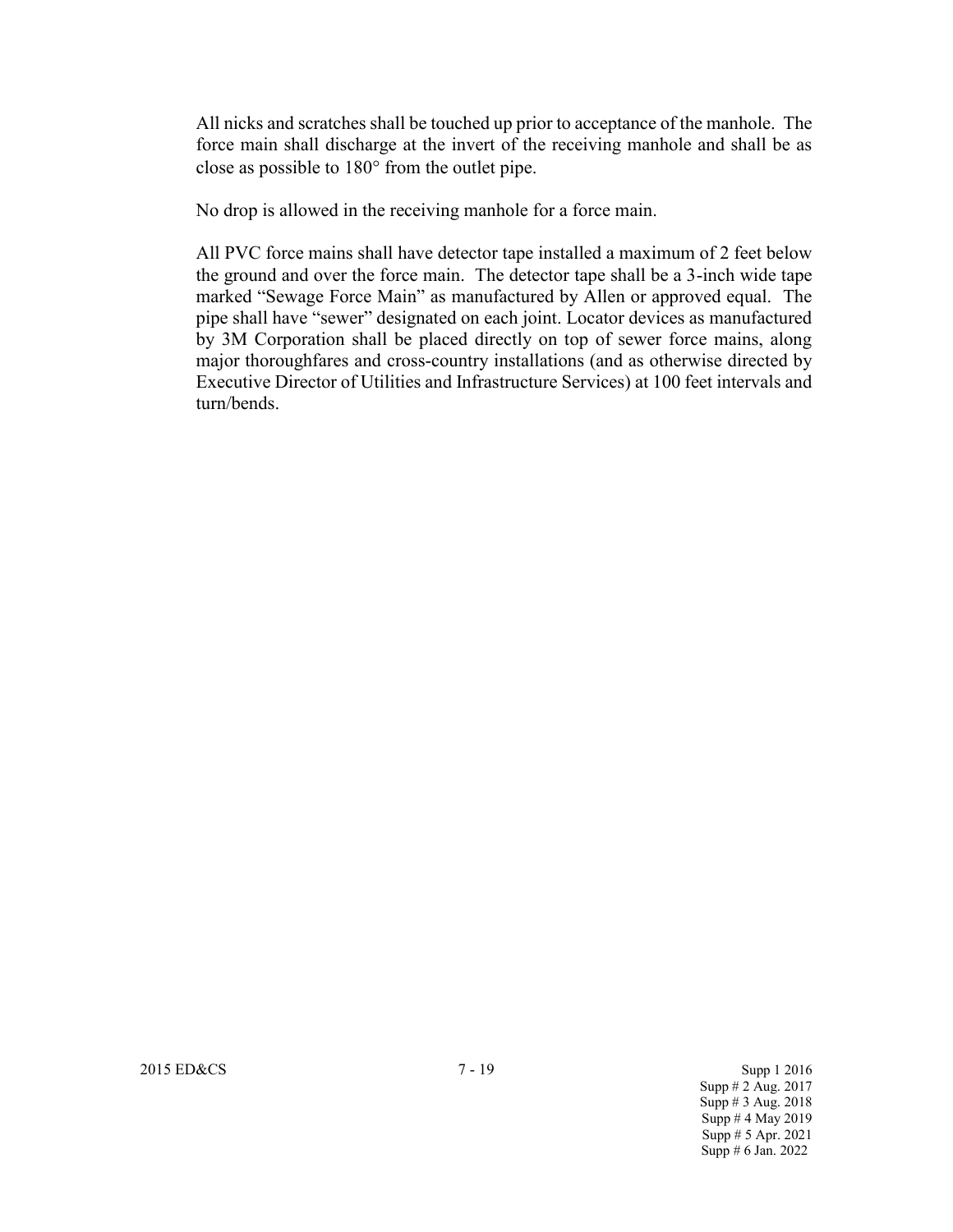#### **7.03 MANHOLES**

#### **A. Materials**

Manholes shall be precast concrete. No hoop steel base or riser sections are allowed. All manholes shall have eccentric cone sections.

**Precast concrete** manholes shall meet ASTM C478 as to design and manufacturer. The standard joint shall be sealed with a plastic cement putty meeting Federal Specification SS-S-00210, such as Ram-Nek or a butyl rubber sealant. All lift holes must be plugged with non-shrinking grout after installation. For precast concrete manholes, see the Standard Details Section of these Standards.

**Manhole frames and covers (including rotating covers)** shall be cast in ductile iron, conforming to ASTM A-48 Class 30, with "Sanitary Sewer" stamped on the cover and two 1-inch perforated holes in roadways and four 1-inch perforated holes in outfalls unless covers required to be watertight. Castings shall be machined to give even and continuous bearing on the full length of the frame. Castings shall be Grey Iron ASTM 48, CL 35B made in the U.S.A. Manhole frames shall be bolted to the manhole as per the Standard Details Section of these Standards. All manhole rings in roadways shall be encased in a concrete collar, 18 inches by 12 inches, of 3,000 psi concrete beneath the asphalt, with the cover flush with the top of pavement and rated for an AASHTO loading Class HS-20, as shown in the Standard Details Section of these Standards.

**Watertight manhole frames and covers** shall have neoprene gasket, machine bearing surfaces. Bolts shall be standard hexagonal-head, countersunk such that when fully tightened bolt head is flush with the top of the cover. Castings shall be Gray Iron ASTM 48, CL 35B, made in the U.S.A., free of porosity and blow holes. Watertight manhole frames and covers shall only be permitted in lieu of elevating the manhole tops above the 100 and/or 500-year flood plain with specific approval by the Executive Director of Utilities and Infrastructure Services. Watertight manholes shall require venting per the Standard Details section of these standards.

**Manhole steps** shall be furnished with the precast sections. Steps shall be of polypropylene material reinforced with a half-inch diameter grade 60 reinforcing steel rod. Manhole steps shall be designed for a vertical load of 400 pounds and a horizontal pull out load of 1,000 pounds. Steps shall be set 16" on center. Holes for the installation of manhole steps shall not project through the manhole wall. There shall be a minimum of 1-inch wall thickness from the deepest penetration of the step installation hole and the outside wall. Steps shall be at least 10" clear width and shall project at least 4" from the wall into which it is embedded. Steps shall not be located over the influent or effluent pipes and shall be installed along a vertical manhole wall from the shelf to the top of cone.

2015 ED&CS 7 - 20 Supp 1 2016 Supp # 2 Aug. 2017 Supp # 3 Aug. 2018 Supp # 4 May 2019 Supp # 5 Apr. 2021 Supp # 6 Jan. 2022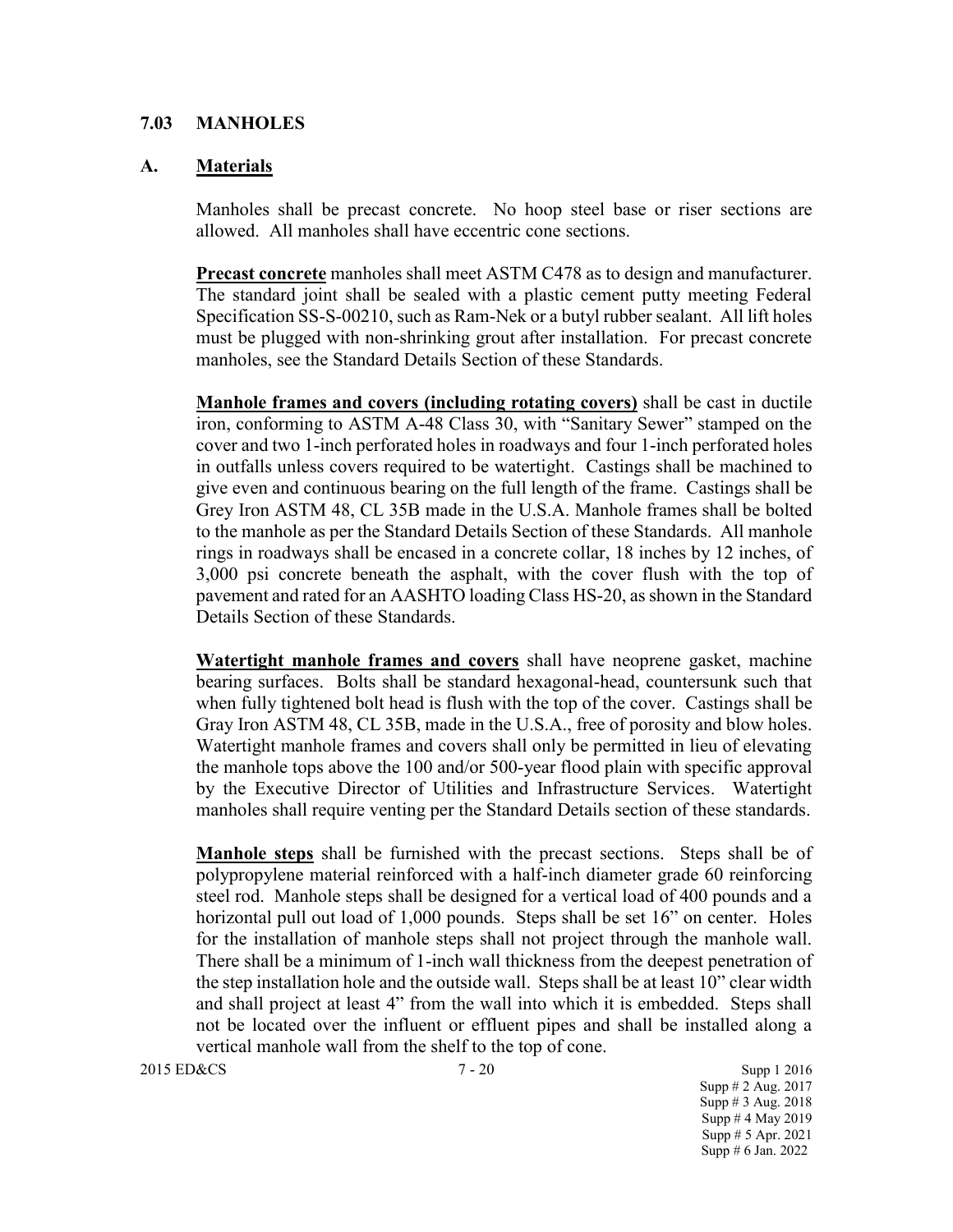All manholes shall have 6-inch, 3,000 psi concrete bottoms resting on a minimum of 6 inches of #57 stone. Sewer mains shall enter and exit radially through the manhole. Inverts shall be constructed with a width and height equal to half that of the effluent pipe and shall be so brushed and troweled that a minimum energy loss occurs in the manhole.

At each inlet and outlet of line 8 inches or greater, wastewater lines are to be connected to the manholes by means of compression connectors (flexible sleeves) cast into the manhole section. Flexible connectors are to be manufactured of highquality rubber or synthetic rubber and all strap clamps or draw bolts are to be manufactured from stainless steel.

#### **7.04 SERVICE CONNECTIONS**

#### **A. Materials**

**Cast iron soil pipe** shall be service weight hub and spigot meeting Federal Specifications WW-401. The joints shall be rubber type elastomeric as per ASTM C425.

**PVC pipe** shall be schedule 40 or greater supplied in 18 foot lengths. The pipe may be joined by elastomeric gaskets.

**Ductile iron pipe** shall be used for sanitary sewer services with less than 3 feet of cover or in excess of 20 feet of cover.

**Services for new lines** shall use in-line wyes of like material unless otherwise approved by the Executive Director of Utilities and Infrastructure Services.

**Service saddles for existing PVC or ABS** lines shall be of the same material as the main, solvent welded and fastened with double stainless steel bands as shown on the Standard Details Section of these Standards.

**Service saddles for existing cast iron soil pipe** services may be "ROMAC C" sewer saddles consisting of a virgin SBR gasket compounded for sewer service, a ductile iron saddle casting, a 304 stainless steel adjustable strap for fastening the gasket and the saddle casting to the sewer main and a 304 stainless steel adjustable circle clamp for securing the service line into the SBR gasket.

2015 ED&CS 7 - 21 Supp 1 2016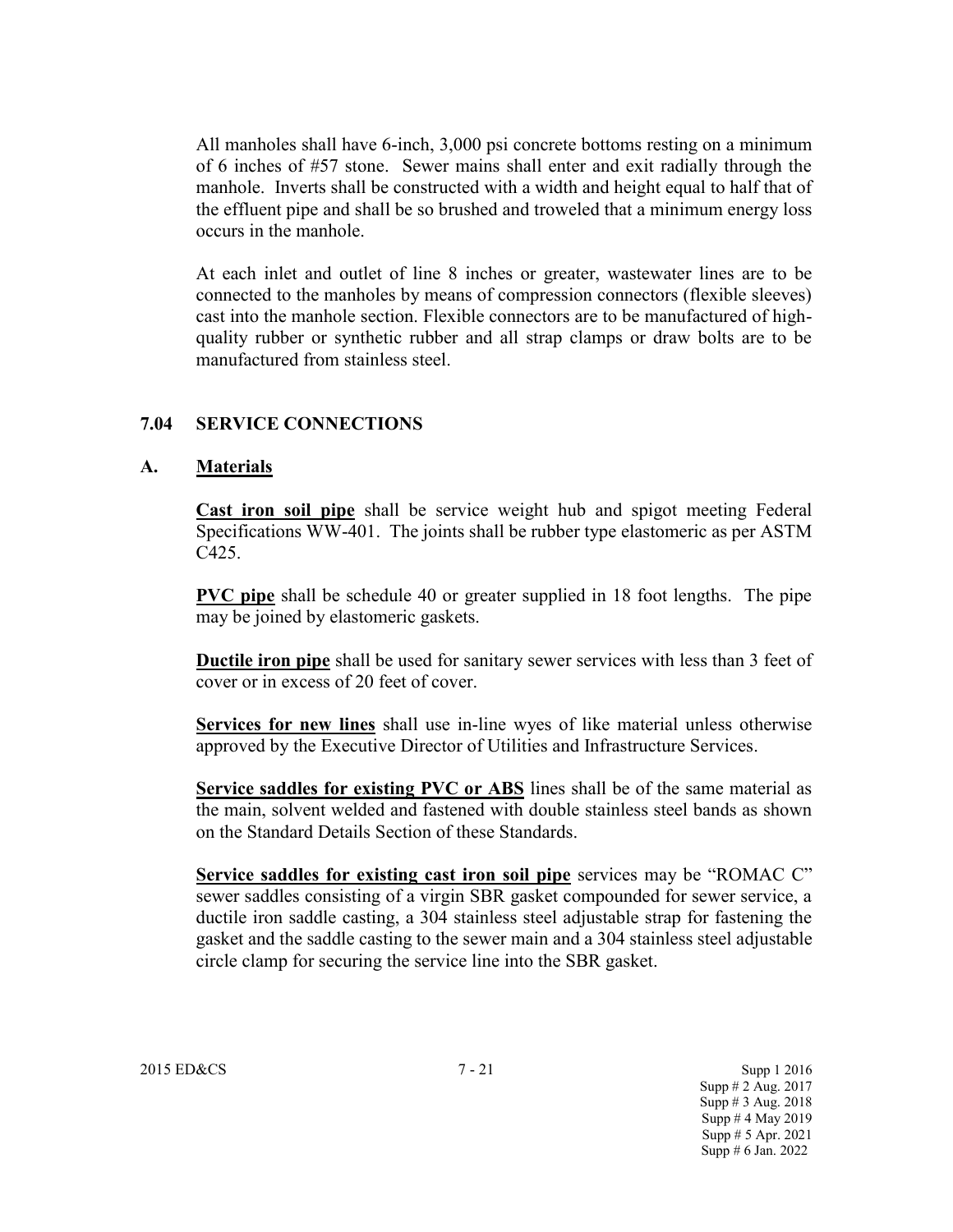### **B. Installation**

Individually owned structures shall require individual sewer taps to public sewer. All service connections to existing sanitary sewer mains shall be made by the Town of Holly Springs Utilities and Infrastructure Services Department.

Service taps into mains shall be made on the top quarter of the main with the wye angled with the direction of flow in the main. All services installed on new lines shall be inline wyes unless otherwise approved by the Executive Director of Utilities and Infrastructure Services.

All service lines shall require Class I bedding from 6 inches below service line to 6 inches above the service line. All service lines shall have a minimum of 8 inches separation from other utilities. Service lines greater than 20 feet or less than 3 feet in depth must be ductile iron.

Service connections to the main lines shall be perpendicular to the main line to the edge of the right of way or easement line. Services shall have a minimum slope of 1.0 feet per 100 feet. Cleanouts shall be required on all sewer services at a maximum spacing of 75 feet on 4-inch services and 100 feet on 6-inch services. A cleanout shall be placed on all service lines at the right of way line or at the edge of the easement. All cleanouts shall extend a minimum of 6 inches above finished grade or meet the optional installation requirements in accordance with the Standard Details Section of these Standards. Sewer cleanouts located in paved areas must have traffic load bearing mini-manhole.

All 6-inch service lines shall tie directly into a manhole.

All service lines which are connected into manholes shall be installed less than 2½ feet above the invert or shall be installed with a standard drop as shown on the Standard Details Section of these Standards. Service lines shall not be installed through manhole cone sections or manhole joints. The use of service saddles will only be permitted for connection to existing sewer lines.

Service connections made using a "ROMAC C" sewer saddle shall be made only when the service line is cast iron soil pipe and only when the sewer main is 8, 10, or 12-inch diameter concrete, ductile iron, or PVC sewer pipe. This service connection shall not be used when the sewer main material is truss sewer pipe.

The opening in the sewer main for the "ROMAC C" sewer saddle shall be cut with a hydraulically driven or a pneumatically driven circular tapping saw of the same nominal diameter as the sewer service line.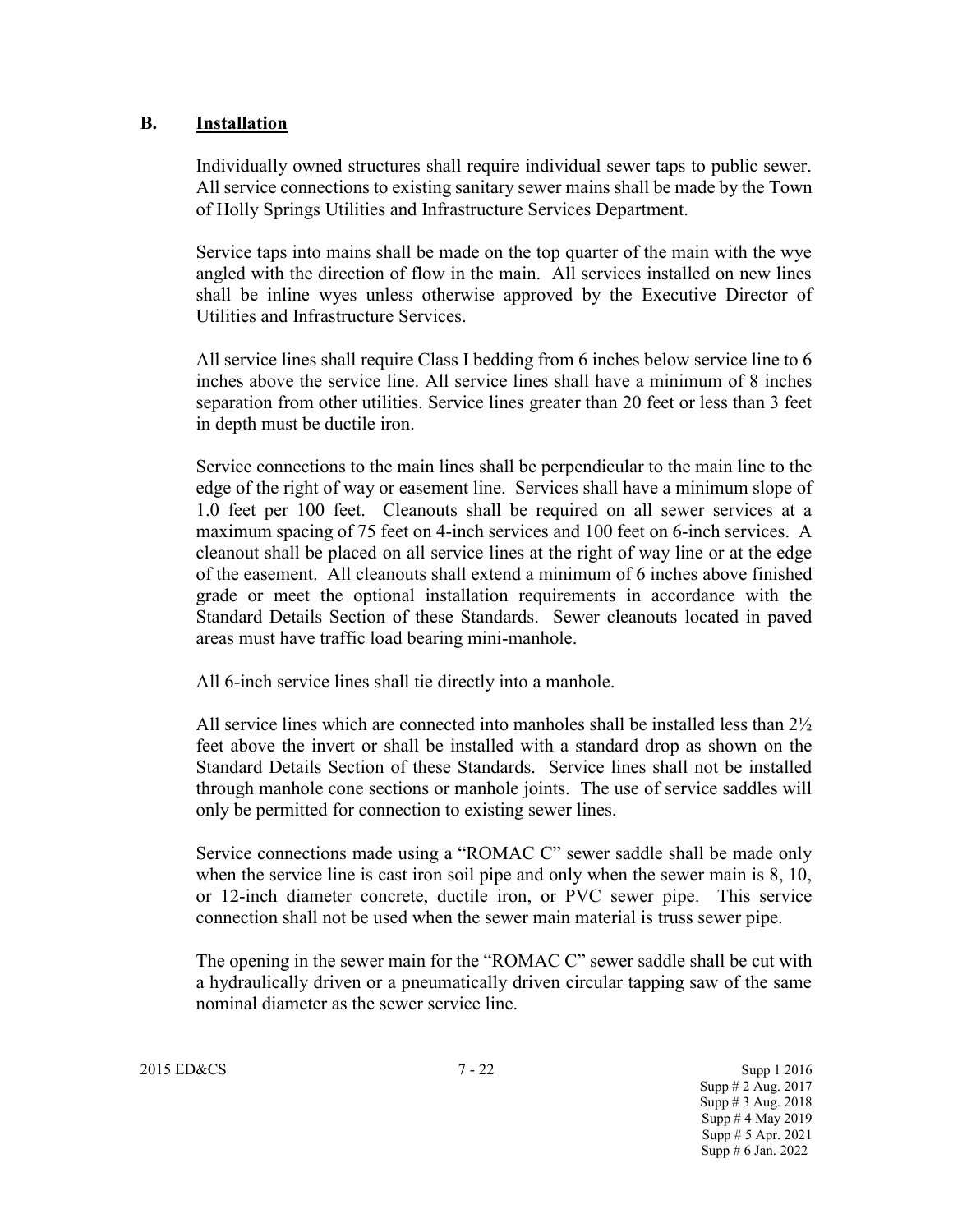### C. **Grease Interceptor**

All grease traps/interceptors shall be designed according to minimum standards of the North Carolina Plumbing Code and any requests of the Town. The Town prohibits joint use of a tap or interceptor between establishments. All cooking establishments shall have grease interceptors installed and maintained at the User's expense. Non-cooking establishments or other commercial, institutional and/or industrial establishments may also be required to install a grease-handling device(s) when deemed necessary by the Town.

The discharge from the following fixtures shall be connected to the grease interceptor: all sinks, dishwashers, floor drains in food preparation and storage areas, and any other fixtures through which grease may be discharged. See Detail HS725.

## **7.05 TESTING AND INSPECTION**

All materials used must be inspected by the Construction Inspector before they shall be allowed to be installed. Materials rejected by the Construction Inspector shall be immediately removed from the job site.

The Contractor shall furnish all materials, labor, and equipment, and shall pay for the water used to perform all testing and inspection to the satisfaction of the Construction Inspector. The Contractor shall obtain a meter from the Town of Holly Springs for use.

Sanitary sewer lines shall be free and clean from obstructions and shall be visually inspected from every manhole to ensure all lines exhibit a fully circular pattern. Lines which do not exhibit a true line and grade or have structural defects shall be corrected. All sewer mains shall require internal visual inspection by TV Camera at the expense of the developer prior to the beginning of the 1-year warranty and at the end of the warranty period if deemed necessary. Sanitary sewer service connections shall be visually inspected prior to backfilling. Contractor shall supply a DVD to inspector of line camera.

See Section 7.01 C for additional testing requirements for flexible and semi-rigid pipe.

Low-pressure air testing shall be performed after all laterals or stubs are installed on the line and after the main has been backfilled to finished grade. Plugs shall be installed at each manhole to seal off the section of line to be tested. The line will be pressurized with a single hose and monitored by a separate hose connection from the plug. Air shall be slowly introduced into the sealed line until the internal air

2015 ED&CS 7 - 23 Supp 1 2016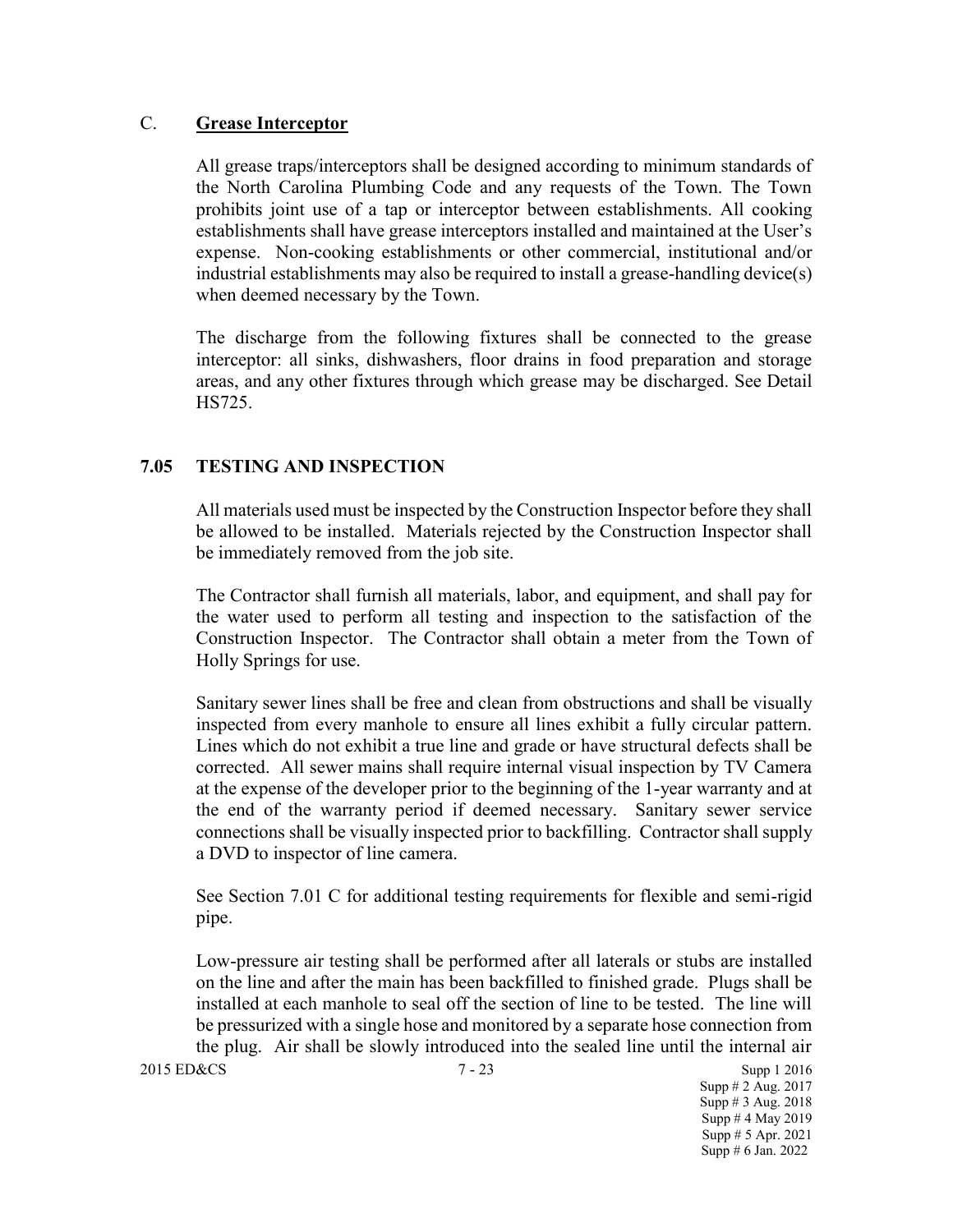pressure reaches 4.0 psig. The air pressure shall then be allowed to stabilize for a minimum of 2 minutes to no less than 3.5 psig (plus groundwater pressure, if any). When the pressure reaches 3.5 psig, the time required for the pressure to drop 1.0 psi shall be observed and recorded. The line shall be termed "acceptable" if the pressure does not drop more than 1.0 psi in the time prescribed for the test in the following table:

| <b>STANDARD AIR TEST TABLE</b> |                                                                                                                                           |                        |      |      |      |       |       |       |       |  |
|--------------------------------|-------------------------------------------------------------------------------------------------------------------------------------------|------------------------|------|------|------|-------|-------|-------|-------|--|
|                                | Specification time (min:sec) required for pressure drop from $3\frac{1}{2}$ to $2\frac{1}{2}$ psig<br>when testing one pipe diameter only |                        |      |      |      |       |       |       |       |  |
| Length<br>of Time<br>(feet)    |                                                                                                                                           | Pipe Diameter (inches) |      |      |      |       |       |       |       |  |
|                                | $\overline{4}$                                                                                                                            | 6                      | 8    | 10   | 12   | 15    | 18    | 21    | 24    |  |
| 25                             | 0:04                                                                                                                                      | 0:10                   | 0:18 | 0:28 | 0:40 | 1:02  | 1:29  | 2:01  | 2:38  |  |
| 50                             | 0:09                                                                                                                                      | 0:20                   | 0:35 | 0:55 | 1:19 | 2:04  | 2:58  | 4:03  | 5:17  |  |
| 75                             | 0:13                                                                                                                                      | 0:30                   | 0:53 | 1:23 | 1:59 | 3:06  | 4:27  | 6:04  | 7:55  |  |
| 100                            | 0:18                                                                                                                                      | 0:40                   | 1:10 | 1:50 | 2:38 | 4:08  | 5:56  | 8:05  | 10:34 |  |
| 125                            | 0:22                                                                                                                                      | 0:50                   | 1:28 | 2:18 | 3:18 | 5:09  | 7:26  | 9:55  | 11:20 |  |
| 150                            | 0:26                                                                                                                                      | 0:59                   | 1:46 | 2:45 | 3:58 | 6:11  | 8:30  |       |       |  |
| 175                            | 0:31                                                                                                                                      | 1:09                   | 2:03 | 3:13 | 4:37 | 7:05  |       |       |       |  |
| 200                            | 0:35                                                                                                                                      | 1:19                   | 2:21 | 3:40 | 5:17 |       |       |       | 12:06 |  |
| 225                            | 0:40                                                                                                                                      | 1:29                   | 2:38 | 4:08 | 5:40 |       |       | 10:25 | 13:36 |  |
| 250                            | 0:44                                                                                                                                      | 1:39                   | 2:56 | 4:35 |      |       | 8:31  | 11:35 | 15:07 |  |
| 275                            | 0:48                                                                                                                                      | 1:49                   | 3:14 | 4:43 |      |       | 9:21  | 12:44 | 16:38 |  |
| 300                            | 0:53                                                                                                                                      | 1:59                   | 3:31 |      |      |       | 10:12 | 13:53 | 18:09 |  |
| 350                            | 1:02                                                                                                                                      | 2:19                   | 3:47 |      |      | 8:16  | 11:54 | 16:12 | 21:10 |  |
| 400                            | 1:10                                                                                                                                      | 2:38                   |      |      | 6:03 | 9:27  | 13:36 | 18:31 | 24:12 |  |
| 450                            | 1:19                                                                                                                                      | 2:50                   |      |      | 6:48 | 10:38 | 15:19 | 20:50 | 27:13 |  |
| 500                            | 1:28                                                                                                                                      |                        |      | 5:14 | 7:34 | 11:49 | 17:01 | 23:09 | 30:14 |  |

If the section of line tested fails to meet these requirements, the source of leakage shall be determined and repaired. The section of line shall then be retested.

The Construction Inspector may require that an infiltration test be performed. Infiltration shall not exceed 100 GPD per inch per mile.

At the discretion of the Executive Director of Utilities and Infrastructure Services, sanitary sewer manholes in areas of special concern may be required to be vacuum tested in accordance with ASTMC-1244 as shown.

2015 ED&CS 3upp 1 2016 Supp # 2 Aug. 2017 Supp # 3 Aug. 2018 Supp # 4 May 2019 Supp # 5 Apr. 2021 Supp # 6 Jan. 2022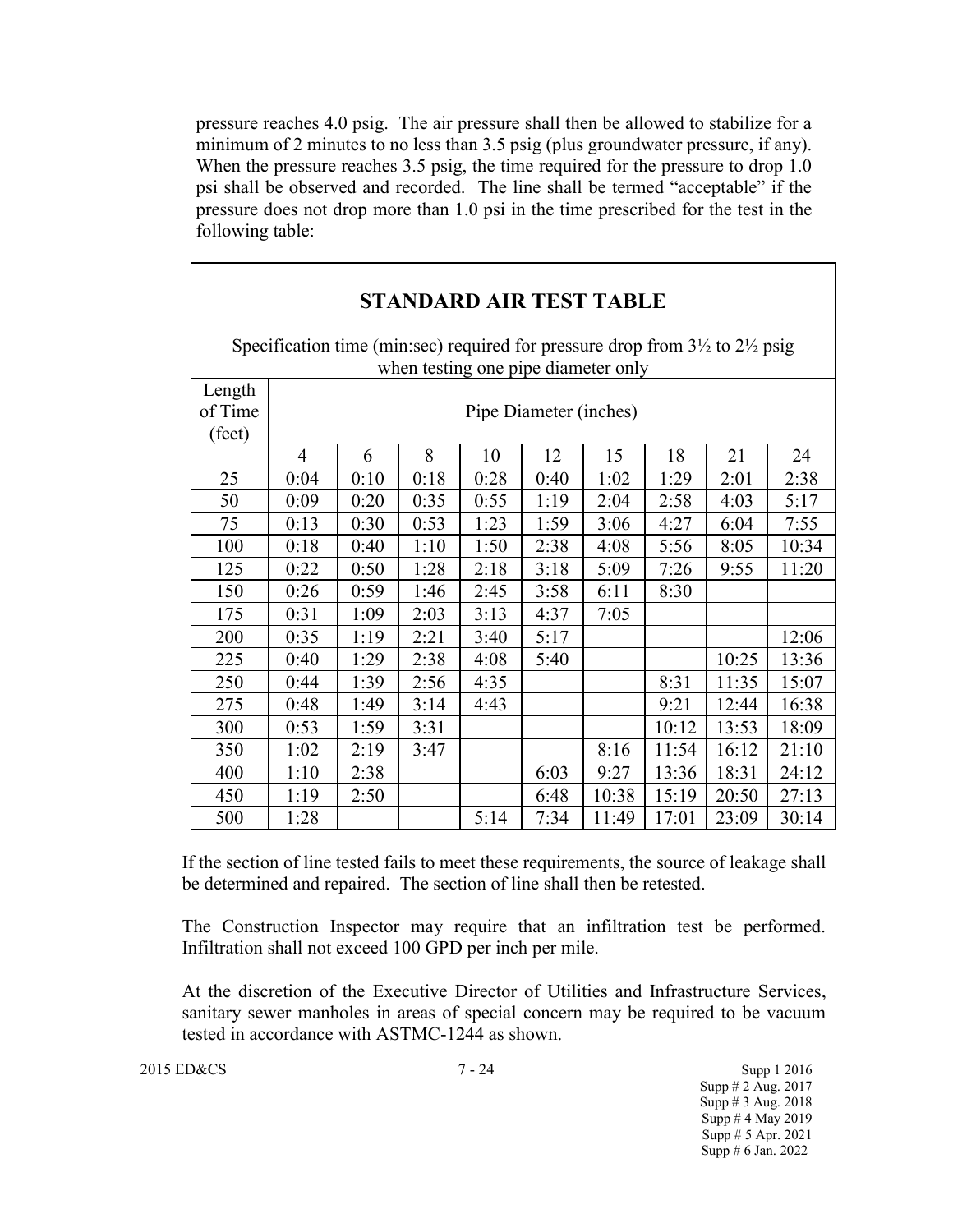|                                                          | C 1244 – 05a el  |    |        |                            |               |    |                                                                   |            |     |          |                  |     |     |                             |     |     |     |     |
|----------------------------------------------------------|------------------|----|--------|----------------------------|---------------|----|-------------------------------------------------------------------|------------|-----|----------|------------------|-----|-----|-----------------------------|-----|-----|-----|-----|
| Table 1 Minimum Test Times for Various Manhole Diameters |                  |    |        |                            |               |    | Table 1 Minimum Test Times for Various Manhole Diameters (30-120) |            |     |          |                  |     |     |                             |     |     |     |     |
|                                                          |                  |    |        | $(30-120)$ in.) in Seconds |               |    |                                                                   |            |     |          |                  |     |     | in.) in Seconds (continued) |     |     |     |     |
|                                                          |                  |    |        |                            | Diameter, in. |    |                                                                   |            |     |          |                  |     |     | Diameter, in.               |     |     |     |     |
| Depth<br>(f <sup>t</sup> )                               |                  |    |        |                            |               |    |                                                                   | Depth (ft) |     |          |                  |     |     |                             |     |     |     |     |
|                                                          | 30               | 33 | 36     | 42                         | 48            | 54 | 60                                                                | 66         | 72  |          | 78               | 84  | 90  | 96                          | 102 | 108 | 114 | 120 |
|                                                          | Time, in seconds |    |        |                            |               |    |                                                                   |            |     |          | Time, in seconds |     |     |                             |     |     |     |     |
| $\leq 4$                                                 | 6                | 33 | $\tau$ | 9                          | 10            | 12 | 13                                                                | 15         | 16  | $\leq 4$ | 18               | 19  | 21  | 23                          | 24  | 25  | 27  | 29  |
| 6                                                        | 9                | 10 | 11     | 13                         | 15            | 18 | 20                                                                | 22         | 25  | 6        | 26               | 29  | 31  | 34                          | 36  | 38  | 41  | 43  |
| 8                                                        | 11               | 12 | 14     | 17                         | 20            | 23 | 26                                                                | 29         | 33  | 8        | 35               | 38  | 41  | 45                          | 48  | 51  | 54  | 57  |
| 10                                                       | 14               | 15 | 18     | 21                         | 25            | 29 | 33                                                                | 36         | 41  | 10       | 44               | 48  | 52  | 56                          | 60  | 63  | 67  | 71  |
| 12                                                       | 17               | 18 | 21     | 25                         | 30            | 35 | 39                                                                | 43         | 49  | 12       | 53               | 57  | 62  | 67                          | 71  | 76  | 81  | 85  |
| 14                                                       | 20               | 21 | 25     | 30                         | 35            | 41 | 46                                                                | 51         | 57  | 14       | 62               | 67  | 72  | 78                          | 83  | 89  | 94  | 100 |
| 16                                                       | 22               | 24 | 29     | 34                         | 40            | 46 | 52                                                                | 58         | 67  | 16       | 70               | 76  | 83  | 89                          | 95  | 101 | 108 | 114 |
| 18                                                       | 25               | 27 | 32     | 38                         | 45            | 52 | 59                                                                | 65         | 73  | 18       | 79               | 86  | 93  | 100                         | 107 | 114 | 121 | 128 |
| 20                                                       | 28               | 30 | 35     | 42                         | 50            | 53 | 65                                                                | 72         | 81  | 20       | 88               | 95  | 103 | 111                         | 119 | 126 | 135 | 142 |
| 22                                                       | 31               | 33 | 39     | 46                         | 55            | 64 | 72                                                                | 79         | 89  | 22       | 97               | 105 | 114 | 122                         | 131 | 139 | 148 | 156 |
| 24                                                       | 33               | 36 | 42     | 51                         | 59            | 64 | 78                                                                | 87         | 97  | 24       | 106              | 114 | 124 | 133                         | 143 | 152 | 161 | 170 |
| 26                                                       | 36               | 39 | 46     | 55                         | 64            | 75 | 85                                                                | 94         | 105 | 26       | 114              | 124 | 134 | 144                         | 155 | 164 | 175 | 185 |
| 28                                                       | 39               | 42 | 49     | 59                         | 69            | 81 | 91                                                                | 101        | 113 | 28       | 123              | 133 | 145 | 155                         | 167 | 177 | 188 | 199 |
| 30                                                       | 42               | 45 | 53     | 63                         | 74            | 87 | 98                                                                | 108        | 121 | 30       | 132              | 143 | 155 | 166                         | 178 | 189 | 202 | 213 |
|                                                          |                  |    |        |                            |               |    |                                                                   |            |     |          |                  |     |     |                             |     |     |     |     |

### **7.06 REPAIR OF SANITARY SEWER LINES**

The repair of damaged sanitary sewer lines shall be as follows:

- 1. PVC Pipe Replace damaged section with PVC pipe. Install PVC couplings or ductile sleeves and mechanical bolt at each end (encased in concrete).
- 2. ABS/PVC Truss Pipe Replace damaged section with D.I.P. Install PVC couplings or ductile sleeves and mechanical bolt at each end (encased in concrete).

All repairs to damaged sanitary sewer lines shall be backfilled with ABC stone (crusher run) to a density of 95% Standard Proctor.

### **7.07 WASTEWATER PUMP STATIONS**

### **A. General**

In situations where gravity sewer is not feasible, the Town of Holly Springs will consider allowing the installation of a wastewater pump station and force main. If a pump station is permitted, it is the Town's goal that the station will meet the following criteria:

2015 ED&CS Supp 1 2016 Supp # 2 Aug. 2017 Supp # 3 Aug. 2018 Supp # 4 May 2019 Supp # 5 Apr. 2021 Supp # 6 Jan. 2022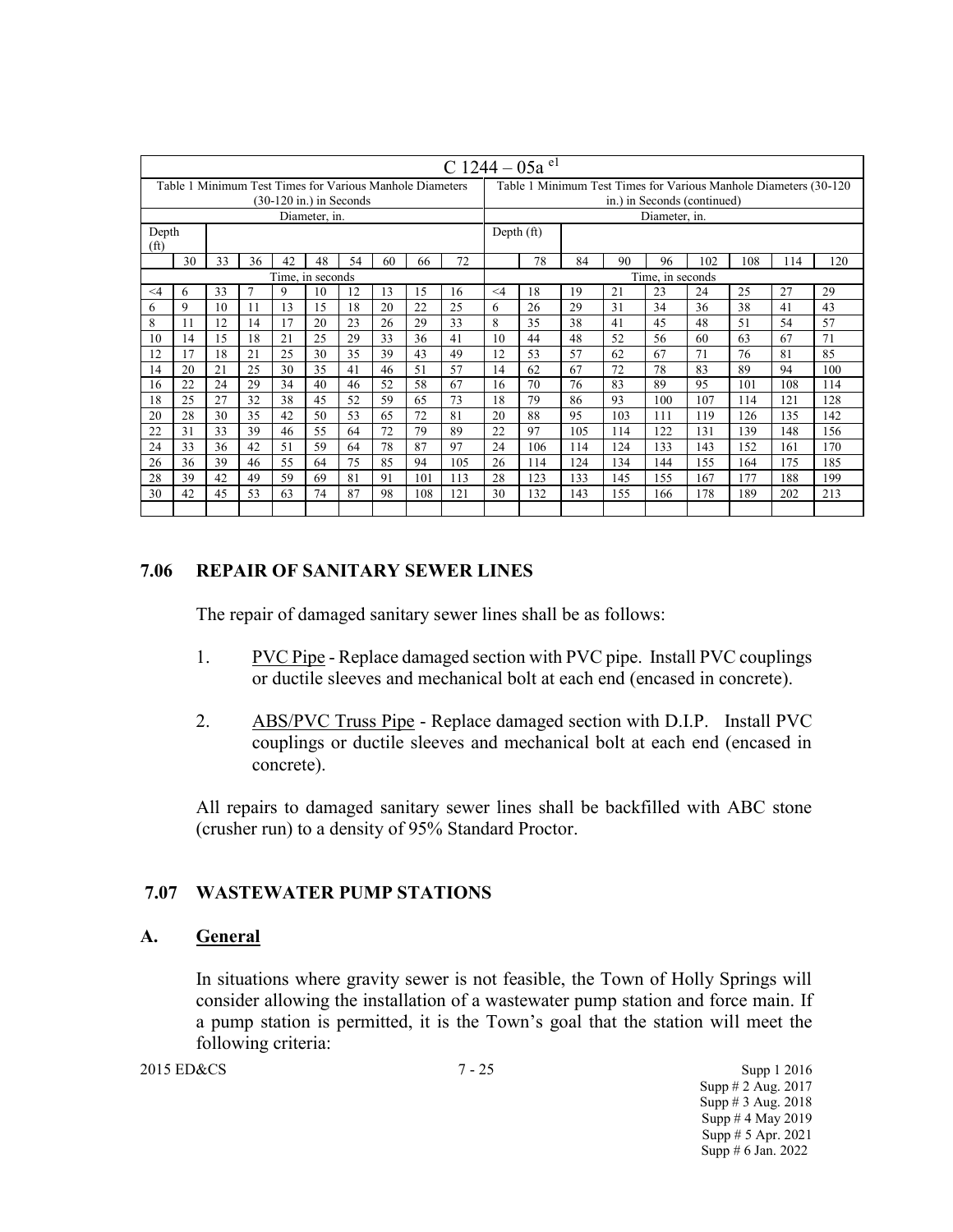- 1. The station will provide the pumping capacity and configuration required to pump all wastewater flows tributary to the station.
- 2. The design and construction of the station will ensure reliable, continuous, and consistent operation, even during adverse operating conditions such as flooding or loss of utility system power.
- 3. The station's design will allow for easy operation and maintenance of the installed equipment.
- 4. The design of the station will readily accommodate future expansion requirements, when applicable.
- 5. The station will avoid septic conditions and excessive release of odors in the collection system and at the pump station.
- 6. The design and construction of the station will be compliant with all applicable federal, state, and local regulations.
- 7. The station will minimize impacts on the environment and on the neighborhoods of the Town of Holly Springs.

Wastewater pump stations shall meet all requirements of these standards. In addition, the *Minimum Design Criteria for the Permitting of Pump Stations and Force Mains* and *Alternative Design Criteria for Minimum Separation for Sewer Systems to Wetlands*, prepared by the Division of Water Resources of NC DEQ, and *North Carolina Administrative Code Title 15A Chapter 02 Subchapter T Waste Not Discharged to Surface Waters* (15A NCAC 02T) are hereby incorporated into the Town's standards for pump station. This specification section identifies minimum equipment and construction requirements for a wastewater pumping station that is to be owned and operated by the Town of Holly Springs. This section does not address every aspect of a pump station design; it is the pump station design engineer's (Designer's) responsibility to supplement these requirements as necessary to produce a complete set of plans and specifications.

## **Engineering**

The role of the pump station design engineer (Designer) for a Town of Holly Springs pump station encompasses a number of tasks and duties required to obtain the Town's final acceptance of the pump station. These specifications present the Town's expectations of the Designer's services for each phase of the project's implementation.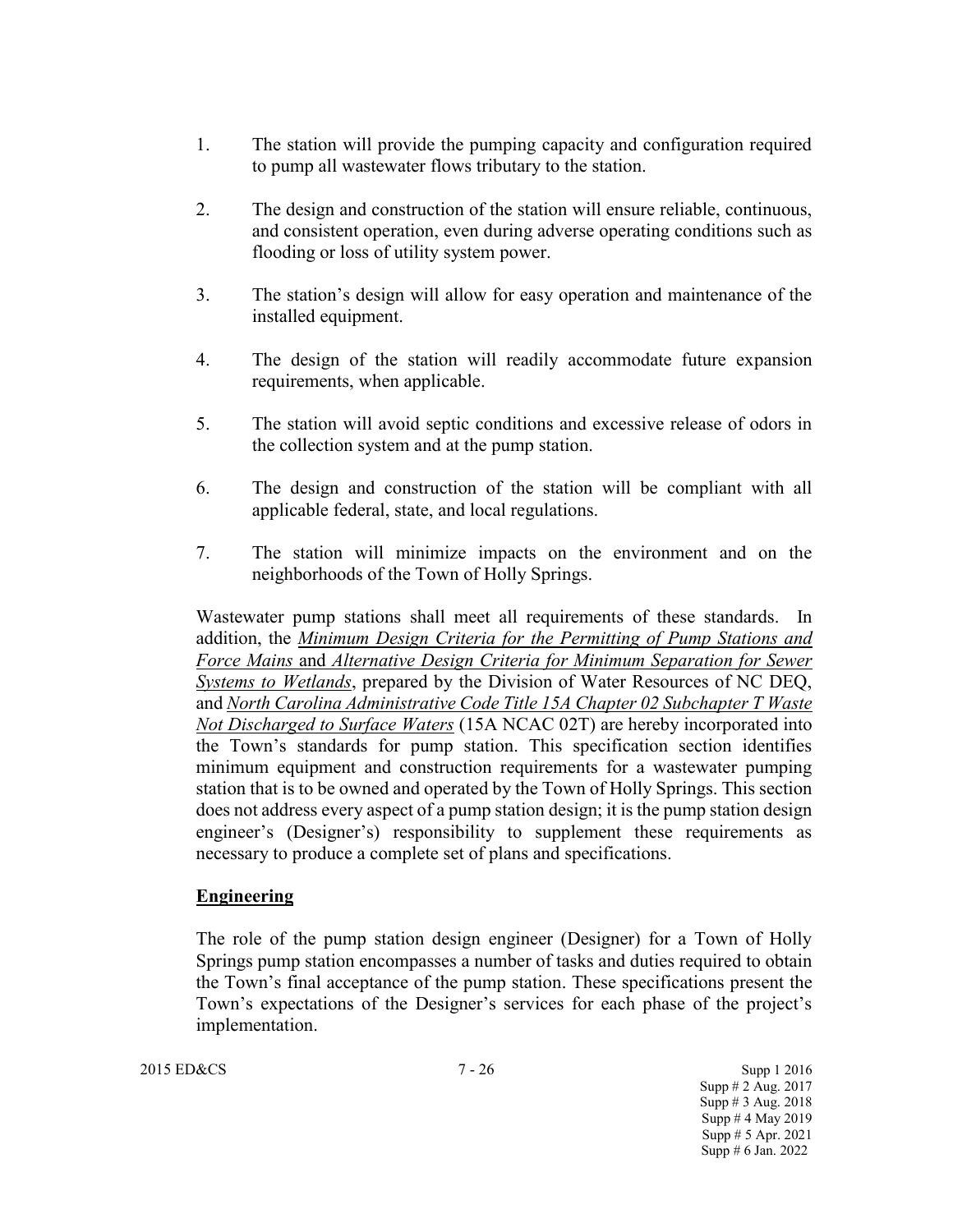Pre-Design Requirements: The Designer shall prepare a Preliminary Engineering Report (PER). The PER shall be prepared prior to a preliminary site plan or subdivision plan approval. The preparation of the PER shall be preceded by a Pre-Design meeting with the Town Utilities and Infrastructure Services staff, for the purposes of generally discussing the proposed pump station and answering any preliminary questions the Designer may have.

- 1. The PER shall address and include the following items, at minimum:
	- a) Determination of the projected and wastewater flow that would be generated by the total natural drainage basin upstream of the anticipated pump station location based upon the Town's proposed land use plan or approved developments, whichever flow is greater.
	- b) Presentation of the anticipated phasing of the pump station construction [the calculated peak flow rate for the tributary drainage basin must exceed 1,000 gallons per minute (GPM) before the Town will consider phased construction]. If phased construction is allowed, the Designer shall examine possible pump selections that would allow initially selected pump impellers to be replaced by larger diameter impellers to meet the future pumping conditions. As a general statement, the initial electrical service, standby power system, solids grinder, equipment hoisting system, and odor control system must be sized for the ultimate station capacity (no phasing of these components allowed).
	- c) Evaluate and identify the capacity of the receiving sewer main at the point of the proposed force main discharge and downstream to determine if the downstream collection system infrastructure can accept the pumped flow. Identify any upgrades in the existing collection system that would be required due to the addition of the pumped flow. In order to prevent a proposed pumping station requiring modifications and upgrades to existing Town pump stations, the Town will not allow a new pump station to discharge into a receiving sewer line that is tributary to an existing pump station. The Town may elect to allow exceptions to this rule in cases where the Town determines there is no feasible alternative.
	- d) The estimated construction cost of the complete proposed pump station (including the related improvements to the existing gravity collection system that may be required to receive the station's discharge) shall be compared to the construction cost of a gravity sewer line alternative that would provide sewer service to the same service area (when such an alternative exists). The estimated installed cost of the gravity sewer alternative divided by the estimated installed cost of the pump station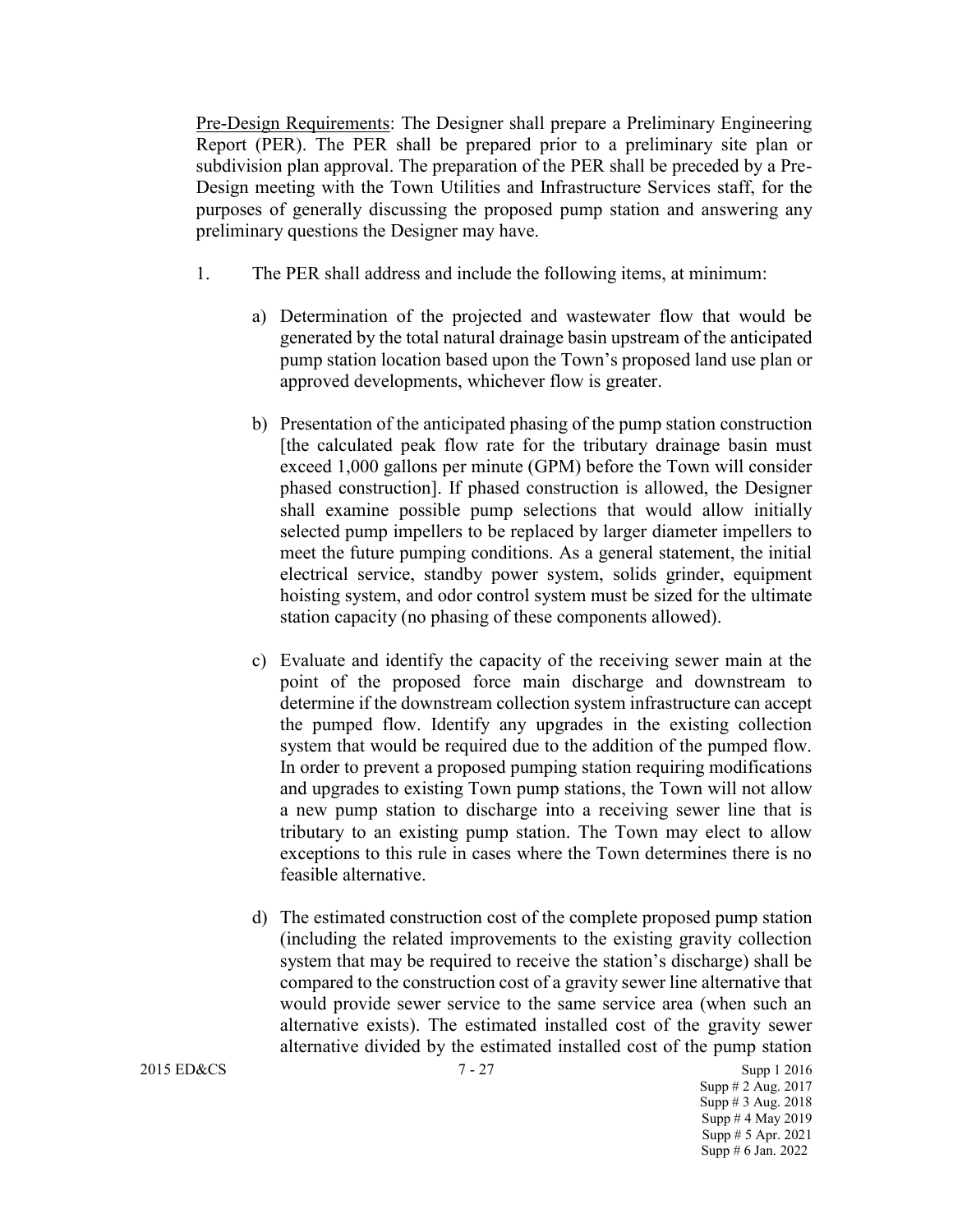alternative must be equal to or greater than 3.5 for the Town to consider allowing a pumping station.

- e) The PER shall include preliminary pump selection calculations, based on readily available topographic mapping. The calculations shall include a preliminary system head curve, a tentative pump selection, preliminary force main sizing, and anticipated power requirements.
- f) A listing of the all the permits that will be required for the implementation of the proposed pump station project.
- g) The estimated concentration of dissolved sulfide in the wastewater at the force main discharge at the initial and design flow daily flows for the pump station, and the proposed liquid chemical feed system sizing (based on storing a minimum 30-day supply of the chemical). The liquid chemical in current use by the Town will be identified for the Designer at the meeting with the Town staff prior to the PER preparation.
- h) The PER shall identify the anticipated methods of preventing excess positive and negative pressures in the force main piping system due to pump starts and stops. A preliminary surge/water hammer analysis shall be provided with estimates of the maximum and minimum pressures (including negative pressures) that may occur along the force main during pump starts and stops. Depending upon the estimated maximum and minimum estimated pressures, design flow, total dynamic head, force main velocities, force main length, and force main profile, the Town staff may require a detailed computer surge analysis be performed by the Designer or a consultant that routinely performs these analyses.
- i) A preliminary site plan with topographic information shall be included with the PER, showing the planned arrangement of the influent sewer line(s), the solids grinder manhole (if applicable), the wet well, the valve vault, the electrical building (or electrical rack, as applicable), the chemical storage and feed systems, water service, driveway layout and turning radii dimensions, planned storm water facilities, a preliminary grading plan, required landscape buffer areas, and tentative fence and gate locations.

Five copies of the PER shall be submitted to the Town of Holly Springs for review. Review comments and questions may be returned to the Designer to clarify any aspects of the PER that are unclear, or are not in compliance with the Town's requirements. The approved PER should serve as a guide for the preparation of the final design documents, and should minimize the Town's comments and questions during the review of the final design documents.

2015 ED&CS 3upp 1 2016 Supp # 2 Aug. 2017 Supp # 3 Aug. 2018 Supp # 4 May 2019 Supp # 5 Apr. 2021 Supp # 6 Jan. 2022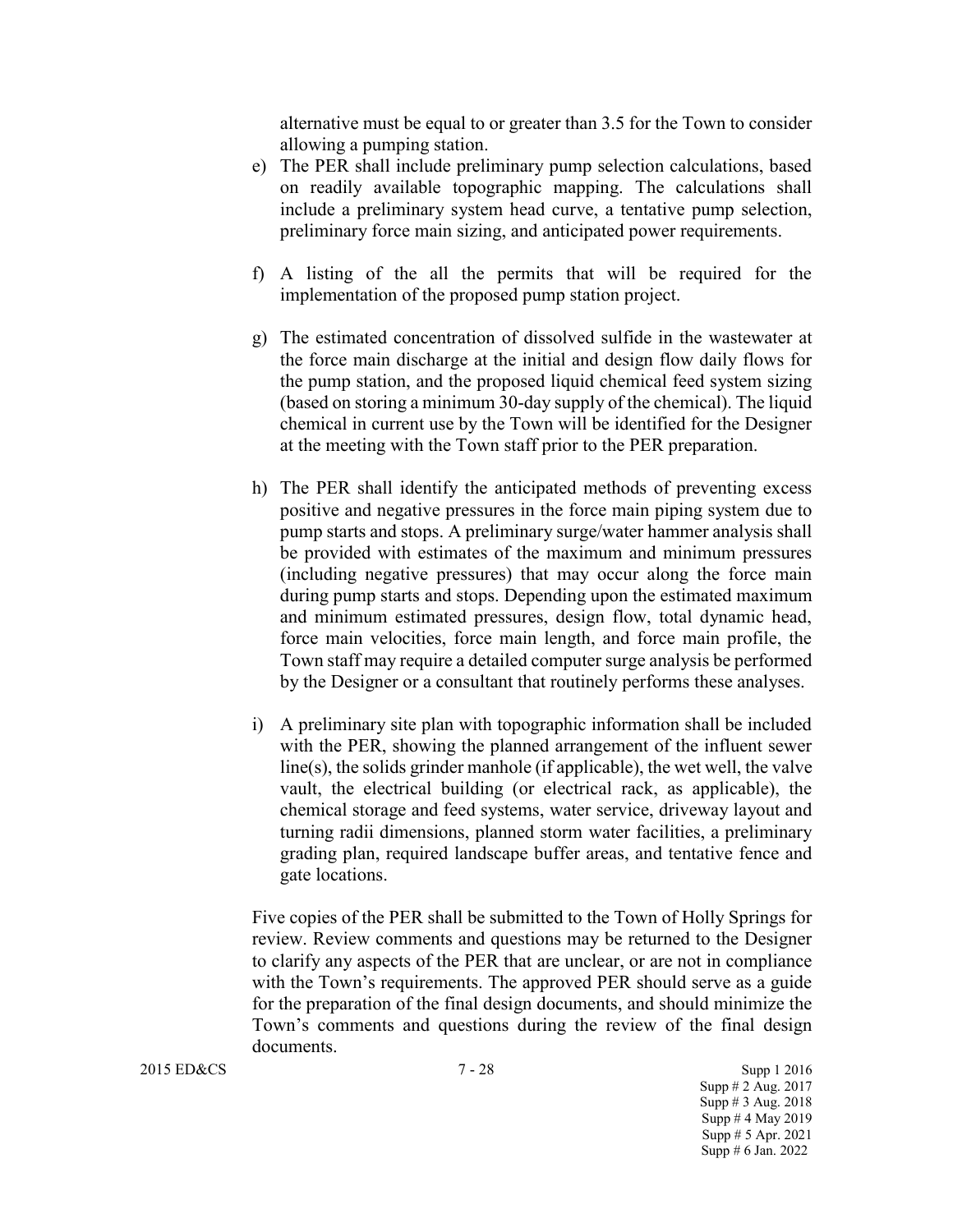- 2. Design Requirements: The Designer may proceed with the preparation of plans, specifications, and final design calculations after the PER is approved by the Town staff. The plans shall provide sufficient graphic detail to fully illustrate the extent of the construction that will be required of the Contractor. The design plans also serve to show regulators the proposed construction will meet the required standards, and to be a graphic record of the construction details for the Town. The plans shall include, at minimum, the following information:
	- Title Sheet with Index of Drawings and Vicinity Map
	- Site Plan with showing all property lines, fences, gates, and locations of all structures and driveway
	- Grading plan showing existing contours (from field survey), proposed contours (all contours on 1foot intervals), storm water measures, and 100-year flood elevations
	- Site piping plan showing gravity sewer lines, force main piping, waterlines, chemical feed lines, and storm drainage piping
	- Landscaping plan with plant lists and planting/staking details
	- Plan and section drawings of all precast concrete structures, including influent manhole, solids grinder manhole, wet well, valve vault, and miscellaneous structures
	- Building Plan, Section, and Elevations; typical wall section
	- Mechanical drawings showing pumps, valves, piping, odor control system details, ventilation systems, and heating/air conditioning systems
	- Electrical plans, to include electrical site plan, one-line diagram, panel schedules, light fixture schedule, wire and conduit sizing, generator details, SCADA inputs and details, and grounding requirements and locations

The specifications shall describe the equipment and materials required for the proposed pump station, the specific installation requirements, and the start-up and testing requirements. The Designer may utilize portions of these Standard Specifications as deemed appropriate; however, these specifications do not address all of the aspects of a typical wastewater pumping station/force main construction project. The Designer is responsible for determining all of the specification requirements for the project, and supplementing these Specifications as required.

The engineering calculations to be completed during the design phase and submitted to the Town for review include:

a) Final pump selection calculations, based on field survey information and designed force main diameters and lengths. System head curves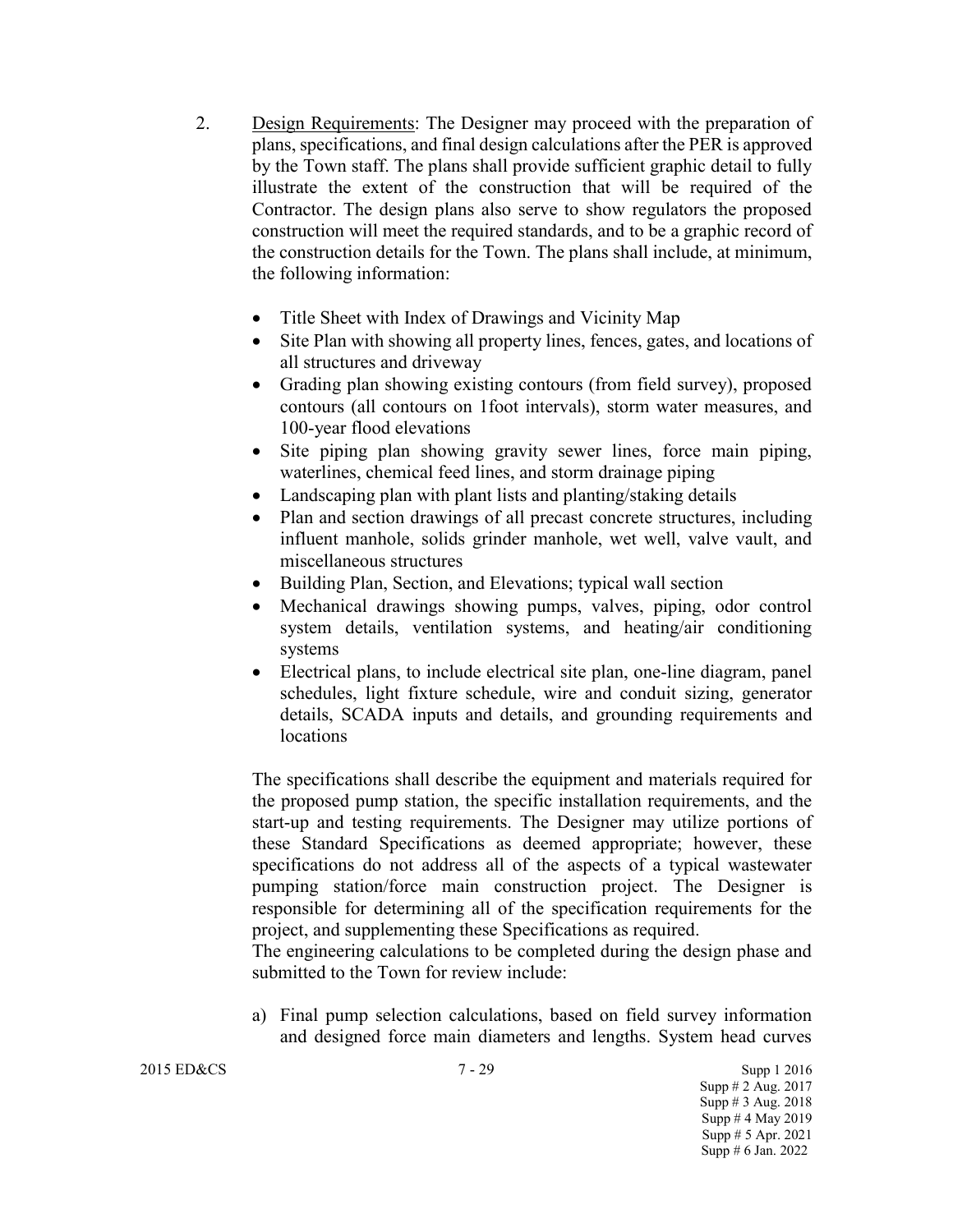shall be developed for Hazen-Williams "C" factors of 100 and 140, combined with pump curve for selected pump. Calculations shall indicate flow rates for one pump in operation, and for all pumps in operation. Pump selection shall be based on the "C" factor of 100, and the proposed motor sizing shall be based on the power required with a "C" factor of 140 and no utilization of the motor's service factor. Motors shall be non-overloading over the entire range of possible operation.

- b) Evaluation of the capacity of the receiving gravity sewer lines.
- c) Hydraulic profile from the influent manhole, through the solids grinder and associated piping, to the wet well (profile for the wet well at low level and high water alarm level).
- d) The surge/water hammer analysis report, if one was required. The analysis shall be made for both pump start-up and pump shut-down (loss of power) conditions. If the analysis indicates negative pressures of less than -10 feet at any location in the force main, or positive pressures greater than 80% of the rated working pressures of the piping and valves, mitigation measures shall be required. These measures may include the use of Anti-Surge Air-Vacuum valves, a hydropneumatic surge tank, surge relief valves, surge anticipation valves, a combination of those measures, or possibly other methods the Designer may propose.
- e) Wet well sizing, pump control operating levels, minimum cycle times, and maximum number of pump starts per hour.
- f) Pump station buoyancy calculations, All Pump Stations are to be designed for the maximum of 100-year flood or groundwater full height of Pump Station. Each structure shall have a minimum factor of safety of 1.25, based on no installed equipment and no water within the structure. Design and drawings for buoyancy calculations (including all precast concrete manholes, wet wells, and vaults) are to be signed and sealed by a currently registered professional engineer in the state of North Carolina.
- g) Electrical load calculations and generator sizing calculations
- h) Final sizing of odor control system pumps and storage tank
- 3. Construction Phase Requirements: During the Construction Phase the Designer (or the Designer's representative) shall observe the construction as required to allow the Designer to prepare the Engineer's Certification as required by the NC DEQ. The Designer shall also review all equipment and material submittals (shop drawings) as required to confirm that the finished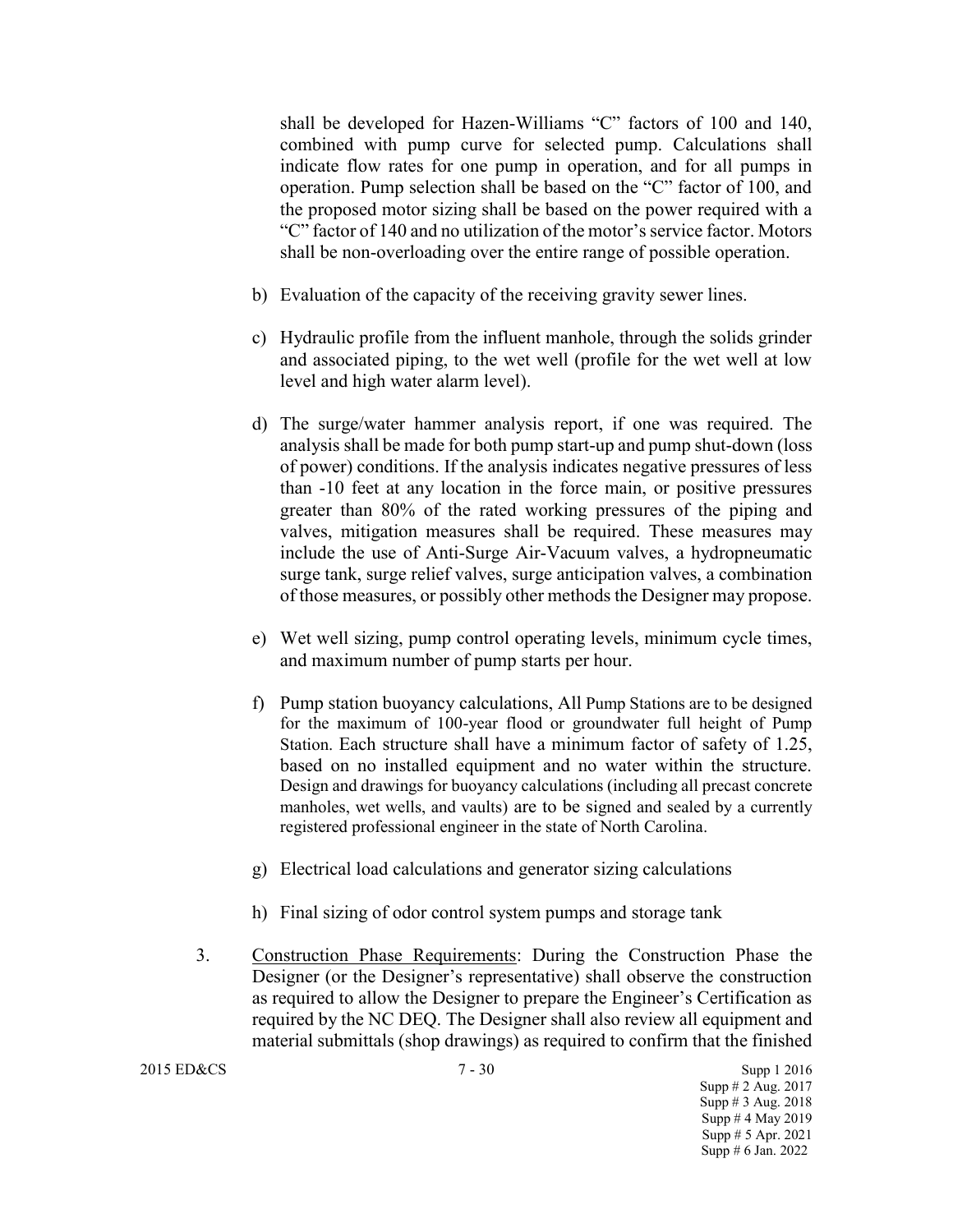construction will comply with the requirements of the approved plans and specifications. The Designer shall also be responsible for forwarding certain submittals to the Town staff for their review, comment, and approval, prior to the Designer returning them to the Contractor. This review and approval by the Town staff shall not relieve the Designer from the responsibility of ensuring that all the project components meet the Town's standards. Submittals for the following equipment shall be forwarded to the Town staff by the Designer:

- Fencing and gates
- Check valves and gate valves
- Solids grinder and control panel
- Odor control system components
- Jib crane, motorized trolley, and hoist
- Precast concrete manholes, wet wells, and vaults
- Precast concrete building
- Pumps and motors
- Pump control panel
- **SCADA** system
- Magnetic flow meter
- Air release and vacuum relief valves
- Generator and automatic transfer switch
- Other equipment and components as may be identified in the Pre-Design meeting
- 4. Post-Construction Requirements: The Designer (or the Designer's representative) shall be present during the hydrostatic pressure testing of the force main and during the operational testing of the pump station equipment.

The following documentation shall be supplied to the Executive Director of Utilities and Infrastructure Services **prior** to the Operational or "start-up" test for the pump station, and must be submitted in a complete package labeled Operation and Maintenance Manuals that is signed and sealed by the Designer.

a) Cover Sheet listing the following: Pump manufacturer; source of repair parts, complete with address and phone number; operating conditions rated capacity and TDH of each pump; model number, serial number, impeller diameter of each pump; all data plate information from each pump motor; data on all other equipment included as components in the pump station;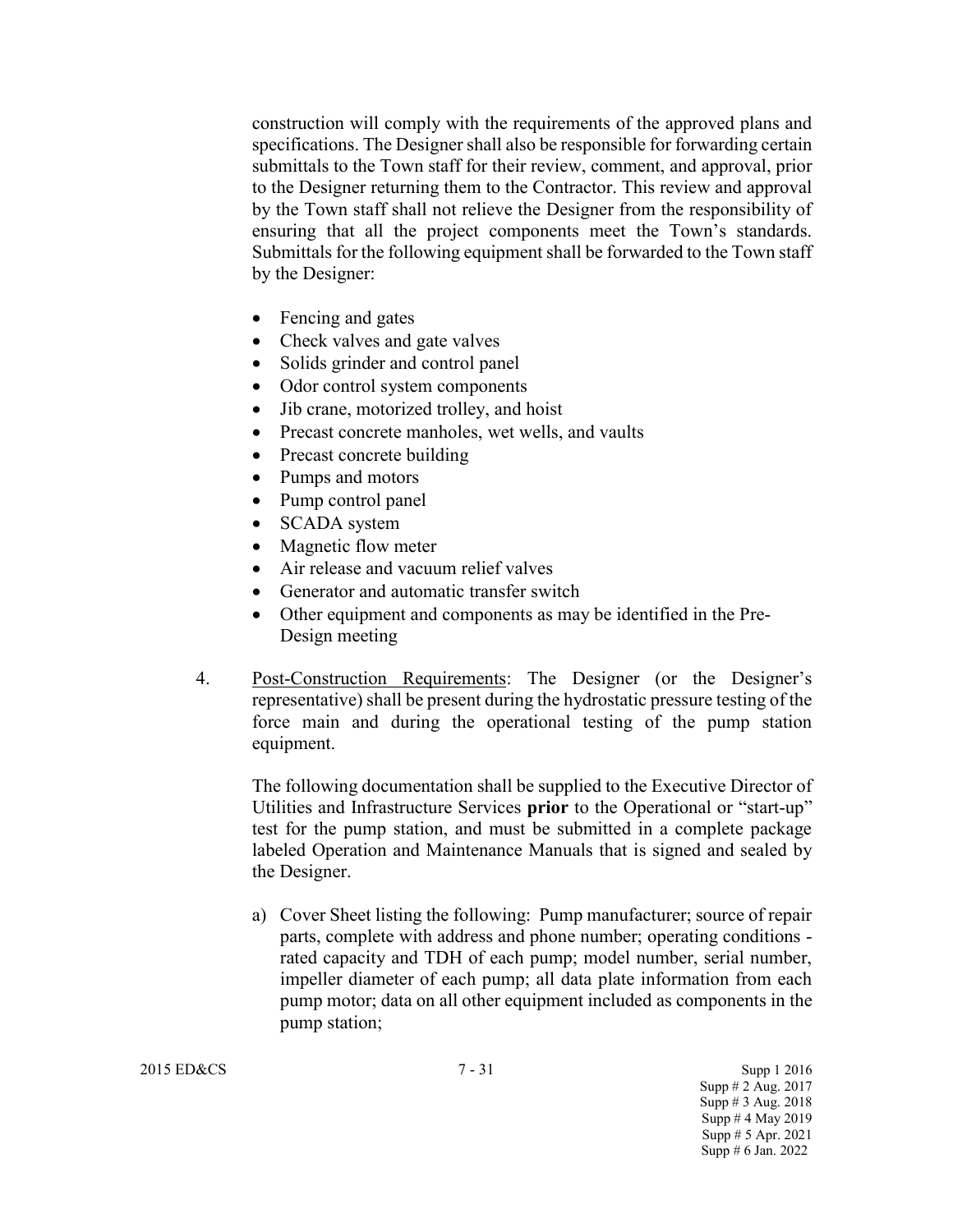- b) Pump Performance Design Curve with operating conditions indicated on it; manufacturer's Certified Pump Curve for each pump:
- c) Detailed dimensional drawings of the pump and pump base elbow;
- d) Detailed dimensional drawings of the pump and pump motor;
- e) A wiring diagram and logic diagram for each control panel;
- f) Pump and Motor Installation and Service Manual;
- g) Detailed information related to other components of the pump station, including but not limited to, solids grinder, odor control system, generator, automatic transfer switch, hoist system, and HVAC system;
- h) Mylar as-built drawings showing all changes to the approved construction plan that were made during construction;
- i) P.E. certification;
- j) Warranty letter;
- k) Recorded access easement and/or right of way documentation.
- l) Documentation of site plus access easement dedication to Town.
- m) Copy of vendor reports for the start-up testing of their equipment.

Warranties: In addition to the Town's required standard 1-year workmanship and materials warranty, the following shall apply: The developer shall warrant all pump station equipment for one year from the date of beginning of 1-year warranty of the pump station, as identified in the Letter of Acceptance for the pump station. The Town reserves the right to make necessary emergency repairs and/or perform work necessary in emergency situations within this warranty period. The developer shall be responsible for reimbursement costs associated with any such work. If a non-emergency repair or other work becomes necessary within the warranty period, the Town shall provide written notice to the Owner of need for such work. If the work is not completed within the time frame specified in the written notice, the Town shall undertake the work and the developer shall be responsible for reimbursing those costs.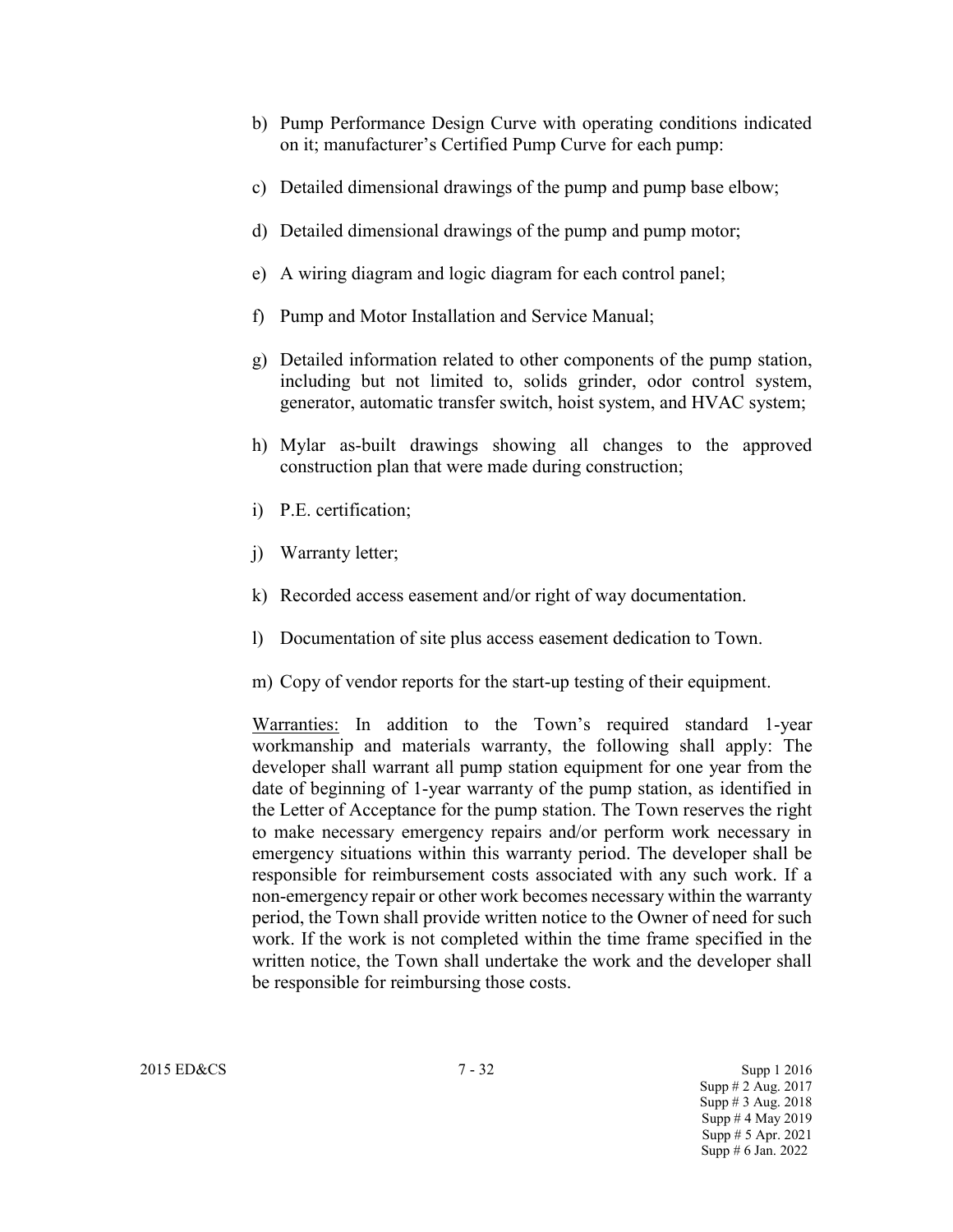### **Pump Station Requirements**

- 1. **The developer and the Designer shall be required to meet with the Executive Director of Utilities and Infrastructure Services and/or their representative(s) in a "Pre-Design meeting" prior to preliminary planlevel approval of a site or subdivision requiring a pump station.** The meeting shall be to discuss the site layout and other details and requirements for any proposed pump station before design begins. Pump stations shall meet the NC Building Code and shall be designed to comply with all OSHA regulations, in addition to these Standards.
- 2. All stations shall be submersible pump stations consisting of piping, valves, solids grinder, odor control, hoisting equipment, wet well and other precast concrete structures, duplex pumps and rails, pump controls and related appurtenances.
- 3. The duplex pumps shall be of equal capacity and capable of handling flows in excess of the expected peak flow. The peak flow for design shall be equal to 2.5 times the average daily flow. If the design pumping requirements for the station exceed a flow of 1,000 GPM, or if the motor sizes exceed 100 HP, the Designer shall investigate and compare the duplex pump station requirements to the requirements of a triplex pump station. Where three pumps are required, they should be of such capacity that with any one unit out of service, the remaining units will have capacity to pump the peak sewage flows when operating in parallel. Any stations that may require more than three pumps for the ultimate design capacity shall also utilize dual wet wells, with the ability to isolate each one for maintenance. Pumps and the sewage force main shall be sized to provide a minimum velocity in the force main of 2.5 feet per second with one pump operating and a maximum velocity of 8 feet per second at firm capacity. The Town reserves the right to require a larger force main size at no cost to the Town based upon operating (power) costs.
- 4. All pump stations with ultimate pump motor sizes in excess of 10 Horsepower (HP) shall have a precast concrete building to house the control and electrical panels. Buildings with climate control systems shall have ventilation fans with automatic controls to protect equipment.
- 5. Pump stations with ultimate pump motor sizes of 10 HP and less may utilize an aluminum backplate, under a weatherhood and mounted on galvanized posts, to mount all control and electrical panels.
- 6. All sewage pump stations shall be equipped with an alternate power source. Alternate power sources include on-site standby power.

2015 ED&CS 7 - 33 Supp 1 2016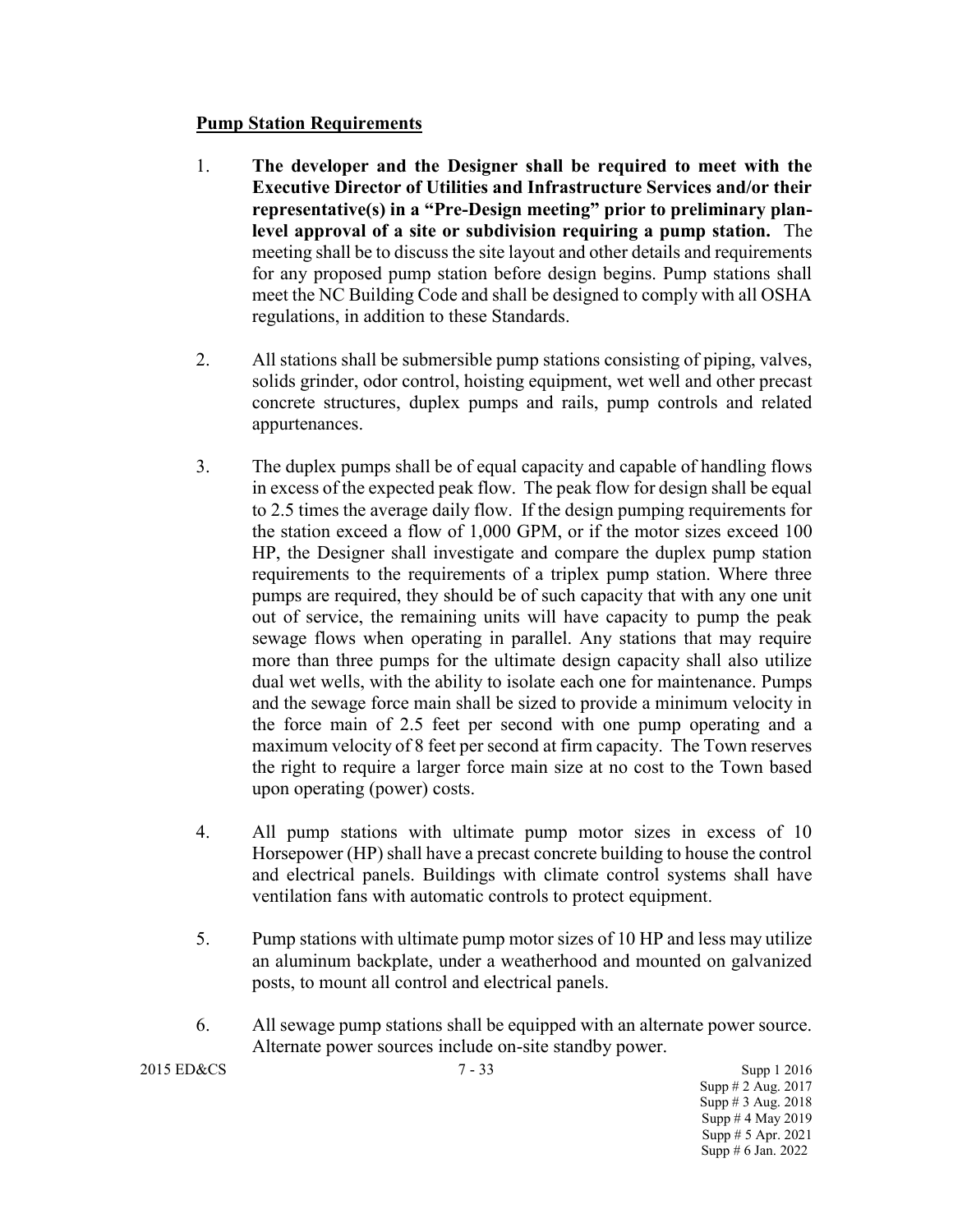- 7. Force mains shall be as specified in this section as well as Section 7.02.
- 8. Small package type pump stations or grinder pumps may be approved by the Executive Director of Utilities and Infrastructure Services for private pump stations which serve only one site. These pump stations will be allowed only if the flow rate is less than 100 GPM and the force main is less than or equal to 4 inches in diameter. Private pump stations shall meet Town and NC DEQ minimum design criteria. Documentation of future maintenance of both the station and the force main by owner of record shall be required.
- 9. The Town reserves the right on any pump station to perform the design and/or construction inspection and administration, with the developer reimbursing the Town in full.
- 10. The Town reserves the right to disallow pump stations where, in the Town's opinion, it is not efficient or desirable to have another pump station.
- 11. New developments may be required to take downstream or upstream pump stations off line, or upgrade them per the Town's Master Sewer Plan or as directed by the Executive Director of Utilities and Infrastructure Services.

## **B. Site Work**

Wastewater pump stations, all related structures and controls, shall be protected from physical damage by the 100-year and 500-year local and FEMA flood plains and shall be elevated to 2 feet above the most restrictive elevation. Flood elevations shall be supported by a flood study on the tributary basin based on future land uses in accordance with the Town's Comprehensive Land Use Plan. Stations shall be designed to remain fully operational and accessible during the 100-year flood. Both flood elevations shall be shown on all site plans.

Pump station sites shall be conveyed to the Town via deed and/or recordation, as specified by the Town, for Town ownership and operation. A site plan for all pump stations shall be laid out with the Town in a separate Pre-Design meeting at preliminary plan review stage of any development project requesting installation of a pump station. The pump station site location as shown on the subdivision plan shall require Town Council approval.

The site shall consist of a fenced-in hard surfaced area, a gravel vehicular area, plus required landscape buffers, per Standard Details. The site shall be stabilized by crushed stone, low maintenance vegetative ground cover or other suitable materials. The site shall be graded generally to drain away from the pump station and to remove stormwater runoff from site in a non-erosive manner.

2015 ED&CS 7 - 34 Supp 1 2016

Supp # 2 Aug. 2017 Supp # 3 Aug. 2018 Supp # 4 May 2019 Supp # 5 Apr. 2021 Supp # 6 Jan. 2022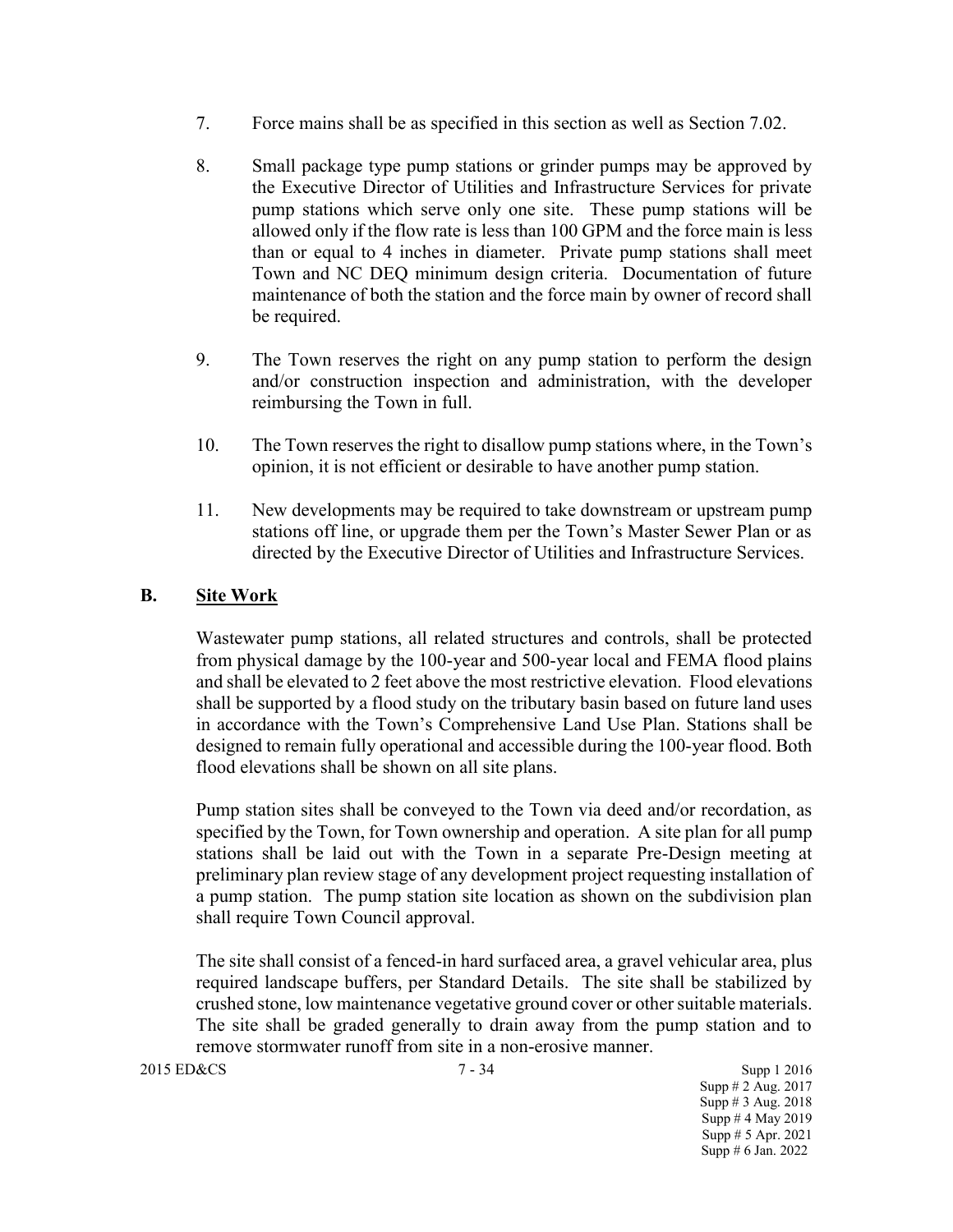All components of the pump station shall be surrounded by a concrete slab with minimum HS-20 loading flush with surrounding grade. Concrete slab and hatches shall be HS-20 loading. All access hatches shall be provided with a fall protection system meeting current NC Building Code and OSHA Requirements. Note: HS-20 hatches are only required in areas that could allow for vehicular traffic

A 12-foot (minimum) wide access road to the site with vertical grades not to exceed 10% shall be provided. Access road shall consist of an all-weather surface (minimum of 8 inches ABC) with minimum 40-foot long paved strip from roadway. No driveways may be located off of access road. Access road shall be fully contained within a minimum 20-foot wide combined access and utility easement, platted by the Developer. The site shall be designed to accommodate both a WB-50 and an SU design vehicle in a traffic pattern as directed by the Executive Director or Utilities & Infrastructure Services.

The site shall be designed to accommodate **both** a WB-50 and an SU design vehicle in a traffic pattern as directed by the Director of Public Works. In certain instances, remote fill ports may be required.

The site area shall be secured by a 6-foot high chain link fence topped with 3 strands of barbed wire, or of a material as approved by the Executive Director of Utilities and Infrastructure Services. Fence products shall be only new materials using hot dipped green vinyl coated galvanized iron or steel components and aluminum coated fence. Gates shall permit 180° opening and shall be located so as to provide vehicle accessibility for lifting the pumping units and any other operational tasks as required. There shall be a minimum gate opening of 12 feet to facilitate truck access. Larger gates may be required to accommodate other design vehicles' turning radii.

The site shall feature locks and security features as dictated by the TOHS Utilities and Infrastructure Services Department along with all necessary OSHA signage. Additionally, signage shall be provided on the gate which provides the name of the station, its address, and emergency number of 919-557-9111 (green lettering on a utility sign).

The site shall feature LED fixtures. The new style LED lights shall include high light cut-off features to provide illumination only where the light is needed and avoid neighbor complaints and have the capacity to illuminate the pump station area. The light shall be mounted on a Class V utility pole at a height of 30 feet and controlled by means of a photo cell and an HOA switch located on the light pole, unless otherwise approved by the Executive Director of Utilities and Infrastructure Services.

## **C. Landscaping and Appearance**

2015 ED&CS Supp 1 2016 Supp # 2 Aug. 2017 Supp # 3 Aug. 2018 Supp # 4 May 2019 Supp # 5 Apr. 2021 Supp # 6 Jan. 2022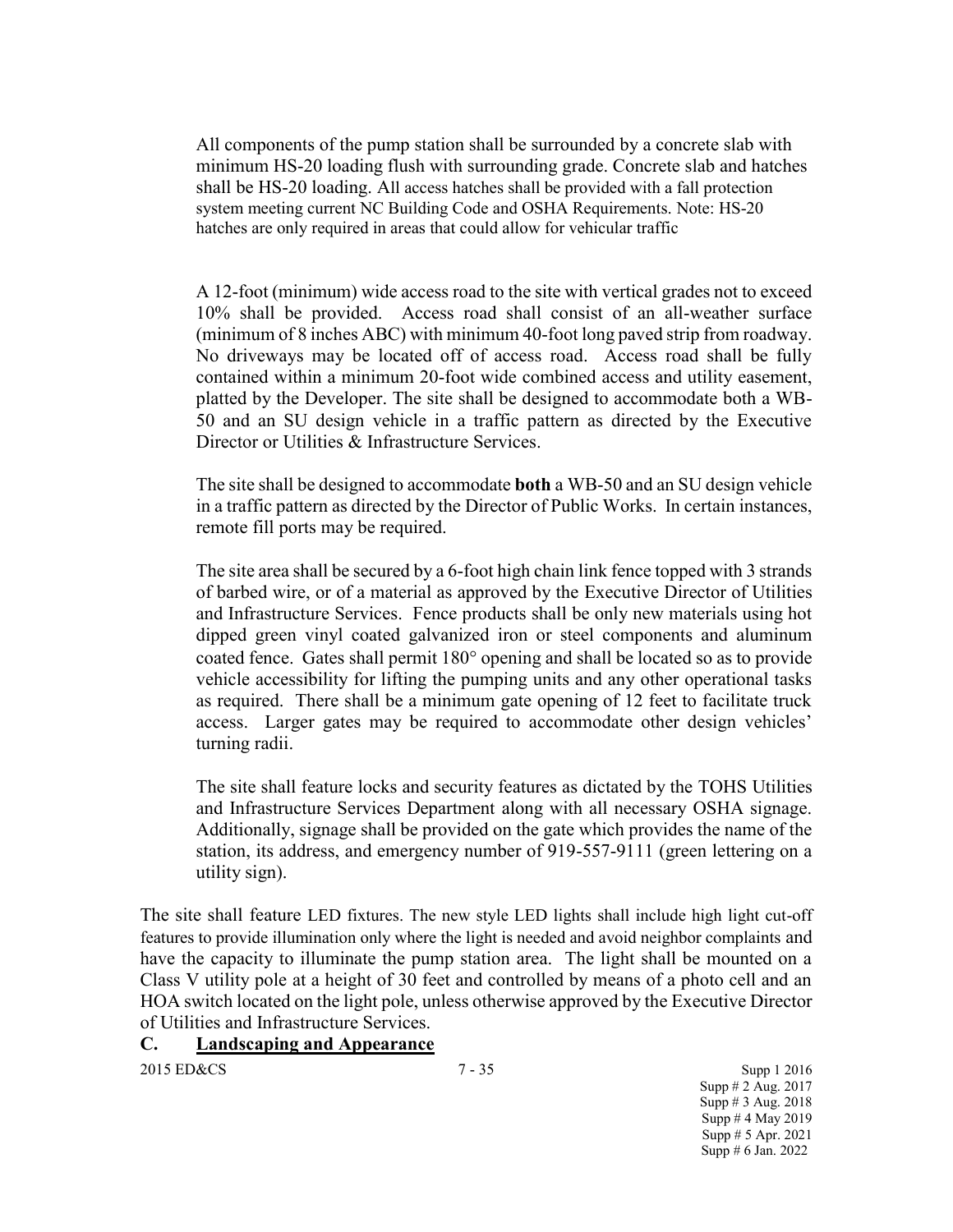Buffers shall be provided along both sides of the access road and surrounding the gravel vehicular area of the pump station site. Buffers shall extend 50 feet in all four directions from the required gravel vehicular area, plus 25 feet along both sides of the 20-foot access easement, and shall be included within the site dedicated to the Town for the station. Buffers shall either be supplemented to be equivalent to or planted with an opaque buffer as defined in The Town of Holly Springs UDO.

Color of crane shall be determined by the Town.

The Town shall reserve the right to establish other appearance requirements.

Buffers shall be maintained by the developer for two years from date of final (end of year) acceptance of pump station.

### **D. Water Service**

A minimum 2-inch public water service or well shall be provided to supply water at a minimum flow rate of 50 GPM with a residual pressure of 30 psi to a yard hydrant located on the pump station site. A Town water meter and an above-ground RPZ in a heated hot box shall be required.

A freeze proof yard hydrant, sized for a flow of 50 GPM, shall be provided to allow the wet well and solids grinder manhole to be washed down periodically. The potable water supply to the hydrant shall have a reduced pressure backflow preventer, installed in a heated, above ground fiberglass enclosure.

A freeze proof eyewash and shower shall be provided adjacent to the chemical storage facility. Its water supply shall be upstream of the RPZ serving the yard hydrant.

#### **E. Piping and Valves**

Suction and discharge piping shall be minimum Class 53 ductile iron flanged pipe and as manufactured under AWWA Specification C141.

Discharge piping shall be flanged ductile pipe (Class 53 minimum) sized to produce a minimum head loss while maintaining a minimum velocity of 2.5 feet per second. All exposed piping shall have adequately sized and located thrust restraint.

Gate valves for wastewater piping systems shall meet all requirements of AWWA C509 and be resilient wedge type. Each valve gate shall be encapsulated with synthetic rubber which has been bonded and vulcanized in accordance with ASTM B429, Method B. Valves shall be NRS for buried service and OS&Y for above ground or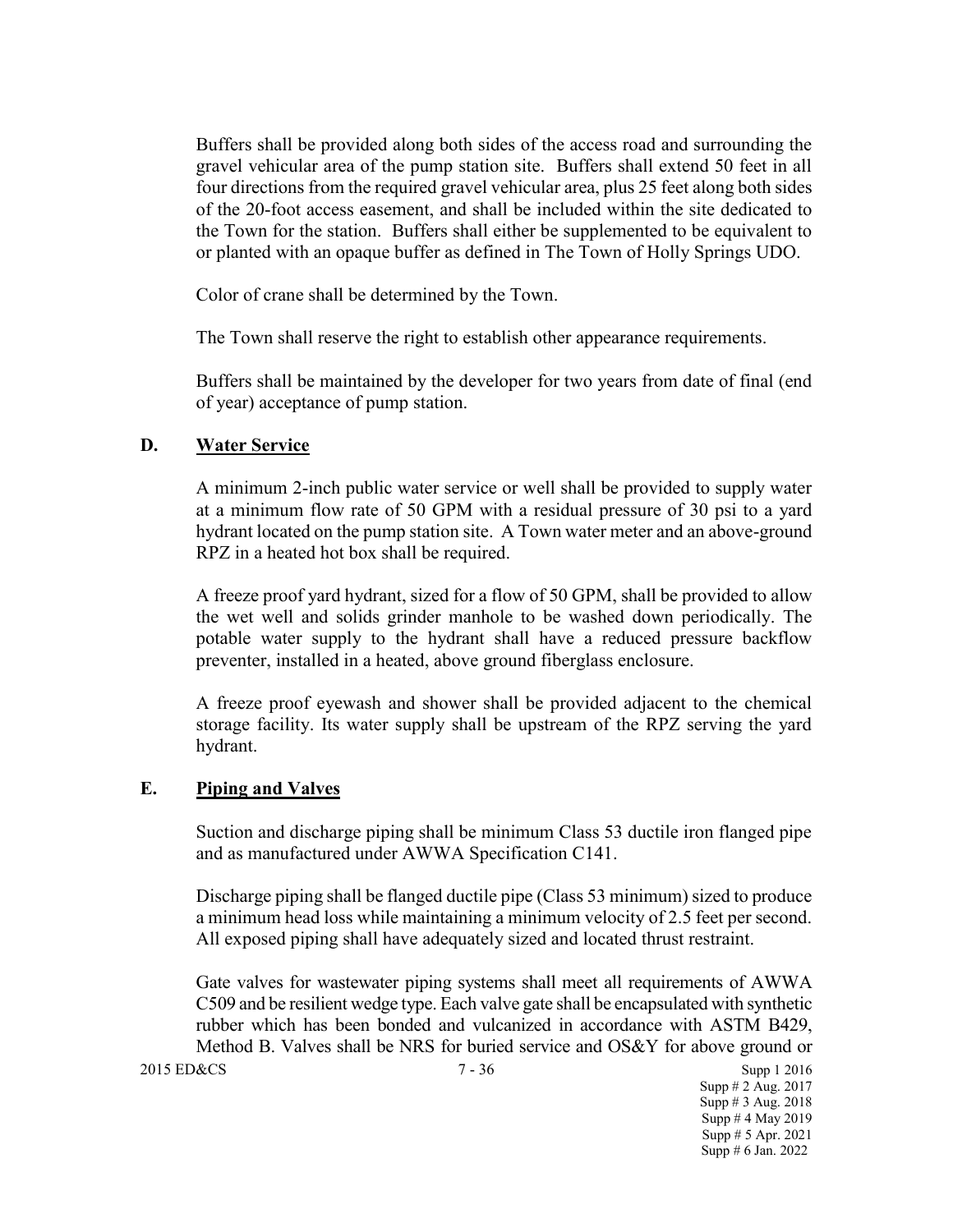exposed service and have "O" ring packing. Provide resilient wedge valves with full fusion-bonded epoxy coating on the interior, exterior, and valve bonnet, per AWWA C550.

Check valves shall be cast iron body, bronze mounted full opening swing check valves in conformance with ASSA C508. Valves shall have renewable bronze or stainless steel seat ring and resilient faced clapper. Provide valve with outside weight and lever unless noted otherwise. Provide valve body constructed with a solid bronze or stainless steel shaft extending through bronze brushed bearings and "O" ring seals or adjustable graphite/composition packing. Provide valves with minimum of 175 psi working pressure rating and 350 psi hydrostatic pressure rating for all valve sizes up to and including 12 inches; for valves larger than 12 inches provide minimum 150 psi working pressure rating with 300 psi hydrostatic pressure rating.

Gate valves and check valves on the discharge side of each pump shall be located in a valve vault separate from and adjacent to the wet well. A dresser coupling shall be installed on each discharge main between check valve and the gate valve. The valve vault shall consist of a cast in place or a precast concrete rectangular structure at least 6 feet square, complete with a drain line (with backwater valve) into the wet well. An access ladder or manhole steps (attached to the vault wall), and an access cover shall be provided. The access cover for the valve vault shall be a square hatch of ¼" aluminum diamond pattern plate with steel hinges on an aluminum frame cast in place in the cover slab. The access cover for the valve vault shall be provided with fall protection system meeting requirements of NC Building Code and OSHA

Each discharge line through the valve vault shall have a <sup>3</sup>/<sub>4</sub> inch 316 stainless steel nipple 3-inch long direct-tapped into the line between the check valve and gate valve. Each of these nipples shall have a  $\frac{3}{4}$  inch stainless steel ball valve installed. A 3 inch or larger pressure gauge with a stainless steel case and mechanism, liquidfilled, and 3% accuracy shall be located at each nipple. The gauge shall operate in the middle one-third of its scale with both pumps running. Pressure gauges should be located upstream of isolation valves. One single isolation valve is not acceptable. Contractor shall provide one-(1)-dedicated pressure gauge on each discharge header The gauge shall be oriented so that it is easily legible from the valve vault access.

For all buried valves, provide cast iron valve boxes of proper dimensions to fit it over valve bonnets and to extend to such elevation, at or slightly above the finished ground surface. Provide tops complete with covers that are fully adjustable. Set valve boxes vertical and concentric with valve stem. In event valve box has to be moved from its original position to allow application of valve key, reset complete box at no cost to the owner. Secure valve box with concrete collar as noted on the plans.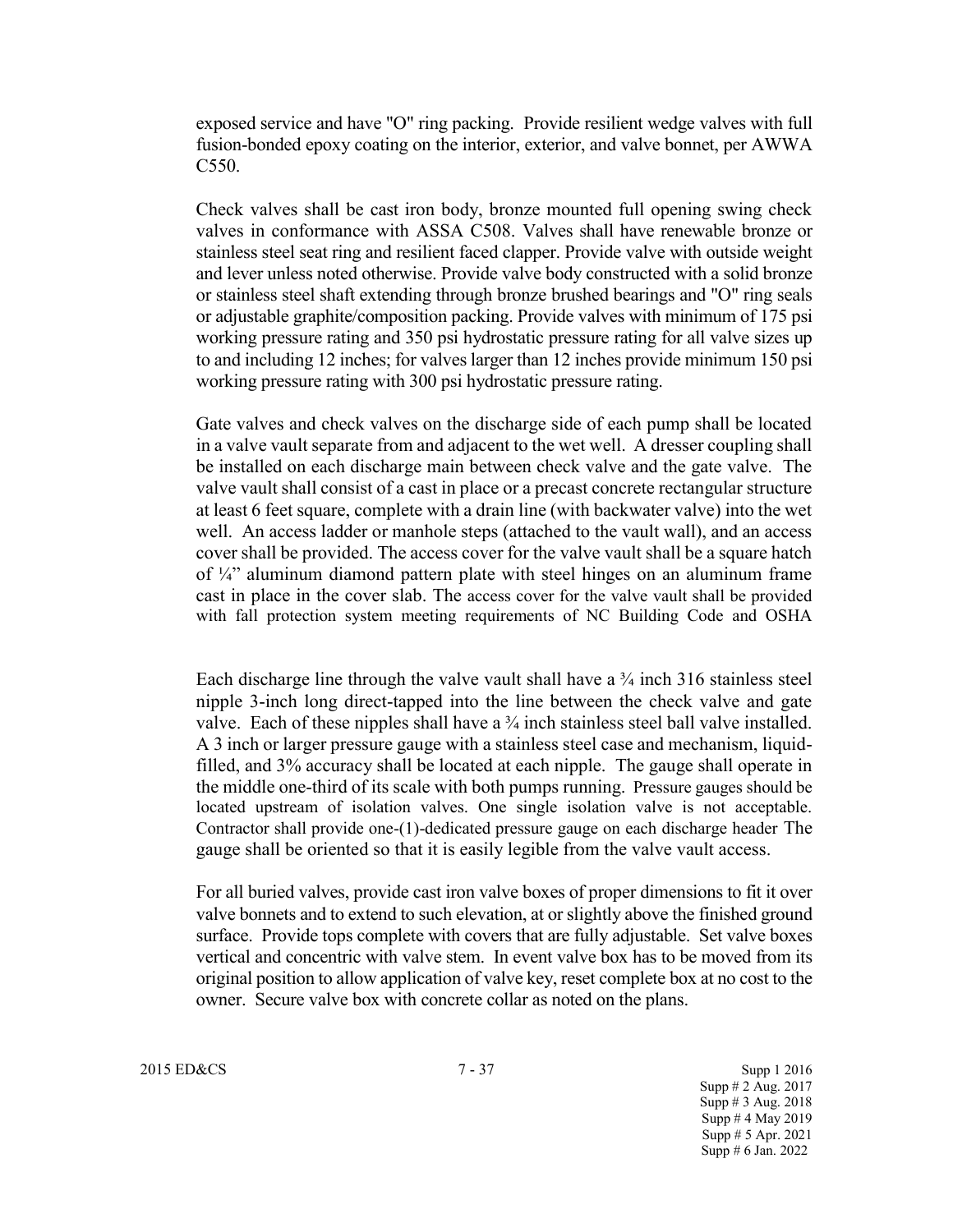Valve boxes for the force main, that are located outside of the pump station fencing, shall have locking valve box lids. The lids shall be marked "SEWER".

For all valves with the operating nut more than 4 feet below ground, provide shaft extensions as required to provide an operating nut that is within 24 inches of finished grade.

### **F. Solids Grinder/Screening**

Pump stations with an ultimate design flow of less than 100 GPM may be designed utilizing grinder pumps and a removable screening basket. However, solids handling pumps and solids cutter are required for all pump stations with a design flow equal to or exceeding 100 GPM**.** The solids grinder shall be installed in a precast concrete manhole with a concrete channel constructed to fit the selected unit. A grinder support frame with adjustable mounting brackets shall also be provided.

The grinder pump station wet well shall feature a 316 stainless steel or 6063 alloy aluminum screening basket in front of the influent pipe. The basket shall be rectangular in shape and formed from  $\frac{1}{4}$  x 3-inch bars on  $2\frac{1}{2}$  inch centers on a channel or angle frame. Grating, wire mesh, or perforated plates are not acceptable substitutes. Baskets shall be fabricated with cross members and bracing to provide structural stability under full loading. All bolted connections in the wet well shall be made using stainless steel nuts, bolts and washers. Baskets shall have a minimum capacity of two cubic feet below the influent pipe invert, and shall be raised and lowered by means of a stainless steel chain or wire rope with rings. A specially designed hatch shall be provided that will permit the raised basket screen to be maneuvered into or out of the wet well. This access hatch shall be a square hatch of ¼ inch aluminum, 6063 alloy, diamond pattern plate with steel hinges on an aluminum frame cast in place in the cover slab.

There shall be an influent sewer manhole on the pump station site to collect all the influent sewers into one line discharging to the solids grinder manhole. A gate valve (or a sluice gate) shall be provided in the influent piping to stop the influent flow to the grinder manhole and wet well, in the event of an unusual maintenance requirement. In this situation, Town shall utilize a portable diesel driven pump to transfer wastewater from the influent manhole to the pump around connection in the force main.

Solids cutter, immersible motor, and motor controller shall be factory tested to ensure satisfactory operation. Solids cutter, motor, and motor controller shall be installed in accordance with the supplier's installation instructions and in compliance with all OSHA, local, state and federal codes and regulations.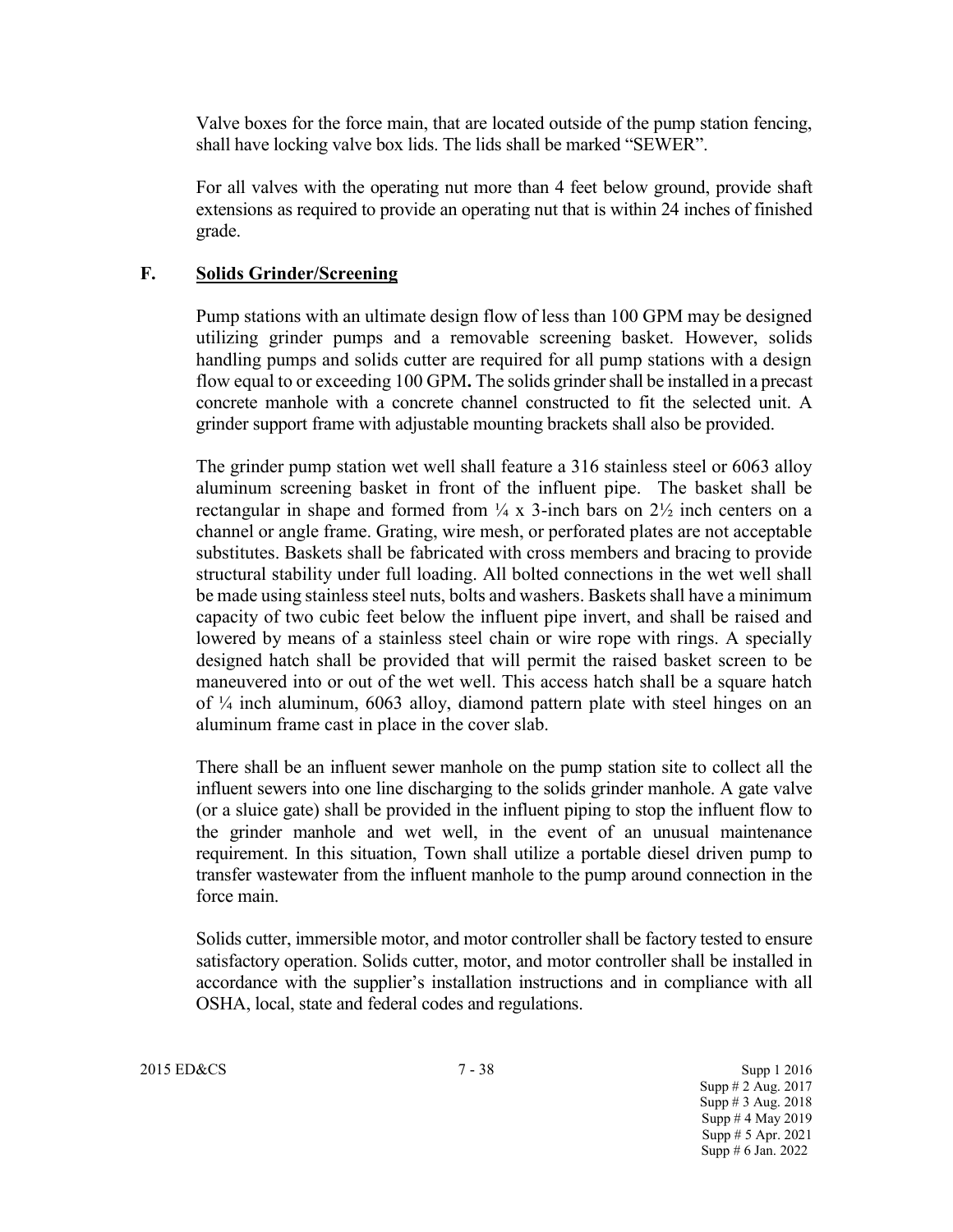Submittals shall include equipment descriptions, specifications, dimensional and assembly drawings, parts lists, and job specific drawings.

## **G. Odor Control**

Pump stations are required to incorporate a chemical feed and storage facility for both downstream and proximity odor control purposes. The chemical feed system shall be capable of reducing the hydrogen sulfide concentration estimated to occur (with no treatment) in the pump station force main discharge at the receiving gravity sewer down to or below 0.1 mg/L by the use of the chemical designated by the Town in the Pre-Design meeting.

Chemical feed facilities should consist of the following at a minimum:

- Double walled liquid chemical storage tanks with a minimum capacity of 2,500 gallons or 30-day chemical storage capacity, whichever is greater;
- Chemical feed system with variable dose controller;
- Modular building with lights, thermostat and controlled vent to house tanks and pumps. Heater and sump pump may be required;
- Containment system, in case of tank or piping failure, may also be required.

The Town reserves the right to require mechanical ventilation and treatment of exhaust from the wet well to address anticipated or existing proximity odors.

## **H. Hoisting Equipment**

A pedestal-mounted jib crane with an electric chain hoist and motorized trolley of 360-degree swing shall be provided. The minimum capacity of the hoisting system shall be equal to the combined weight of the pump, motor, chains, and cables, times a factor of 1.25. Jib crane must be tall enough to lift pumps so that there is a 4-foot minimum clearance from the bottom of the pump to the concrete slab. Jib crane must be capable of accessing and lifting both pumps and the trash basket and it must be certified to the Town to be in accordance with OSHA. Crane shall be equipped with chain buckets in accordance with OSHA. Pump lift chains are required to be stainless steel and must extend a minimum of 5 feet above normal wet well operating level.

## **I. Wet Well and Other Precast Structures**

The wet well shall have a minimum diameter of 6 feet, and shall be large enough to easily accommodate the location and removal of each pump and the basket strainer. The wet well shall be designed to have a diameter sufficient to provide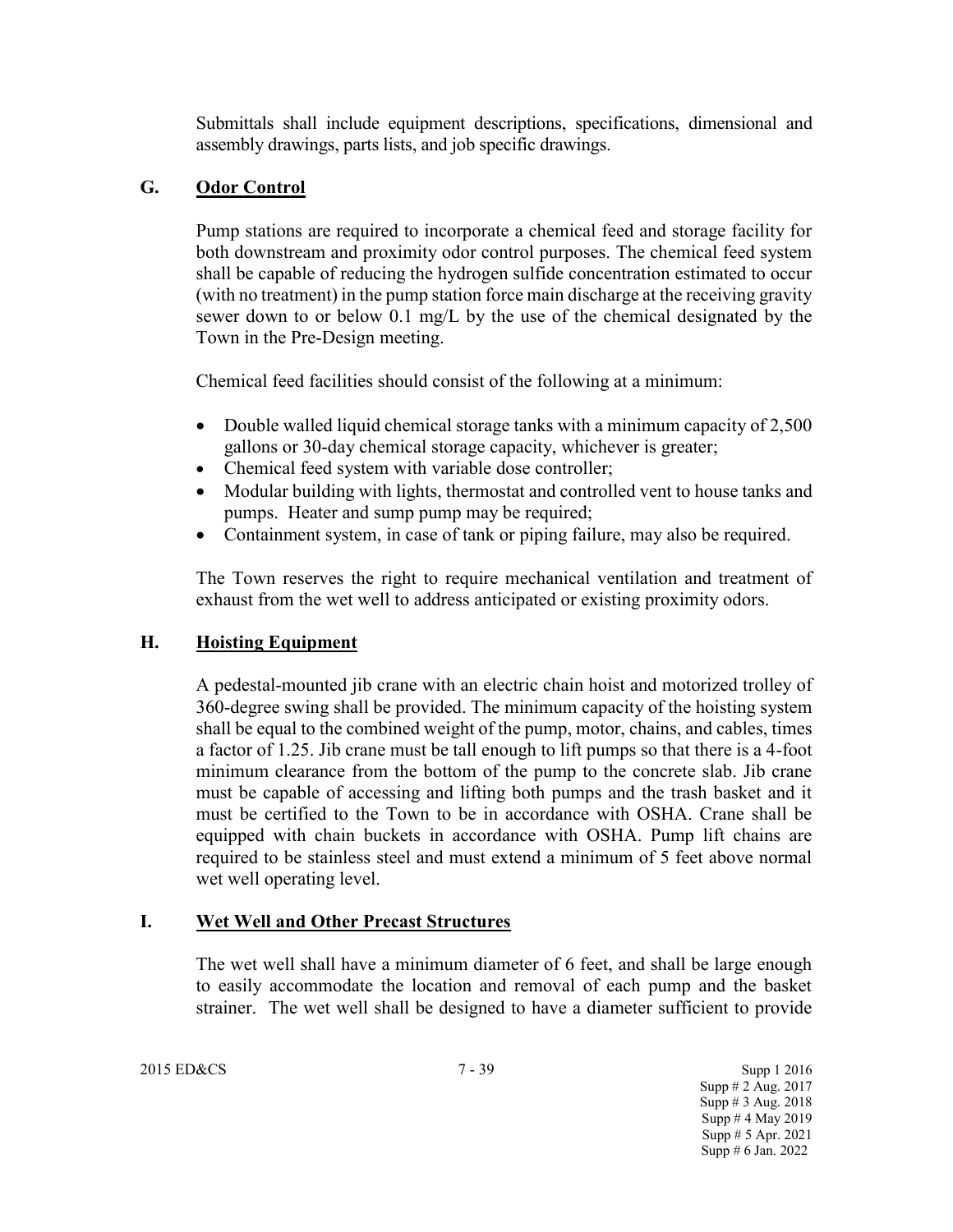storage for a pump operating cycle of at least 3 minutes without being excessively deep and to allow for 6-10 starts per hour for the pump.

Excavation will be made to the required depth, and shall include the removal of unstable materials unsuitable for a good foundation. The excavation shall allow for a 6-inch thick bedding of #57 stone under the precast concrete base and 12 inches beyond the outer wall of the base section. Each base section shall have an extended base (projects beyond the outside face of the walls by a minimum of six inches).

The barrels of the structures shall be constructed from precast, reinforced sections, stacked to form the structure and manufactured according to the latest revision of ASTM C478. Top slabs of flat top manholes shall be designed to support street traffic and H-20 loadings. Precast structures sections shall be joined with mastic material, such as Ram-Nek or a butyl rubber sealant, to show both inside and outside.

The precast sections for the wet well and valve vault shall have their joints further waterproofed on the outside of the wet well by application of liquid asphalt, overlapped by a 12-inch wide band of butyl joint wrap, and then coated with a final mopping of liquid asphalt (the contractor shall may elect to seal the exterior of the joints with ConSeal CS 212 polyolefin-backed exterior joint wrap – 6 inch minimum width – with compatible primer, in lieu of the specified liquid asphalt system).

Wet Wells and manholes (including ARVs) shall be coated with a Microbiologically Induced Corrosion (MIC) resistant Elastomeric Polyurethane or epoxy coating. Final submittal must be approved by the Executive Director of Utilities and Infrastructure.

All vaults shall either drain to daylight or have a submersible pump. Power outlets shall be above ground.

Grout fillets shall be installed in the wet well on a 1H to 1V slope, leaving a flat floor surface under and adjacent to the pump intakes.

The wet well shall have a vent made from ductile iron, with flanged joint pipe fittings. An insect screen shall be included at the exposed end of the vent pipe. The insect screen shall be bronze or aluminum.

Wastewater lines are to be connected to the precast structures by means of flexible connectors cast into the structure. Flexible connectors are to be manufactured of high-quality rubber or synthetic rubber and all strap clamps or draw bolts are to be manufactured from stainless steel.

2015 ED&CS 7 - 40 Supp 1 2016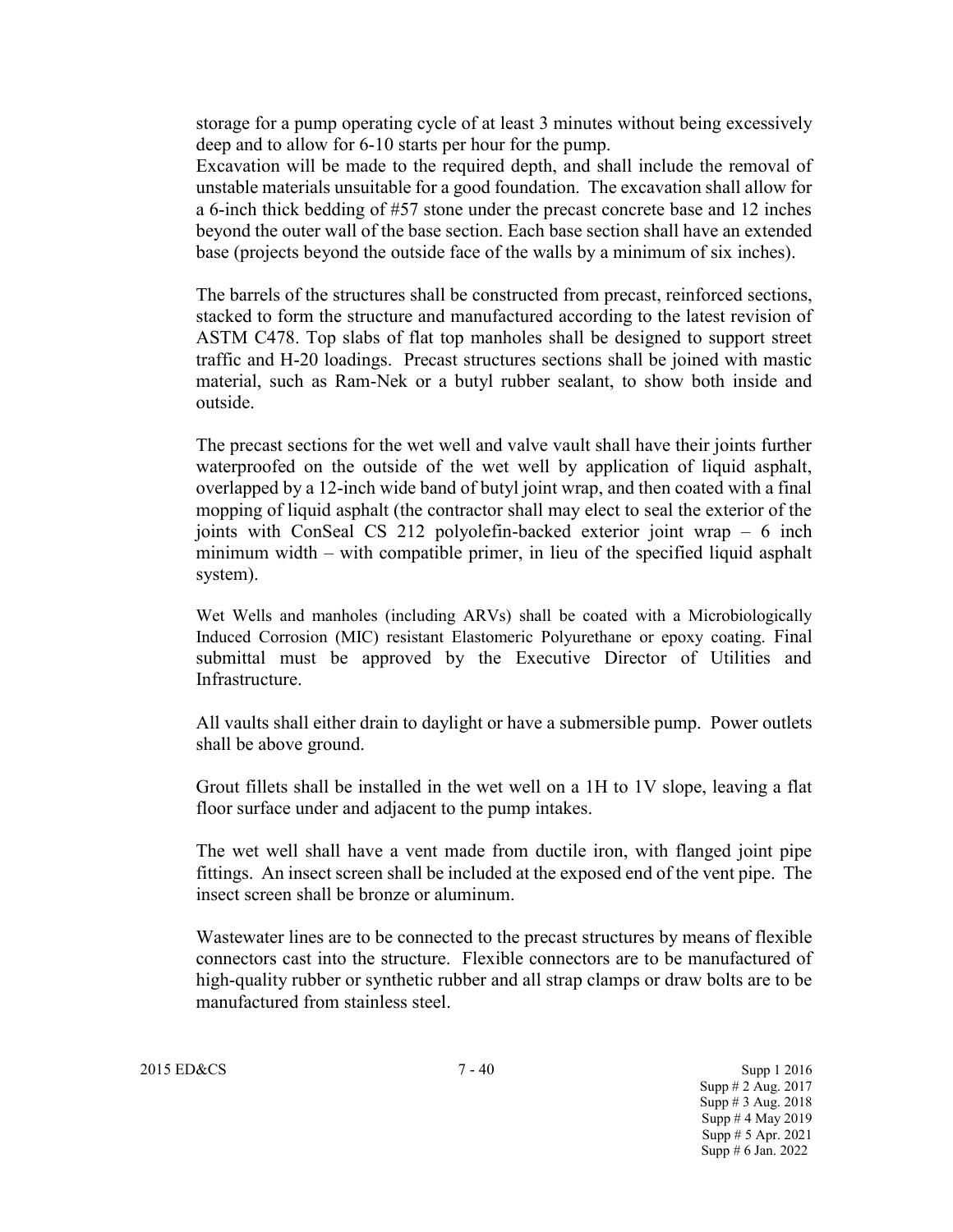All details for the precast concrete structures proposed for use on this project must be submitted to the engineer (shop drawings) for approval prior to being offered on this project.

2015 ED&CS 3 and 2016 7 - 41 Supp 1 2016

Supp # 2 Aug. 2017 Supp # 3 Aug. 2018 Supp # 4 May 2019 Supp # 5 Apr. 2021 Supp # 6 Jan. 2022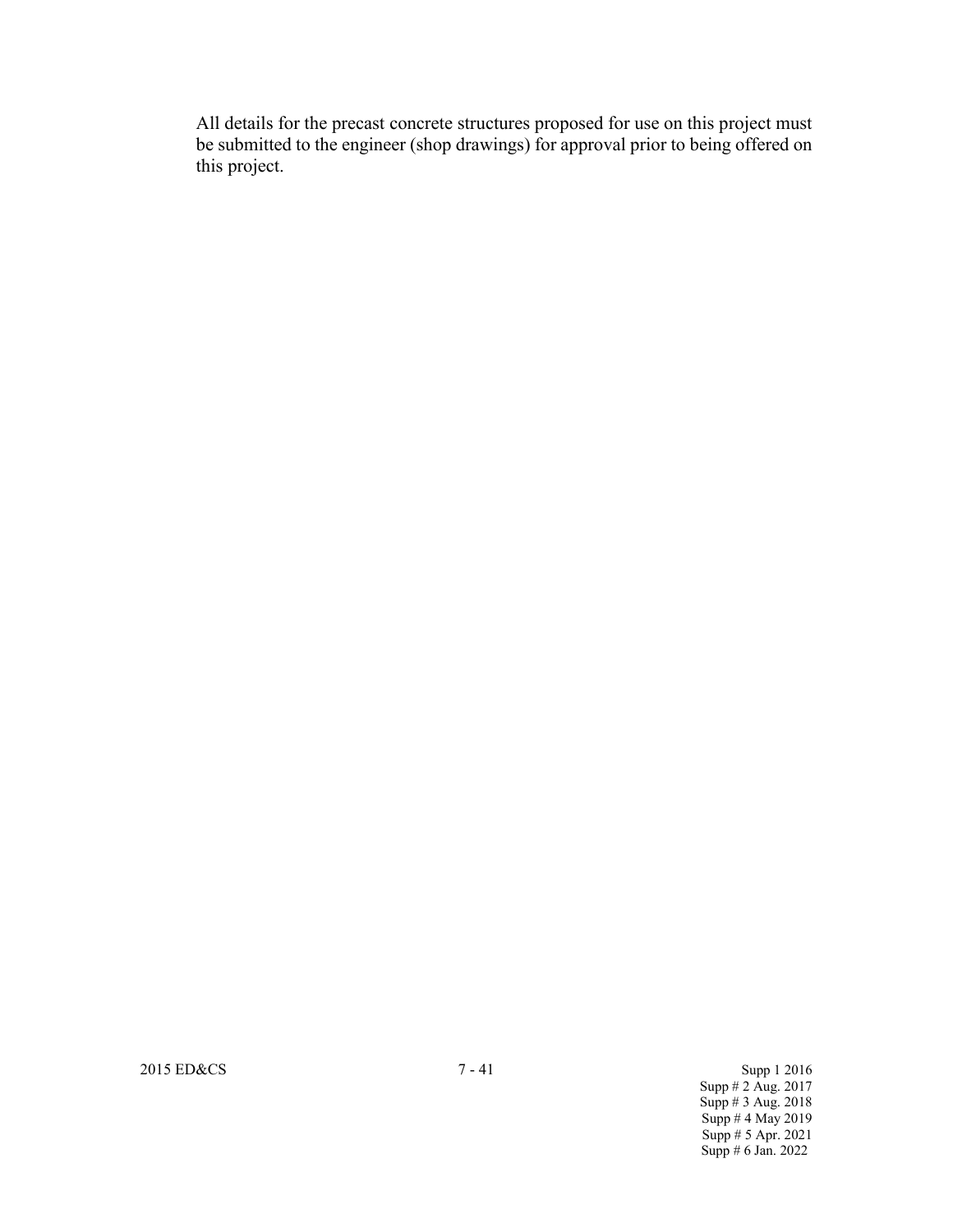### **J. Submersible Pump Systems**

**Certified Pump Tests**: The approved pumps shall be tested by the manufacturer. Certified pump tests are to be made for each pump and submitted in accordance with the procedures as set forth in the Hydraulic Institute Standards. Test points shall include the specified Design Points.

The pump manufacturer shall furnish, with each pumping unit, all lubricants (oils and greases) necessary for the initial lubrication of the pump and the drive motor. The lubricants furnished shall be appropriately identified by viscosity and/or class number; also, each lubricant furnished shall be identified by the name of the producer of the lubricant and by the trade name given the lubricant by the producer.

The pump motor shall be a 3-phase induction submersible motor, UL listed explosion proof for Class 1, Division 1, Groups C and D; hazardous locations as defined by the National Electrical code

Motor voltage, frequency, and speed shall be 460 VAC, 60 CY, 1800 RPM (nominal). 1200 RPM (nominal) speed motors shall be permitted for certain lower head applications, if that motor selection results in the best wire to water efficiency for the pump selection.

The pumps shall be capable of handling raw, unscreened wastewater. The pumps shall be fabricated so that they automatically connect to the discharge connection elbow when lowered into place, so that there is no leakage or blow-by at the connections when the pumps are operating, and so that they can be easily removed for inspection or service by the hoisting equipment (and without personnel having to enter the wet well). The weight of the pump unit shall press tightly against the discharge connection elbow, creating a watertight connection. No portion of the pump shall bear directly on the floor of the wet well.

The pumps, motors, power cables, and sensor cables shall be suitable for submersible applications and FM approved for Class 1, Division 1, Group C and D locations. The cables shall be sized in accordance with NEC and ICEA standards. The cables shall be of sufficient length to reach the existing pump cable termination cabinets on the top slab of the wet well.

All pumps, with the appurtenances and cables, shall be capable of continuous submergence underwater without loss of watertight integrity to a depth of 65 feet.

2015 ED&CS 7 - 42 Supp 1 2016 Supp # 2 Aug. 2017 Supp # 3 Aug. 2018 **General:** Major pump components shall be of gray cast iron, ASTM A-48, Class 35B, with smooth surfaces devoid of blow holes or other irregularities. All exposed fasteners shall be AISI type 316 stainless steel construction. All metal surfaces coming into contact with the pumped media (other than the stainless steel

Supp # 4 May 2019 Supp # 5 Apr. 2021 Supp # 6 Jan. 2022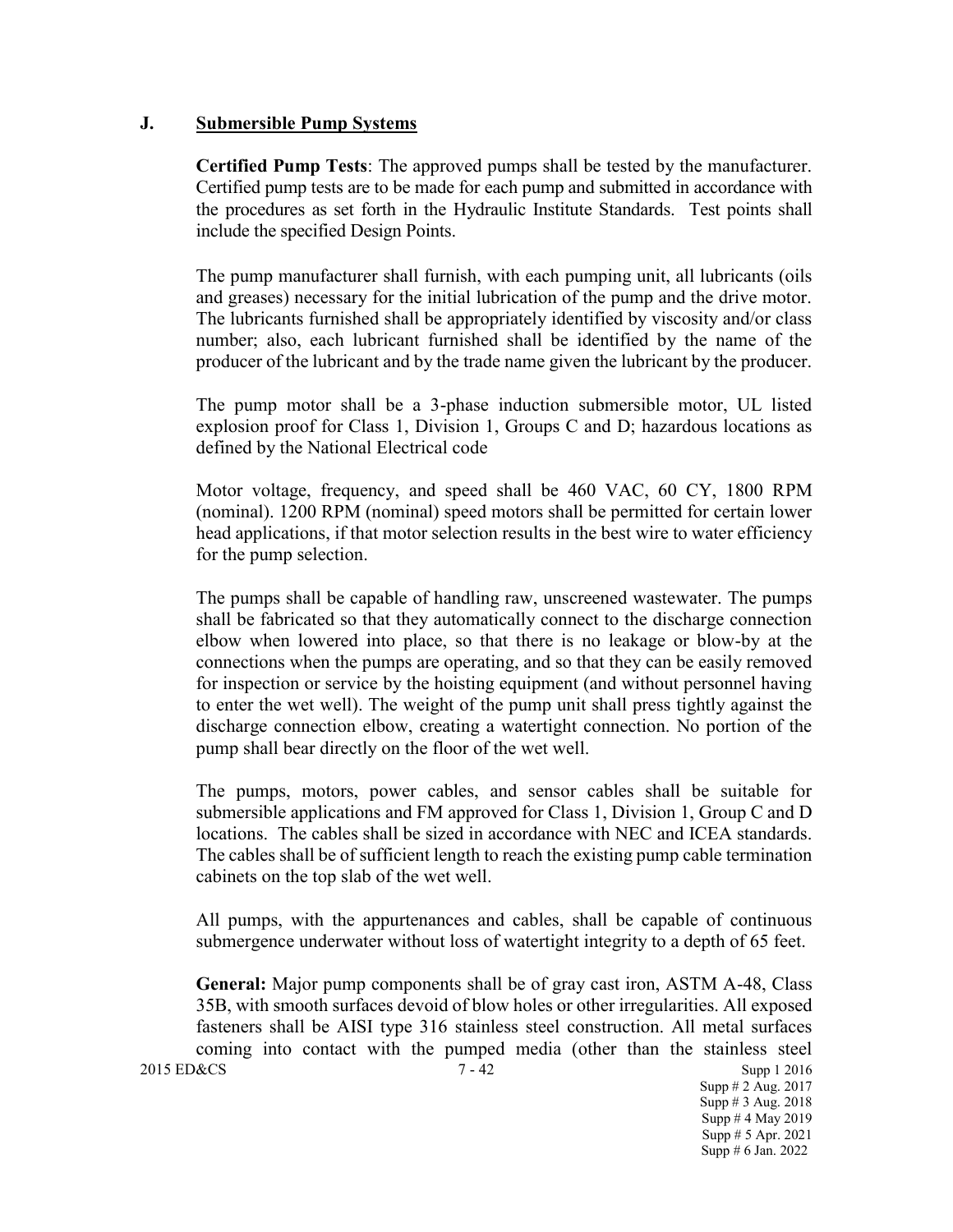components) shall be protected by a factory applied spray coating of high solids two part epoxy paint finish on the exterior of the pump.

Sealing design for the pump/motor assembly shall incorporate machined surfaces fitted with Nitrile (Buna-N) rubber O-rings. Sealing will be the result of controlled compression of rubber O-rings in two planes of the sealing interface. Housing interfaces shall meet with metal to metal contact between machined surfaces, and sealing shall be accomplished without requiring a specific torque on the securing fasteners. Rectangular cross sectioned gaskets requiring specific torque limits to achieve compression shall not be considered equal. No secondary sealing compounds shall be required or used.

The pump volute shall be single piece gray cast iron (ASTM A-48, Class 35B) nonconcentric design with centerline discharge. Passages shall be smooth and large enough to pass any solids which may enter the impeller. The discharge flange design shall be as required to allow leak proof connection to the discharge elbow connections in the wet well, and to allow repeated pump removals and pump reinstallations in the wet well. The suction flange shall be integrated into the volute and its bolt holes shall be drilled and threaded to accept standard 8-inch ANSI class 125 flanged fittings. The minimum working pressure of the volute and pump assembly shall be 145 psi.

**Shaft:** The pump shaft and motor shaft shall be an integral, one-piece unit adequately designed to meet the maximum torque required at any normal start-up condition or operating point in the system. The shaft shall have a full shutoff head design safety factor of 1.7, and the maximum shaft deflection shall not exceed 0.002 inches at the lower seal during normal pump operation. Each shaft shall be stainless steel 1.4021 (AISI 420) material, and shall have a polished finish with accurately machined shoulders to accommodate bearings, seals and impeller.

**Impeller:** The impellers shall be of gray cast iron, ASTM A-48, Class 35B, dynamically balanced, double shrouded non-clogging multiple-vane design that provides for a minimum solids passage size of 3 inches. The impellers shall be capable of handling solids, fibrous materials, heavy sludge and other matter found in wastewater. The impeller shall have a slip fit onto the motor shaft and drive key, and shall be securely fastened to the shaft by a stainless steel bolt which is mechanically prevented from loosening by a positively engaged ratcheting washer assembly. The head of the impeller bolt shall be effectively recessed within the impeller bore or supporting washer to prevent disruption of the flow stream and loss of hydraulic efficiency. The impeller shall be dynamically balanced to the ISO 10816 standard to provide smooth vibration free operation.

**Wear Ring:** A replaceable wear ring of cast iron (ASTM A48, Class 40) shall be securely fitted into the pump volute.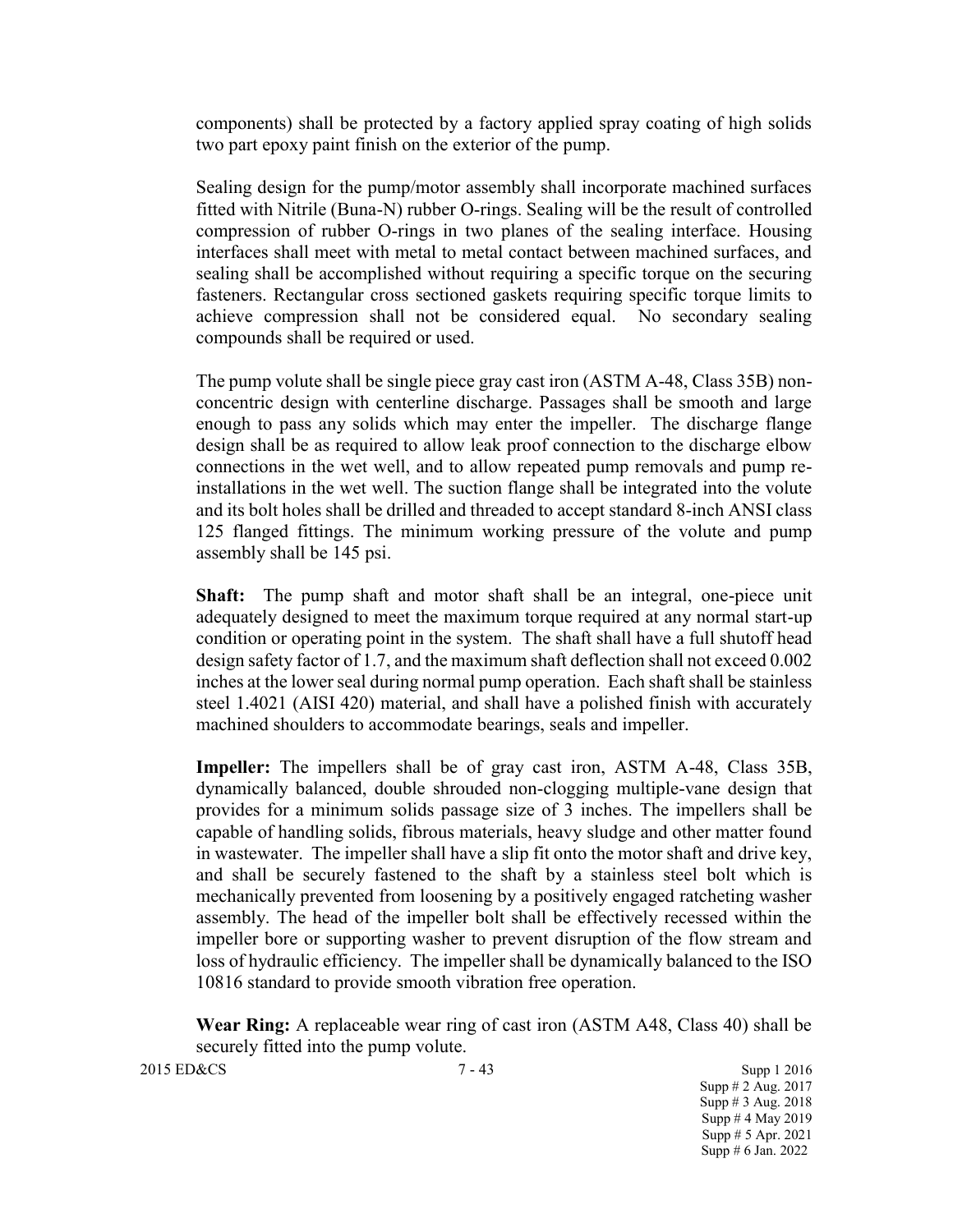**Mechanical Seals:** Each pump shall be equipped with a triple seal system consisting of tandem mechanical shaft seals, plus a radial lip seal; providing three complete levels of sealing between the pump wet end and the motor. The mechanical seal system shall consist of two totally independent seal assemblies operating in a lubricant reservoir that hydro-dynamically lubricates the lapped seal faces at a constant rate. The mechanical seals shall be of non-proprietary design, and shall be manufactured by a major independent manufacturer specializing in the design and manufacture of mechanical seals. The lower, primary seal unit, located between the pump and the lubricant chamber, shall contain one stationary industrial duty solid silicon-carbide seal ring and one rotating industrial duty solid siliconcarbide seal ring. The stationary ring of the primary seal shall be installed in a seal holding plate of gray cast iron (ASTM A-48, Class 35B). The seal holding plate shall be equipped with swirl disruption ribs to prevent abrasive material from prematurely wearing the seal plate. The upper, secondary seal unit, located between the lubricant chamber and the sensing chamber, shall contain one stationary industrial duty solid silicon-carbide seal ring, and one rotating one rotating industrial duty solid silicon-carbide seal ring. Each seal interface shall be held in contact by its own spring system. A radial lip seal shall be positioned above the sensing chamber, preventing any liquid which accumulates in the sensing chamber from entering the lower bearing and motor. The seals shall not require routine maintenance, or adjustment, and shall not be dependent on the direction of rotation for proper sealing. Each pump shall be provided with a lubricant chamber for the shaft sealing system which shall provide superior heat transfer and maximum seal cooling. The lubricant chamber shall be designed to prevent overfilling, and to provide lubricant expansion capacity. The drain and inspection plug shall have a positive anti-leak seal, and shall be easily accessible from the outside of the pump. The seal system shall not rely upon the pumped media for lubrication and shall not be damaged when the pump is run dry. Lubricant in the chamber shall be environmentally safe nontoxic material.

**Mechanical Seal Protection System:** The primary mechanical seal shall be protected from interference by particles in the wastewater, including fibrous materials, by an active Seal Protection System integrated into the impeller. The back side of the impeller shall be equipped with a sinusoidal cutting ring, forming a close clearance cutting system with the lower submersible motor housing or seal plate. This sinusoidal cutting ring shall spin with the pump impeller providing a minimum of 75 shearing actions per pump revolution. Large particles or fibrous material which attempt to lodge behind the impeller or wrap around the mechanical seal, shall be effectively sheared by the active cutting system into particles small enough the prevent interference with the mechanical seal. The Seal Protection System shall operate whenever the pump operates, and shall not require adjustment or maintenance in order to function.

The integrity of the mechanical seal system shall be continuously monitored during pump operation and standby time. The pump manufacturer's standard system to

2015 ED&CS 3upp 1 2016

Supp # 2 Aug. 2017 Supp # 3 Aug. 2018 Supp # 4 May 2019 Supp # 5 Apr. 2021 Supp  $\# 6$  Jan. 2022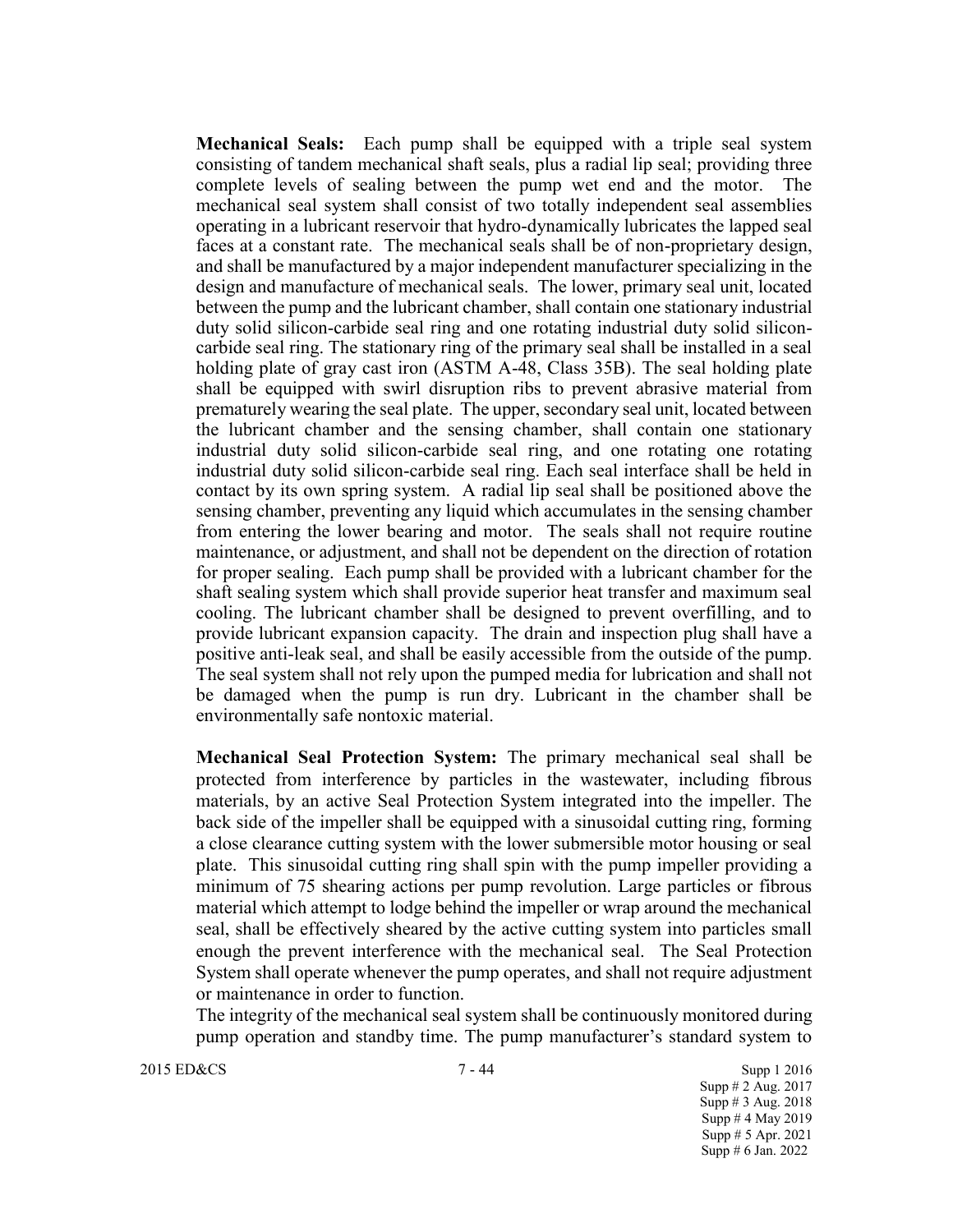detect water in the oil chamber shall be provided with each pump. Two additional moisture sensing probes, one in the electrical connection chamber (junction box), and one in the motor stator housing shall be provided if so directed by the Town staff. These sensing systems shall send separate signals to the Sensor Systems Panel as described below, so that maintenance personnel are given an early warning of the presence of moisture in the respective sensing chambers.

**Motors:** The Premium Efficiency motor shall meet efficiency standards in accordance with IEC 60034-30, level IE3 and NEMA Premium. Motor rating tests shall be conducted in accordance with IEC 60034-2-1 requirements and shall be certified accurate and correct by a third-party certifying agency. A certificate shall be furnished upon request.

The Premium Efficiency motor shall be housed in a water tight gray cast iron (ASTM A-48, Class 35B) enclosure capable of continuous submerged operation underwater to a depth of 65 feet, and shall have an IP68 protection rating. The motor shall be of the squirrel-cage induction design, NEMA type B, Premium Efficiency. The copper stator windings shall be insulated with moisture resistant Class H insulation material, rated for  $180^{\circ}$ C (356 $^{\circ}$ F). The stator shall be press fitted into the stator housing. The use of bolts, pins or other fastening devices requiring penetration of the stator housing is unacceptable. The rotor bars and short circuit rings shall be made of cast aluminum.

The motor shall be designed for continuous duty. The maximum continuous temperature of the pumped liquid shall be  $40^{\circ}$ C (104 $^{\circ}$ F), and intermittently up to  $50^{\circ}$ C (122 $^{\circ}$ F). The motor shall be capable of handling up to 15 evenly spaced starts per hour without overheating. The service factor (as defined by the NEMA MG1 standard) shall be **1.3**. The motor shall have a voltage tolerance of  $+/-10\%$  from nominal, and a phase to phase voltage imbalance tolerance of 1%. The motor shall have a NEMA Class A temperature rise, providing cool operation under all operating conditions. The Premium Efficiency Motor shall be FM and CSA approved, and UL listed, for use in NEC Class I, Division I, Groups C  $\&$  D hazardous locations. The surface temperature rating shall be T3C.

The motor shall be capable of operating completely submerged, partially submerged, or unsubmerged. For submerged applications, the motor shall be selfcooling via the process fluid surrounding the motor.

Each phase of the motor shall contain a normally closed bi-metallic temperature monitor switch imbedded in the motor windings. These thermal switches shall be connected in series and set to open at  $140^{\circ}$ C +/-  $5^{\circ}$ C (284 $^{\circ}$ F), and shall be used by the Owner to provide a high stator temperature shutdown signal. In addition to the bi-metallic switches, each motor shall have a stator RTD to provide motor temperature data (if so directed by the Town staff) to the sensor systems panel described below.

2015 ED&CS 3upp 1 2016

Supp # 2 Aug. 2017 Supp # 3 Aug. 2018 Supp # 4 May 2019 Supp # 5 Apr. 2021 Supp # 6 Jan. 2022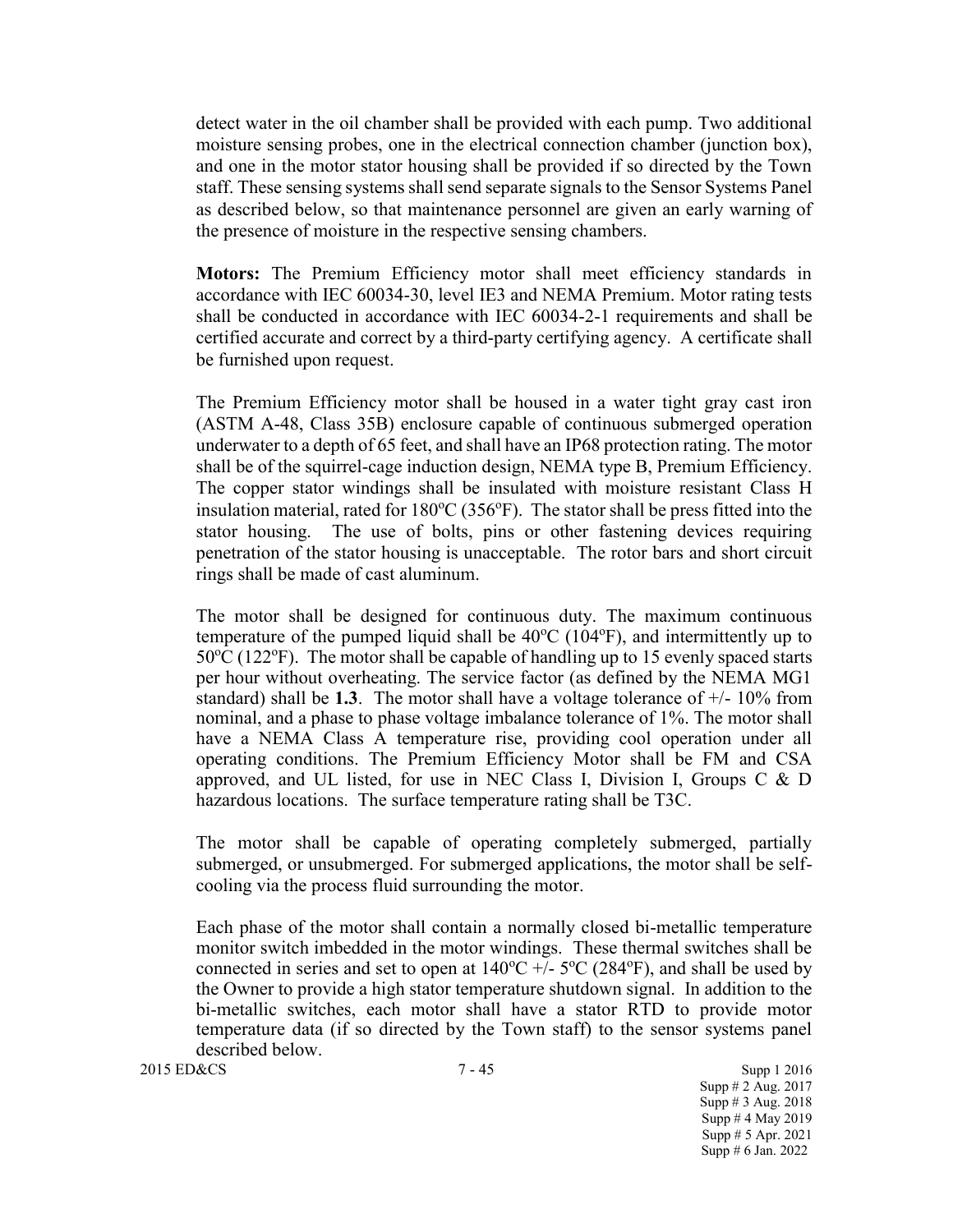**Bearings:** Each pump shaft shall rotate on high quality permanently lubricated, greased bearings. The upper bearing shall be a cylindrical roller bearing. The lower bearings shall be a matched set of at least three heavy duty bearings; two angular contact ball bearings and one cylindrical roller bearing. All three lower bearings shall have identical outer race diameters to provide maximum bearing load capacity. Designs which utilize a roller bearing with a smaller outer diameter than the other bearings in the assembly do not provide maximum load capacity and shall not be considered equal. Bearings shall be of sufficient size and properly spaced to transfer all radial and axial loads to the pump housing and minimize shaft deflection. L-10 bearing life shall be a minimum of 100,000 hours at flows ranging from  $\frac{1}{2}$  of BEP flow to  $1\frac{1}{2}$  times BEP flow (BEP is best efficiency point). The bearings shall be manufactured by a major internationally known manufacturer of high-quality bearings, and shall be stamped with the manufacturer's name and size designation on the race. Generic or unbranded bearings from other than major bearing manufacturers shall not be considered acceptable.

Each motor shall be provided with an RTD in the upper and lower bearing, to provide bearing temperature data to the sensor systems panel described below, if so directed by the Town staff.

**Cable Entry/Junction Chamber:** The cable entry design shall not require a specific torque to insure a watertight seal. The cable entry shall consist of cylindrical elastomer grommets, flanked by stainless steel washers. A cable cap incorporating a strain relief and bend radius limiter shall mount to the cable entry boss, compressing the grommet ID to the cable while the grommet OD seals against the bore of the cable entry. The junction chamber shall be isolated and sealed from the motor by means of sealing glands. Electrical connections between the power cables and motor leads shall be made via a compression or post type terminal board, allowing for easy disconnection and maintenance.

**Power Cables:** The power cables shall be sized according to NEC and CSA standards and shall be of sufficient length to reach the junction box without requiring splices. The outer jacket of the cable shall be oil, water, and UV resistant, and shall be capable of continuous submerged operation underwater to a depth of 65 feet. The cables shall be extended to an explosion-proof junction box adjacent to the wet well (one for each pump). The cables shall be spliced to the wiring from the motor starters in the junction box. Strain relief shall be provided for the cables from the junction box.

**Pilot Cables:** The pilot cables shall be designed specifically for use with submersible pumps and shall be type SUBCAB (SUBmersible CABle). The cable shall be multi-conductor type with stainless steel braided shielding, a chlorinated polyethylene rubber outer jacket and tinned copper conductors insulated with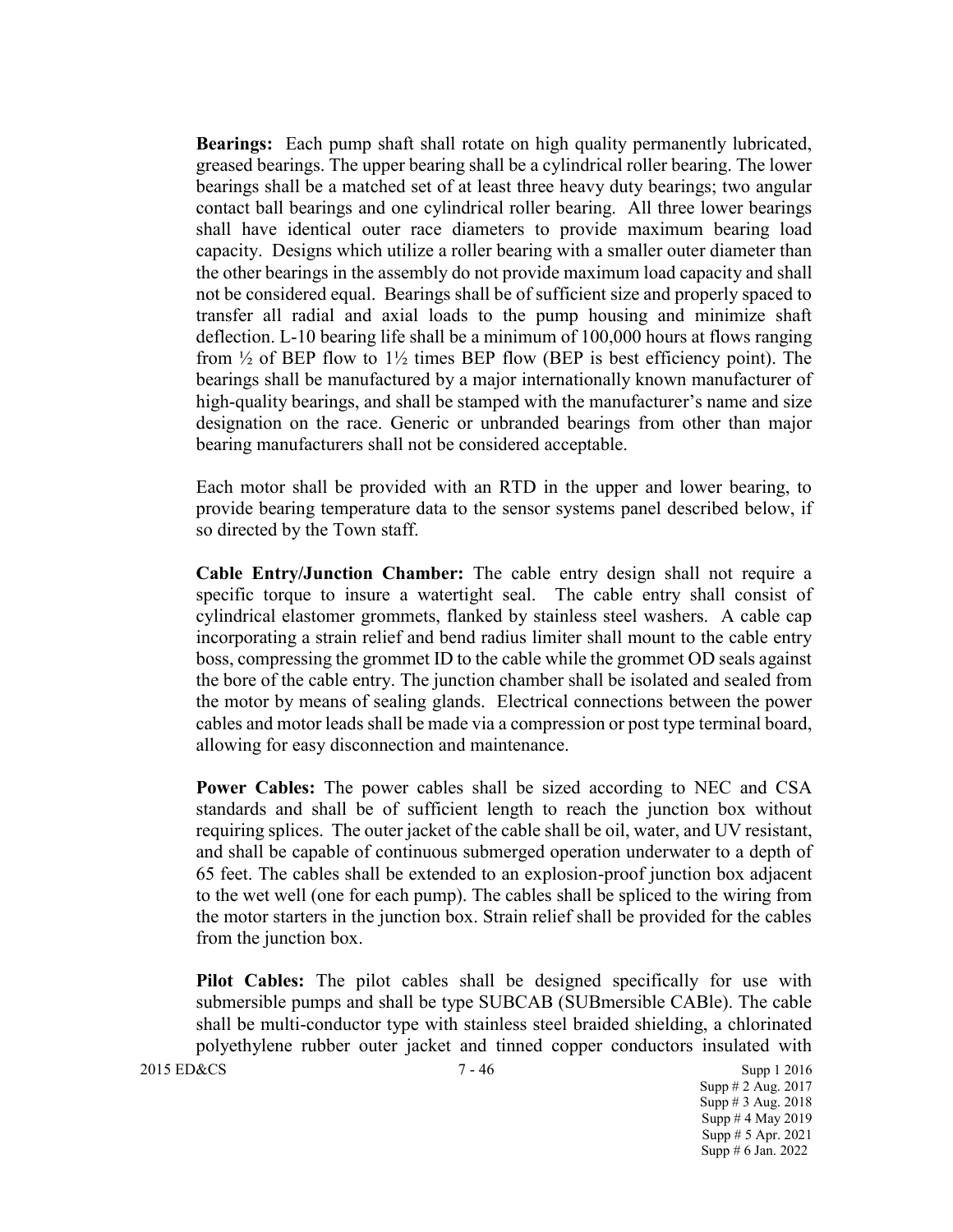ethylene-propylene rubber. The conductors shall be arranged in twisted pairs. The cable shall be rated for 600 Volts and 90 $\degree$ C (194 $\degree$ F) with a 40 $\degree$ C (104 $\degree$ F) ambient temperature and shall be approved by Factory Mutual (FM). The cable length shall be adequate to reach the explosion-proof junction box without the need for splices. Strain relief shall be provided for the cables from the junction box. The pilot wiring from the junction boxes to the Pump Station Control Panel shall be installed in separate conduit from the power wiring.

**Lifting Bail:** The pump shall be equipped with an open lifting hoop suitable for attachment of standard chain fittings, or for hooking from the wet well surface. The hoop shall be ductile cast iron ASTM A536 (60-40-18), and shall be rated to lift a minimum of four times the pump weight. A 6-foot length (minimum) of stainless steel chain shall be attached to the bail with a stainless steel shackle. A length of 1/4 inch diameter stainless steel cable shall be attached to the end of the chain and shall have the other end secured at the wet well hatch above the pump. The cable will be used to guide the grip-eye device to the lifting chain, where a chain link can be engaged by the grip eye device provided with the pumps.

**Sensor Systems Panel** (only required for stations that the Town has determined the additional moisture detection and bearing temperature features are required): The pump manufacturer shall furnish one Sensor Systems Panel with the pumps. The panel enclosure shall be a NEMA 1 enclosure suitable for wall mounting in the building. The panel shall include:

- UL listed disconnect switch for the 115 VAC single phase power supply
- RTDs to monitor the motor, upper, and lower bearing temperatures for each pump. Each RTD shall have a digital display mounted through the panel door, indicating the temperature value of the monitored device.
- Relays to detect water in the seal chamber, stator housing, and electrical connections junction box for each pump.
- Six alarm condition red lights for each pump. The alarm conditions shall be identified as:

Motor Over-Temp Upper Bearing Over-Temp Lower Bearing Over-Temp Oil Chamber Seal Alarm Stator Housing Seal Alarm Electrical Conn Box Seal Alarm

Control relays, power supplies, and any other devices as required shall be provided, to accept the inputs from the specified moisture and thermal sensors, and to display the alarm conditions and real-time temperatures on the Sensor Systems Panel door.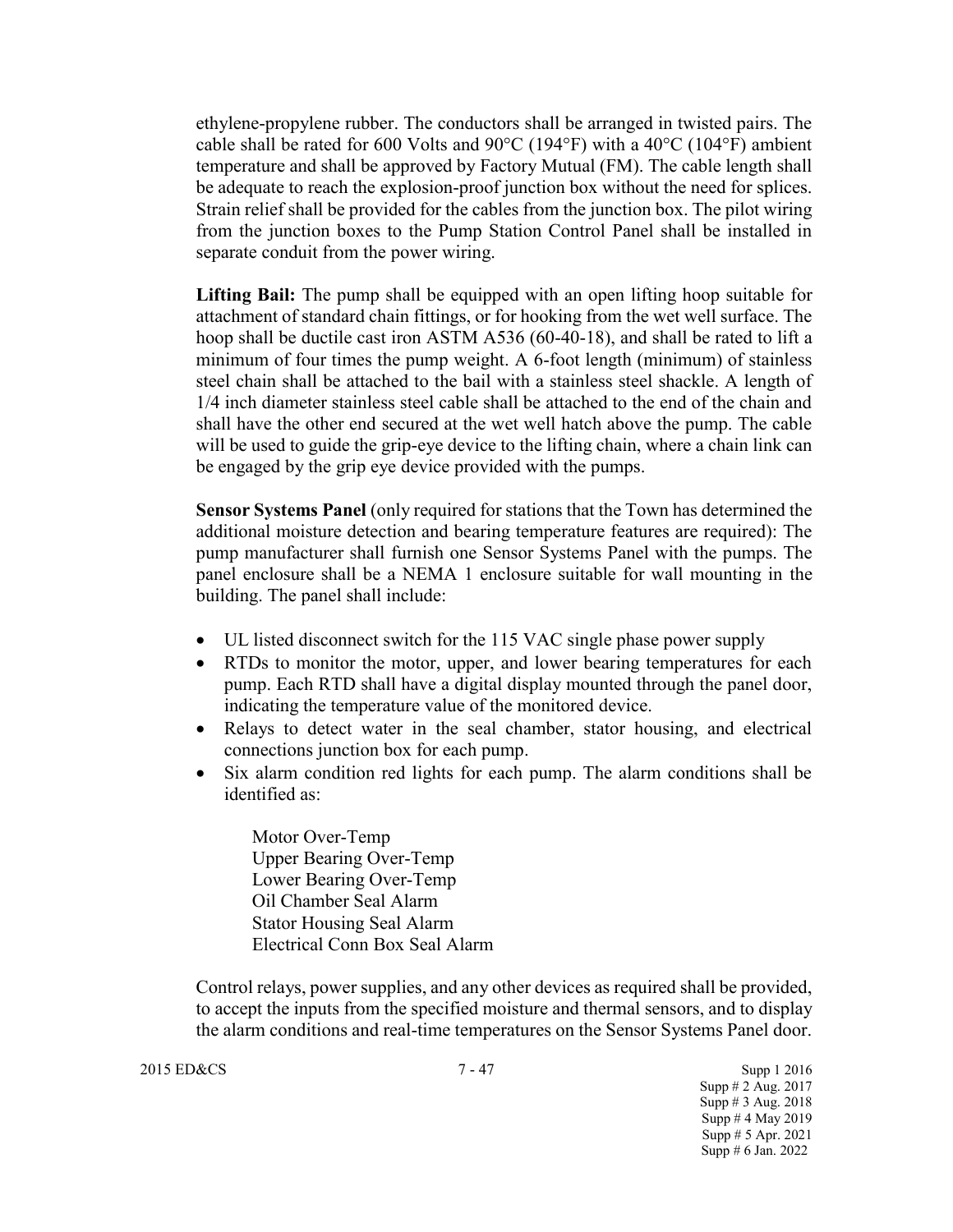The Sensor Systems Panel shall also provide one set of dry contacts to be utilized by the SCADA system RTU.

The bi-metallic switches in the stator windings of each motor shall cause two sets of dry contacts in the Sensor Systems Panel to open, should the motor temperature rise above the switch settings. One set of dry contacts shall be utilized by the Pump Control Panel to interrupt that pump's operation, and the other set shall be used to notify the SCADA system of a motor over-temperature condition.

The Sensor Systems Panel shall be provided with labeled terminal strips to accept all required field wiring to the panel. Terminal strip shall have 30% excess capacity. Engraved plastic labels shall be provided on the panel door to identify the alarm lights and digital displays. Details of the panel construction, components, and wiring diagrams shall all be included in the submittals furnished with the pumps. A laminated as-built wiring diagram shall be provided in the panel door.

The contractor shall install the pumps, piping, supports, etc. as shown on the plans and specified herein. The contractor shall be responsible for bringing the pump power and pilot cables, and float switch cables, up into the splice box.

The pump supplier shall furnish a factory representative for one day (8 hours) at the station during the start-up of station.

Pump-motor units shall be thoroughly inspected by the representative prior to starting, and shall be checked for proper operation after starting. A written report for the station shall be furnished to the engineer, stating the representative's findings, noting any deficiencies, and how they are to be corrected. A follow up inspection and report will be furnished, at the contractor's expense, after the deficiency has been corrected.

Contractor shall furnish one (1) set of spare parts as follows:

- One (1) spare pump with guide rail bracket attached to pump discharge flange
- One (1) lower seal assembly
- One (1) upper seal assembly
- One (1) set of bearings
- One (1) set of wear rings (unless an adjustable wear plate is provided in each pump.
- One (1) complete set of O-rings
- One (1) float switch with 50 feet of cable

A chain grip device shall be provided with each pump that can be lowered to the bottom of the pump lifting chain, engage a chain link, and then be used to hoist the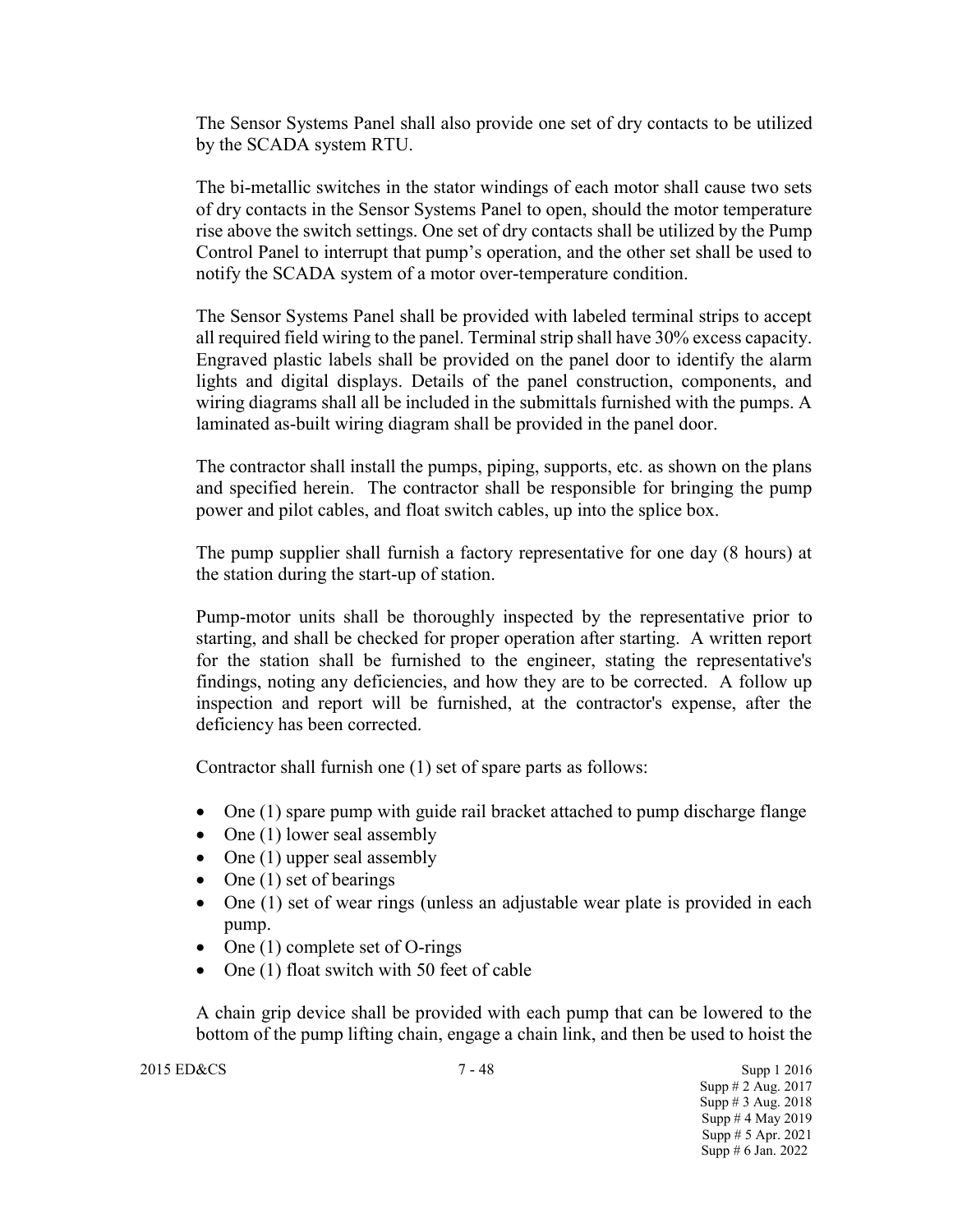pump out of the wet well without re-positioning the hoist hook. A stainless steel chain shall be provided with each pump, to guide and engage the chain grip device. The chain shall be provided by the pump supplier and shall be rated for the weight of the pump and motor, plus the manufacturer's standard safety factor.

Polypropylene encased, direct acting sealed float switches (quantity as required by controls description) shall be furnished and installed. Floats shall have sufficient cable length to reach from the splice box panel to the bottom of the wet well. Float switches shall be securely attached to a weighted stainless steel cable, in the location indicated in the drawings.

Float switches shall be flexibly supported by means of heavy neoprene or PVC jacketed, three conductor sensor cables. Level switches shall be immersed in wastewater and/or other nonreactive liquids with specific gravities in the range of 0.95 to 1.05. Mercury float switch shall provide for normally open operation, unless otherwise noted. Activation angle shall be 5° above and 5° below horizontal. Float switches shall be SPDT, rated for 10A (minimum), 115 VAC capacity.

The pump station wet well shall have an aluminum hatch of the size indicated on the plans, if the pump manufacturer confirms to the Contractor that the indicated size is adequate for the furnished pumps. If the manufacturer indicates a larger is required, the Contractor shall provide the larger size hatch at no additional cost.

### **K. Electrical**

Electrical service to all pump stations shall be 3 phase, 480 Volt AC (but if the ultimate pump motor size will be less than 10 HP, the Town may consider acceptance of a single-phase electrical service). 208 VAC, three phase services will not be allowed. No open delta services are allowed. The electrical power entrance shall be through a CT cabinet or meter base, as directed by the Power Company, followed by a service entrance rated main circuit breaker; followed by an automatic transfer switch as specified herein. All of these electrical components shall be suitably sized for the total electrical load of the pump station, and shall be furnished in NEMA 1 or 12 enclosures for installation inside a building, or NEMA 3R enclosures for exterior locations (unless noted to be NEMA 4 enclosures on the plans).

A locking hasp shall be provided in addition to screw clamp type latches. Enclosures shall be fabricated from 14-gauge steel. The top of the enclosure shall serve as a drip shield and the seam-free sides shall prevent rain and sleet from entering exterior enclosures. Inner panel, where required, shall be made of 12 gauge steel and shall be painted white. The enclosure and interior panel shall be painted with heat fused modified polyester powder, electrostatically applied over a phosphatized base. Enclosure shall be ANSI/ASA 61 grey.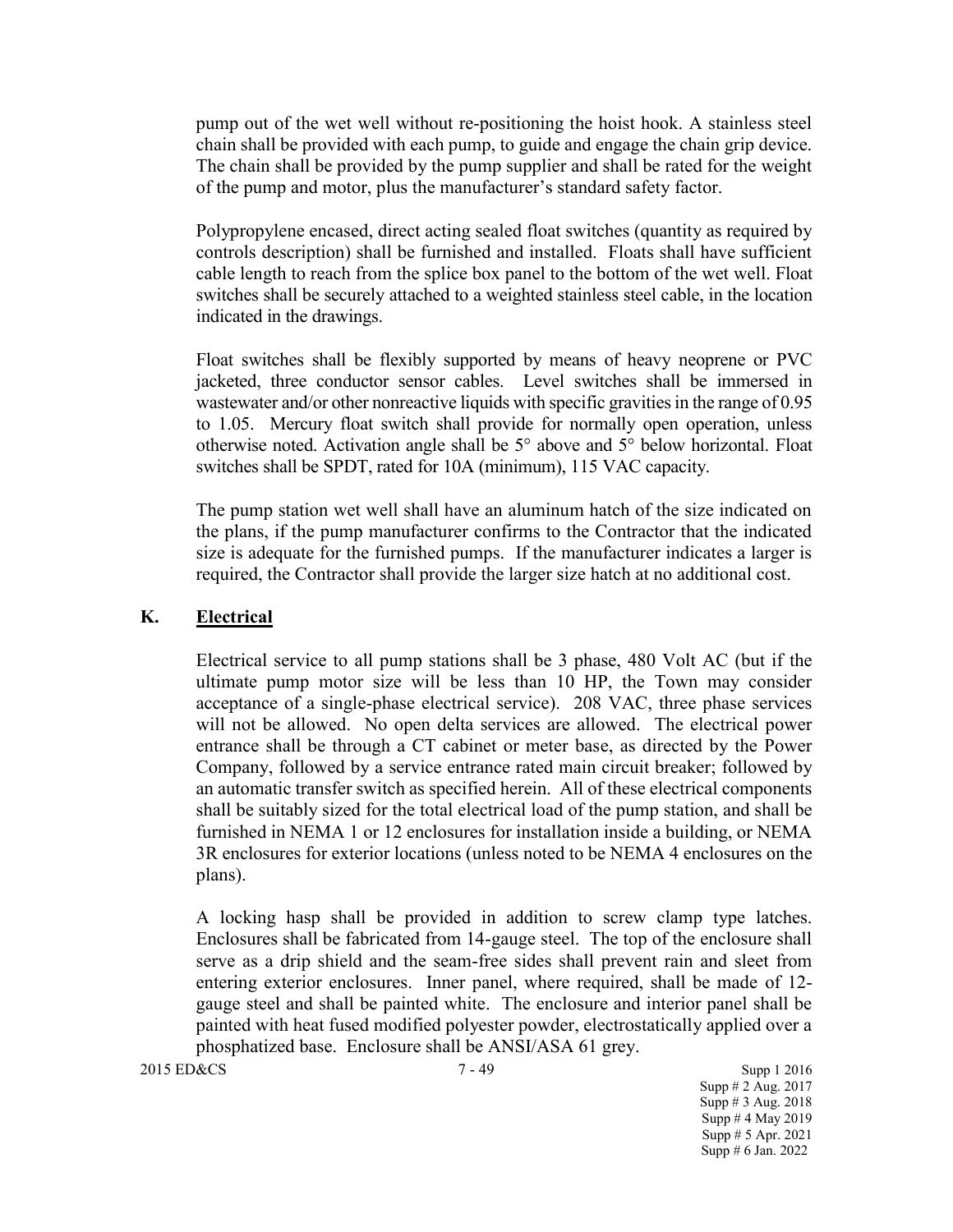All conduit protecting cables from pump wet well shall have approved removable duct seals to prevent passage of gases from the wet well into the disconnect switches. NFPA 820 requires each conduit to have an approved conduit seal off fitting. To alleviate the concerns and passage of gases and NFPA compliance, conduit seals shall include modifications to the conduit system to provide an air gap between the conduit end and the disconnect switches with the pump cables being connected directly to the disconnect switch with sealing gland fittings. These fittings eliminate the need for traditional conduit seals and are much easier to disconnect and remove for pump replacement.

### **L. Pump Station Control Panel (PSCP)**

Controls shall be housed in a NEMA 12 enclosure. The control panel shall be powered by a 120 VAC, 1-phase branch circuit. The panel shall have a main disconnect switch, with the operating handle extending through the panel door. All disconnect switches, control switches, reset buttons, indicating lights, and other control features shall be located through the panel door and be operable with the door closed.

Each pump shall have thermal switches in the windings of each pump. Panel shall be designed to interrupt the control power to the pump starter to stop the pump when one of the thermal switches opens. The panel shall also have pilot lights in the panel door to indicate the high temperature conditions. If a thermal switch opens, the relay that causes that pump to stop shall maintain power to its coil until it is manually reset through an "Overtemp Reset" pushbutton in the panel face.

The liquid level float switches shall be powered through intrinsically safe relays. These relays shall provide contact closures as required to start and stop the pumps, and to illuminate one white light in the panel face for each float switch when that switch in closed.

The electrical probe sensor in the moisture sensing chamber shall detect seal leakage. When moisture is detected, relays shall illuminate a warning light on the PSCP face and close a set of dry contacts for the SCADA system.

Elapsed time meters shall be provided in the panel door to record pump run times. Elapsed time meters shall be six-digit, non-resettable type mounted through the hinged inner door. A relay (or auxiliary contacts) shall be provided for each pump that will be energized when the starter is closed. These contacts shall be used for the elapsed time meters and the pump run lights in the panel door, and SCADA inputs.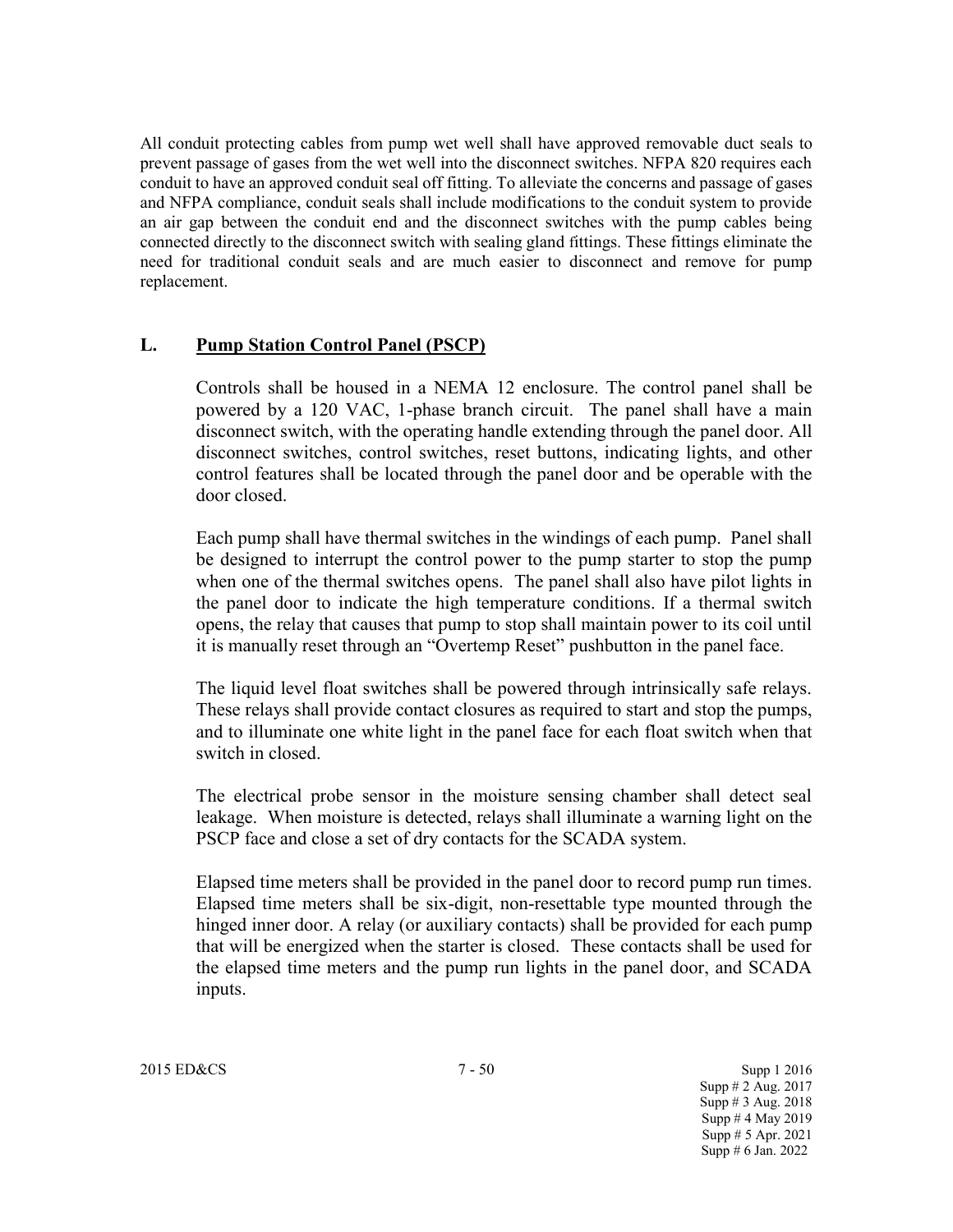Pumps shall automatically alternate for each pumping cycle. Should the controls engage both the lead and lag pumps, both pumps shall operate until the wet well level has fallen such that the "Pumps Off" float switch opens. High water level alarm light and horn shall be installed on the building exterior, as indicated on the drawings.

Other features of the Pump Station Control Panel shall include:

- 1. A Phase and Voltage Monitor that monitors incoming power for phase failure, phase reversal, and under voltage conditions. A control switch shall be provided in the panel to allow the PVM to be switched to "Active" (will interrupt control power to PSCP if three phase power supply quality is outside of PVM settings) or to "Bypassed" (will allow control power to PSCP regardless of three phase power quality).
- 2. Condensation strip heater with thermostat.
- 3. Seal leakage relays and indicating lights (one per pump).
- 4. Duplex alternating relay that may be switched from alternating to designating either pump as the lead pump.
- 5. Terminal block with properly sized lugs to accept all required load side wiring requirements, with shielding of exposed, energized components.
- 6. Industrial grade oil-tight switches with transparent polycarbonate contact blocks.
- 7. Industrial grade oil-tight pilot lights with insulated sockets and lexan lens.
- 8. Control relays with sockets by the same manufacturer and with hold-down clips.
- 9. External red flashing light for the high-water alarm indication, mounted on the building exterior as described on the drawings.
- 10. A continuous sounding alarm horn for the high-water alarm indication, mounted on the building exterior as described on the drawings.
- 11. Pushbutton to silence audible alarm.
- 12. Terminal blocks for connection of all external wiring and cables to the panel.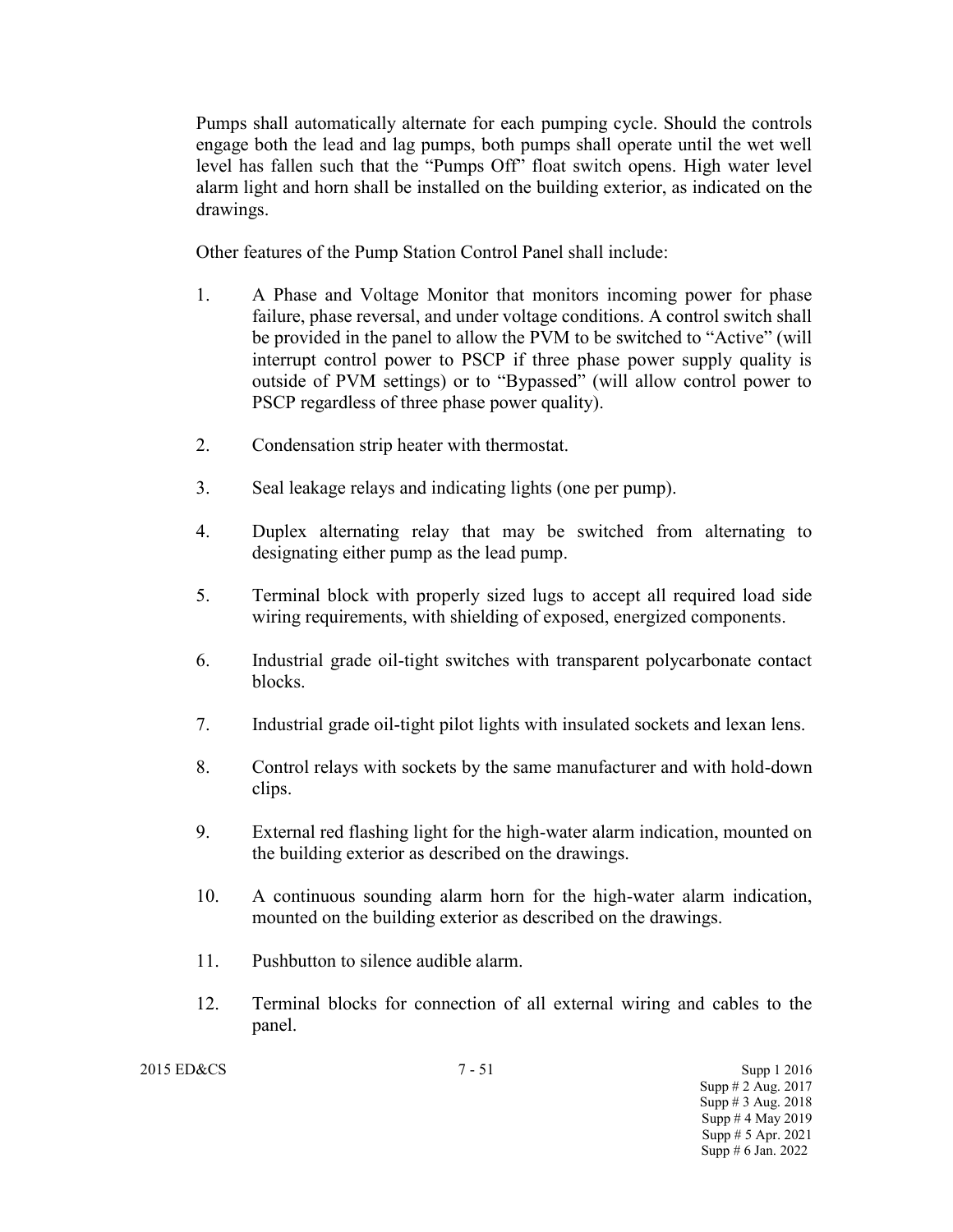- 13. Plastic wiring troughs for neat and orderly containment of panel wiring.
- 14. Engraved phenolic plastic nameplates for the PSCP and all indicator lights, alarms, switches, pushbuttons, circuit breakers, and other major control components. Nameplates shall be secured using countersunk screws.
- 15. A laminated wiring/control diagram.
- 16. Dry contacts (and terminals for connection of field wiring) for:
	- a) The Hand and Automatic positions for each pump HOA switch
	- b) Pump Overtemp for each pump
	- c) Pump starter engaged for each pump
	- d) Seal Leakage for each Pump
	- e) High Level alarm
	- f) One common contact for either pump starter engaged (for chemical feed pumps)

The panel shop drawings shall include a scale drawing of the panel face showing the proposed arrangement of pilot lights, switches, and nameplates. Engineer shall review and approve prior to fabrication.

Combination motor starters (with overload relays) and disconnect switches shall be installed in NEMA 12 enclosures separate from the Pump Station Control Panel. A NEMA-rated across-the- line magnetic contactor and overload relay shall be furnished for each pump motor of 40 HP and less. Each leg of the overload relay shall be equipped with a properly sized overload heater. Through the door reset buttons shall be provided for overload relays. Contactor and overload relay shall be properly sized for the required horsepower, voltage and phase. Solid State Reduced Voltage starters will be required for motor sizes over 40 HP or when the power company requires reduced voltage starters. Reduced voltage auto-transformer starters will not be allowed.

A Type 2 surge protection device for the pump station electrical service shall be provided. An integral circuit breaker shall be provided to allow the unit to be deenergized for maintenance or replacement.

### **M. Flow Meter**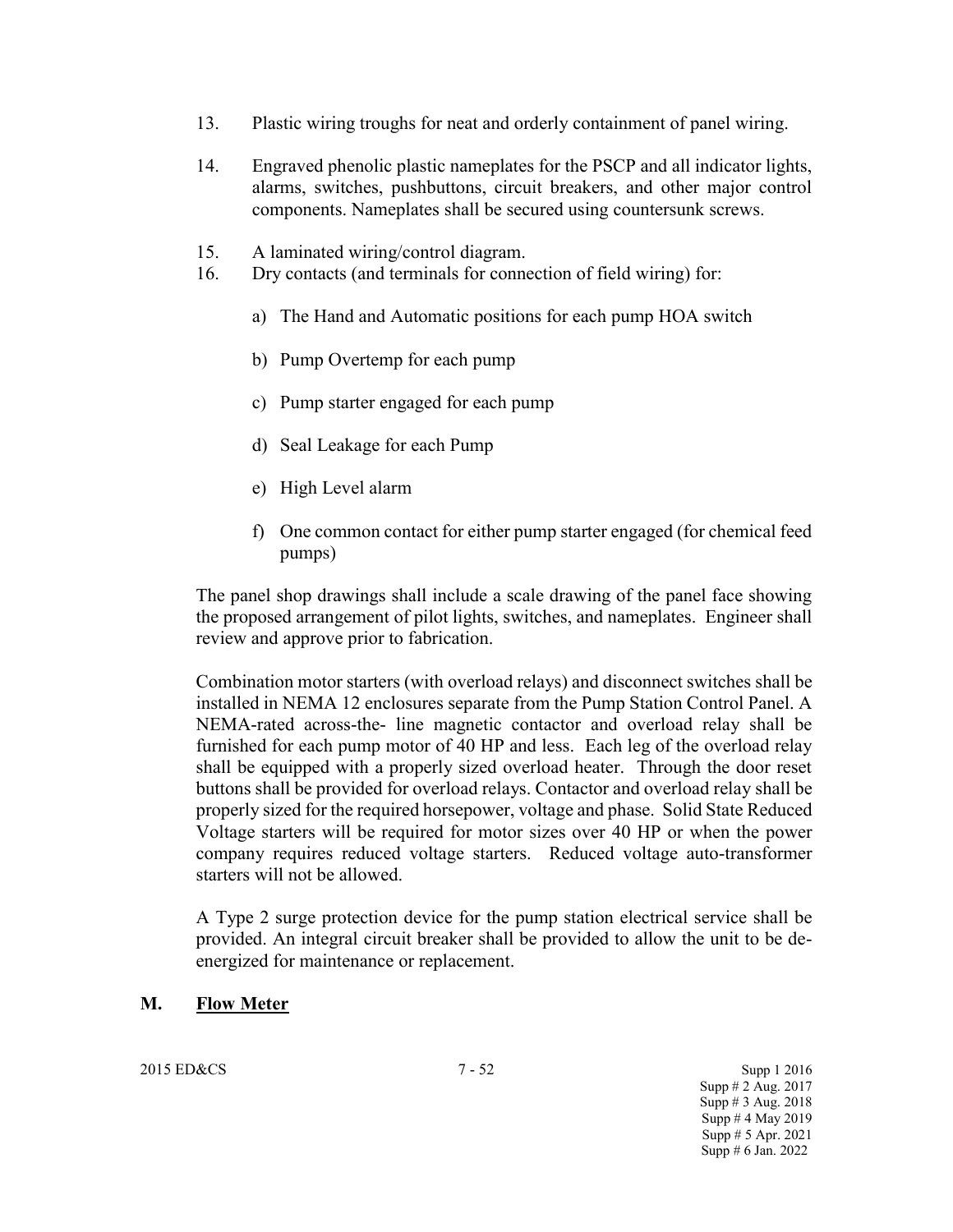The unit shall be FM approved for installation in a Class 1, Division 2 hazardous service location.

System shall be operable at velocity ranges from 0 to 2.0 feet per second through 0 to 50 feet per second. System shall have an accuracy of 0.25% of rate of flows when the velocity through the meter is greater than or equal to 1.64 feet per second. Accuracy shall be unaffected by electrode coatings such as grease, calcium carbonate, or bacterial slime. The Designer may propose during the Pre-Design meeting a meter of a smaller diameter than the force main to improve the velocity profile, if the projected station flows make that a viable option.

The mag meter shall be installed in a precast concrete manhole with sump pump, as indicated on the plans. There shall be valved bypass piping (3 valves required) around the mag meter manhole, to allow the meter to be serviced or replaced without interrupting the pump station's operation.

Submit shop drawings that include information on the construction of the flow tube and liner, junction box, and amplifier.

Flow meter O&M manual shall include complete parts lists, troubleshooting procedures, maintenance schedules, as-built wiring diagrams, and all other information necessary to maintain the equipment item in proper working order.

### **N**. **Force Main**

The force main within the pump station site shall be constructed of ductile iron pipe and fittings with interior coating. The force main piping at the pump station site shall also include an emergency bypass pumping connection with a flanged connection for a portable, diesel driven pump. The bypass connection shall be the same size as the force main, and shall include a gate valve to isolate the flange connection from the force main.

For ductile iron force mains, the Designer shall submit calculations confirming the anticipated operating and surge pressures will be within the pressure ratings of the proposed ductile iron force main and fittings.

Force mains outside of the pump station site may be constructed of ductile iron pipe or PVC pipe, as specified in Section 7.02 and this section of the specifications. The Designer may consider using AWWA C900 PVC force mains (outside of the pump station site), if the combination of anticipated force main working pressures, surge pressures, wastewater temperature, and estimated number of pump cycles confirm:

1. That the working pressure in the pipe is less than the pressure class rating, derated by a temperature coefficient if appropriate.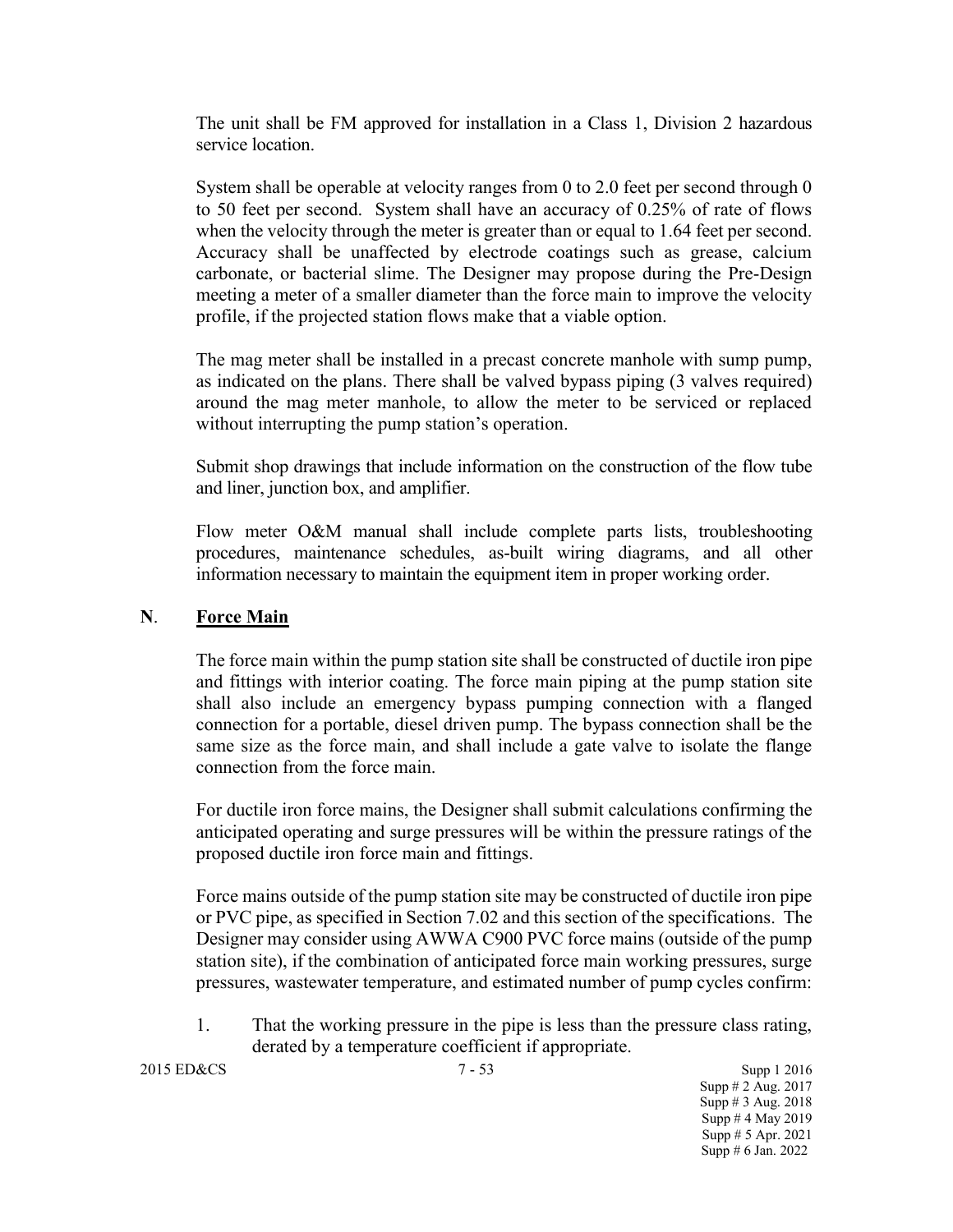- 2. That the working pressure in the pipe plus the recurring surge pressure is less than the pressure class rating, derated by a temperature coefficient if appropriate.
- 3. That the working-class rating in the pipe plus the occasional surge pressure is less than the pressure class rating times a factor of 1.6, derated by a temperature coefficient if appropriate.
- 4. That the estimated number of pump cycles (pump "on" and pump "off" equals two cycles) that will occur in 75 years will not exceed the cyclic strength of the selected pipe

The Designer shall submit calculations confirming the four conditions listed above have been met by following the calculation procedure provided in the "Handbook of PVC Pipe Design and Construction" as published by the Uni-Bell Pipe Association.

The Designer shall utilize PVC force main piping in all sections of a force main that flow less than full pipe, or that drain or partially drain to less than full pipe between pump operations (such as intermediate high points, downhill segments to the force main discharge point, etc.). In these locations the operating and surge pressures will be minimal, and the calculations described above will not be required for these sections of PVC force main.

## **O. Air Release and Air-Vacuum Valves**

Combination air/vacuum and air release valves shall be designed to permit air flow into the pipeline when the line pressure drops below atmospheric, and to exhaust air in the pipeline through a large orifice when the pipe is filling, and to exhaust air through a small orifice when the pipe contents are pressurized. Valves shall be manufactured in accordance with AWWA C512 Air Release, Air/Vacuum, and Combination Air Valves for Waterworks Service.

Valve shall have male NPT end, suitable for connection to a 90-degree lever actuated stainless steel ball valve. The ball valve shall be installed on a threaded stainless steel nipple connected into a tapping saddle on the force main. Each air/vacuum combination valve shall be installed in a precast concrete manhole that has its interior coated as described elsewhere in these specifications.

Valves shall have full size NPT inlets and outlets equal to the nominal valve size. The valve shall be furnished with backwash accessories, which include an inlet shut off valve, a blow off valve, a clean water inlet valve, rubber supply hose, and quick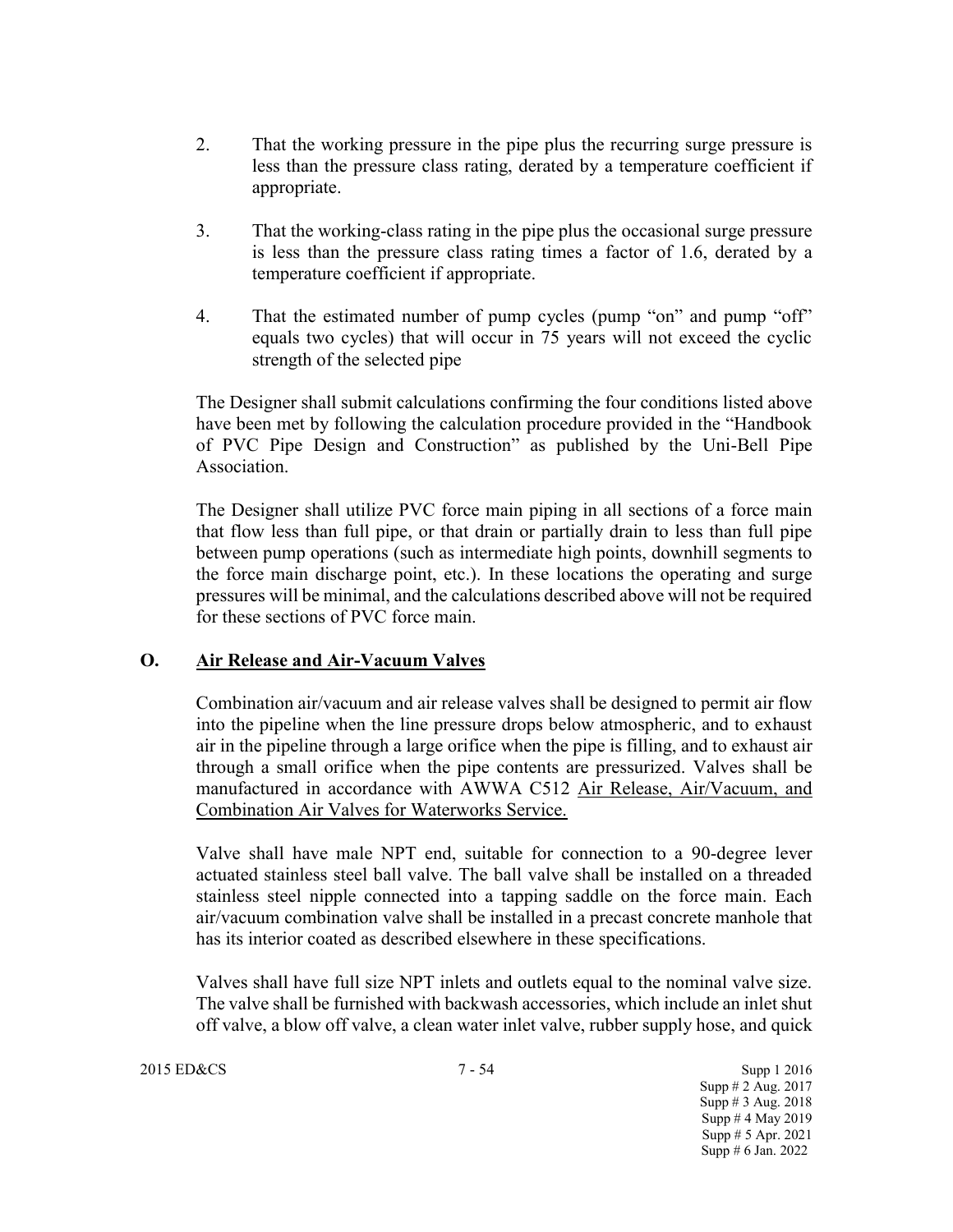disconnect couplings. Accessory valves shall be quarter turn, full ported bronze ball valves.

The valve shall have a full port orifice, a double guided plug, and an adjustable threaded orifice button. The plug shall be protected against direct water impact by an internal baffle and an extended float system. The plug shall have a precision orifice drilled through the center stem. The float shall include a sensitivity skirt to minimize spillage. The floats shall be unconditionally guaranteed against failures, including pressure surges. The resilient seat shall provide drop tight shut off to the full valve pressure rating.

The valve shall be furnished with the optional regulated exhaust device. This device shall be mounted on the outlet of the wastewater combination air valve to allow free air flow in and out of the valve, to close upon rapid air exhaust and thereby reduce the rate of the exhausting air flow. The disc in the regulated exhaust device shall have threaded holes to provide a means of adjusting the exhaust air flow rate. The regulated exhaust device shall have a stainless steel body and trim, to match the wastewater combination valve. The Contractor shall furnish and install a Schedule 80 PVC 90-degree bend on the outlet of the regulated exhaust device to prevent any dirt or debris from entering the device.

The valve body and baffle shall be constructed of ASTM A351 grade CF8M stainless steel. The float, guide shafts, and bushings shall be constructed of Type 316 stainless steel. Resilient seats shall be Buna N.

## **P. Standby Power Generator and Automatic Transfer Switch**

The generator shall be sized to sequentially start all pumps, after allowing for an initial loading of all other electrical loads in the station. The automatic transfer switch shall start the generator and transfer the load to the generator in case of utility power under or over-voltage, power loss, phase reversal, or loss of phase. The generator diesel fuel tank shall be a UL listed double-wall with leak detection. The tank shall be sized to store fuel for 48 hours of operation of the generator at 100% rated capacity. Low fuel and leak detection status shall be available at the site. The generator control panel shall have a common "Generator Trouble Alarm" to indicate engine fail, engine warnings, low fuel level, and leak of primary fuel cell. The Generator Trouble Alarm shall be an input to the SCADA system.

There shall be a circuit breaker provided within the generator enclosure for the generator output. There shall also be a disconnect switch provided on the generator output circuit; the disconnect switch shall be located immediately adjacent to the automatic transfer switch.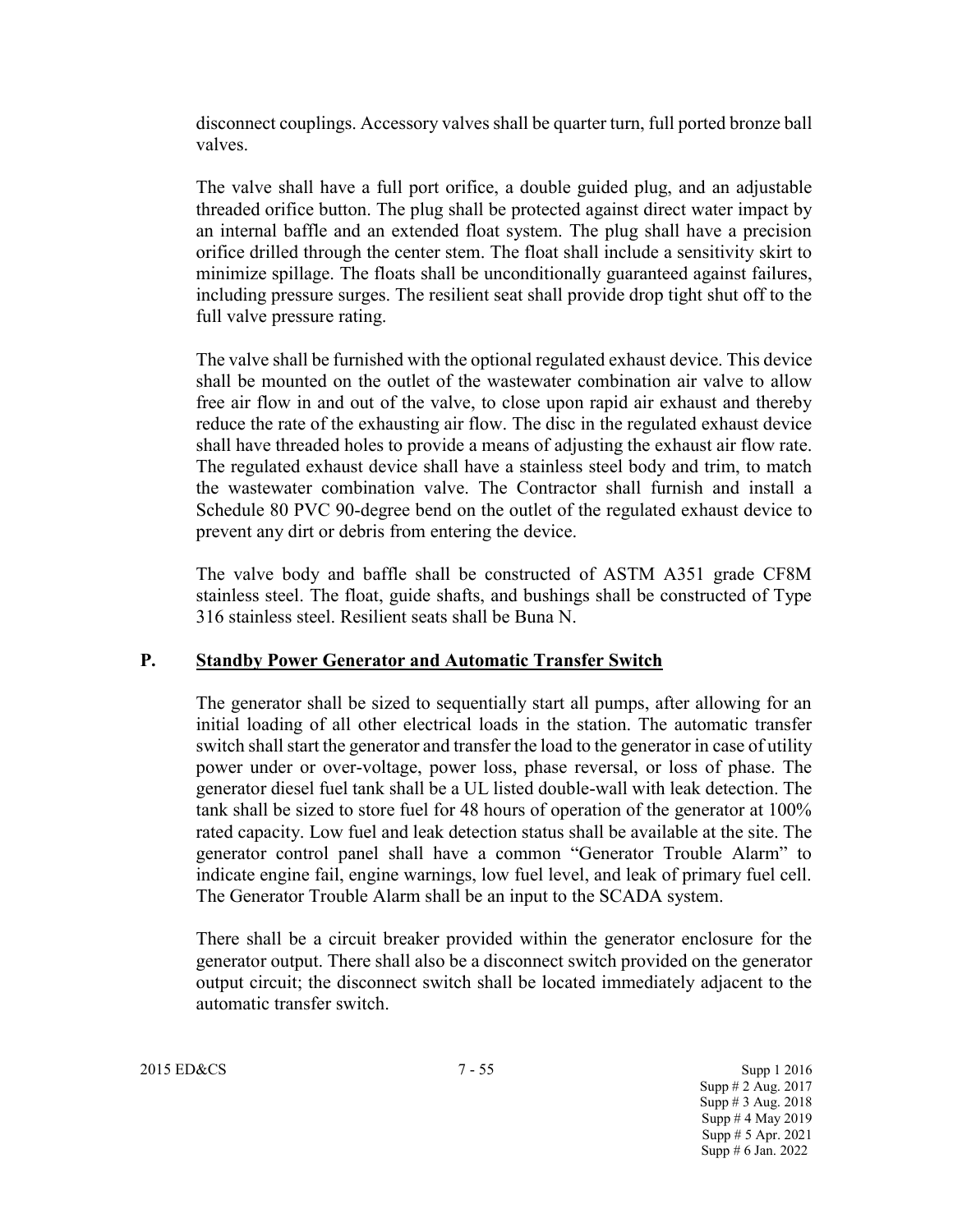The generator shall be capable of continuous service at rated output for the duration of any utility power failure. The engine and generator shall be the product of one company, and that company and its authorized dealer shall have sole responsibility for the performance of the diesel engine generator set and its accessories. It shall be a new, factory assembled and tested set as manufactured. It is the intent and purpose of these specifications to also secure for the purchaser the necessary controls and accessories to the extent that this equipment, in conjunction with the diesel engine generator set, will comprise a complete operating package for installation at the proposed project elevation above sea level, in an ambient temperature of 100° F maximum, 10° F minimum.

Rating of the diesel engine generator set as indicated on the drawings shall be the real electric power output (in kilowatts at 0.8 power factor) when equipped with all necessary operating accessories, such as radiator, fan, air cleaners, lubricating oil pump, fuel transfer pump, fuel injection pump, jacket water pump, governor, charging generator, alternating current generator, and exciter regulator. The diesel engine generator set shall be capable of producing a minimum of the indicated electrical power at 0.8 power factor continuously for standby power applications at the ambient and altitude conditions stated above.

Engine generator set shall consist of a diesel engine direct connected to an alternating current generator mounted on suitable rigid steel skid supports with spring vibration isolators. The manufacturer of the unit shall have been engaged in the manufacture of similar generator sets for a period of at least ten years.

The unit shall be completely assembled and tested at the factory, and certified copies of factory test report on the unit shall be furnished and approved by the engineer prior to shipment. The test shall consist of incremental loading at 1/4, 1/2, 3/4, and full load and shall include functional testing of all control and safety devices on the equipment.

The engine shall be a full compression ignition engine. It shall be a two or four stroke cycle, solid injection engine of either vertical in-line or V-type. The engine speed shall not exceed 1800 RPM at normal full-load operation. The engine shall be capable of satisfactory performance on a commercial grade of distilled petroleum fuel oil, such as No. 2 fuel oil.

A suitable silencer or silencers to provide critical grade silencing shall be furnished with each engine. A seamless stainless steel flexible exhaust adapter shall be furnished for each exhaust outlet to the mufflers.

All electrical wire on engines shall be installed in rigid conduit or in flexible heat resistant electrical tubing, with wiring terminating in identified terminals on a terminal strip in NEMA 12 junction boxes. Use only stranded copper with THHN insulation.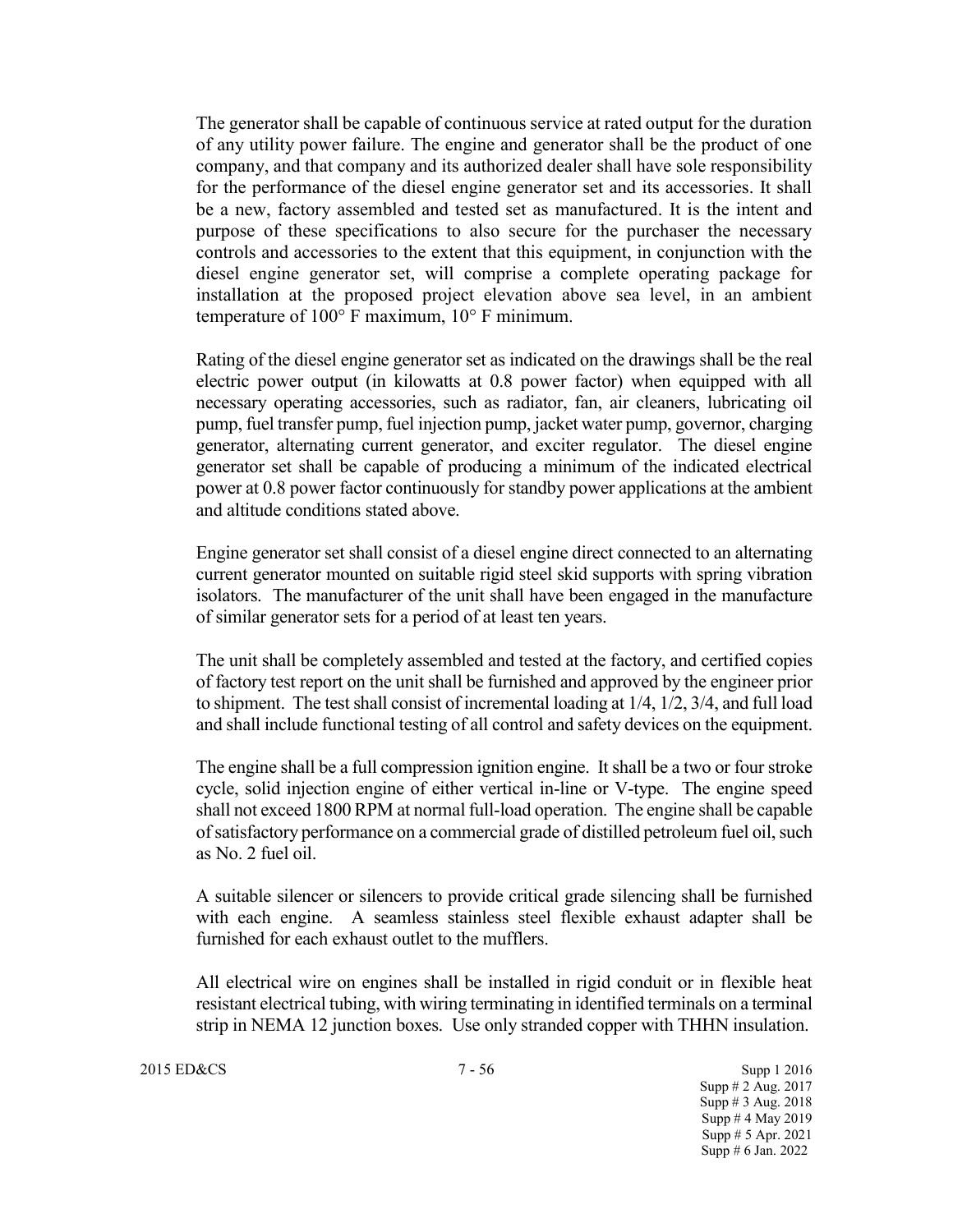The engine shall be equipped with an engine driven battery charging alternator and voltage regulator to maintain the battery at full charge when the engine is running.

The engine shall be equipped with automatic safety controls which will shut down the engine in the event of low lubricating oil pressure, high jacket water temperature, and engine overspeed and energize alarm lights on the control panel. Alarm lights shall be manually resettable.

The engine starting panel shall automatically provide four cranking and three rest periods. Operation shall be initiated by a maintained contact in the automatic transfer switch. The automatic starting panel control switch shall include the positions of "Automatic", "Off", and "Manual". The automatic starting panel shall contain 24-volt alarm lights energized by the safety controls. A 24-volt alarm light shall also be energized if the engine has not started by the end of the fourth cranking cycle. In addition, a normally open contact shall be provided to close when the engine crank system has automatically shut down, or the coolant temperature is above normal, or the oil pressure is below normal, or upon engine over speed. This contact closure shall be available on an identified pair of terminal block points and shall be wired by the contractor to the alarm annunciator, if indicated. This contact closure shall be a "prealarm" and shall occur before actual shutdown of the engine generator set.

All accessories needed for the proper operation of the generating set shall be furnished and installed. These shall include but are not limited to a muffler, flexible exhaust connection, exhaust pipe, starting batteries, battery cables, battery rack, battery charger, fuel tank and lines, flexible fuel line connections to engine, weatherproof housing, and detailed operation and maintenance manuals with parts lists. Provide full charges of engine oil, antifreeze, and No. 2 diesel fuel. Leave fuel tank full of fuel after all testing is complete.

A weather protective sound attenuating enclosure shall be provided. The enginegenerator shall be factory enclosed in a 12 gauge steel enclosure constructed with corner posts, uprights and headers. The roof shall be made of aluminum, shaped to aid in the runoff of water, and include a drip edge. The enclosure shall be coated with electrostatisically applied powder paint baked and finished to manufacturer's specifications. The color will be tan-standard. The enclosure shall be completely lined with 1" thick UL 94 HF-1 listed sound deadening material. This material must be of a self-extinguishing design. The enclosure is to have large, hinged, removable doors to allow access to the engine, alternator and control panel. Hinges and all exposed fasteners will be stainless steel. Each door will have lockable hardware with identical keys. Padlocks do not meet this specification.

The exhaust silencer(s) shall be provided of the size as recommended by the manufacturer and shall be of critical grade. The silencer(s) shall be mounted within the weather protective enclosure for reduced exhaust noise and provide a clean,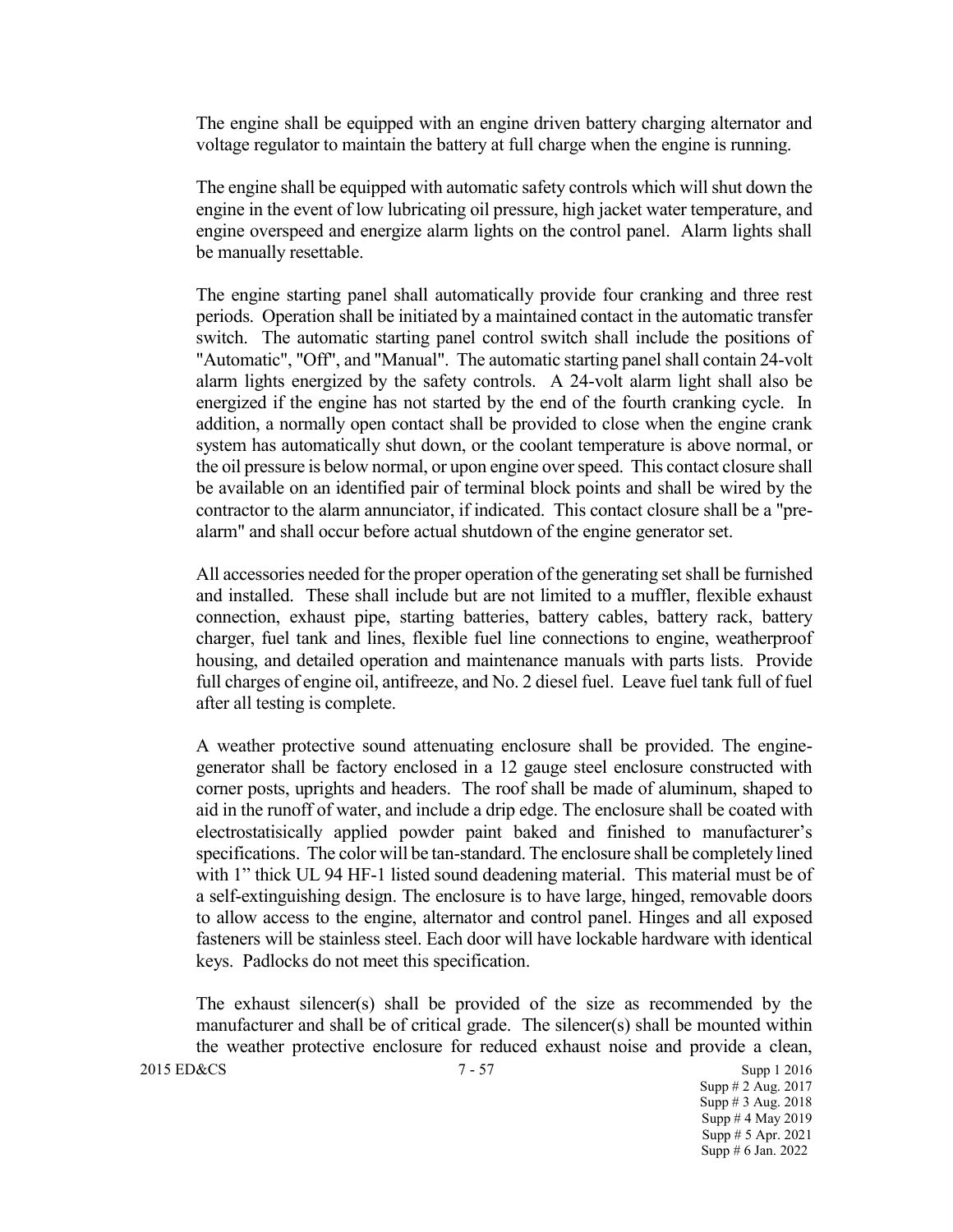smooth exterior design. It shall be connected to the engine with a flexible, seamless, stainless steel exhaust connection. A rain cap will terminate the exhaust pipe. All components must be properly sized to assure operation without excessive back pressure when installed.

The generator enclosure shall be furnished with an access platform with safety railing, grating, and stairs, to provide safe and convenient access to all parts of the generator and controls that require operator maintenance or inspection. The access platform shall be designed and located so that all generator maintenance can be performed without the need for ladders. The access platform shall be located within five vertical feet of the top of the uppermost maintenance access door/panel in the sidewalls of the generator enclosure. If the top of the uppermost maintenance access door/panel is within six vertical feet of the generator's concrete slab, the access platform and stairs are not required. The platform design shall preclude the use of any ladders for maintenance purposes.

After the installation of the engine generator set is complete and prior to acceptance by the owner, the engine generator set shall be subjected to a full load test. Any defects, which become evident during this test, shall be corrected by the Contractor at his expense.

Safety shutdown features shall be tested by simulating the primary device contact closure.

The automatic transfer switch shall be furnished as shown on the drawings with full load current rating as indicated at 3 phase, 3 pole, 60 Hertz AC normal and standby. The transfer switches shall be capable of switching all classes of load and shall be rated for continuous duty when installed in a non-ventilated enclosure constructed in accordance with Underwriters' Laboratories, Inc., Standard UL-508.

The transfer switch shall be equipped with dual operators to provide a 5 second delay in neutral position to permit pump motors to completely stop during transfer from the normal source to the standby source, and from the standby source to the normal source. The normal and standby contacts shall be positively interlocked mechanically and electrically to prevent simultaneous closing.

Main contacts shall be mechanically locked in position in both the normal and standby positions without the use of hooks, latches, magnets, or springs, and shall be silver tungsten alloy protected by arcing contacts, with magnetic blowouts on each pole. Interlocked molded case circuit breakers are not acceptable.

The transfer switch shall be equipped with a manual operator that is designed to prevent injury to the operating personnel if the electrical operator should suddenly become energized during manual transfer.

2015 ED&CS 3upp 1 2016 Supp # 2 Aug. 2017 Supp # 3 Aug. 2018 Supp # 4 May 2019 Supp # 5 Apr. 2021 Supp # 6 Jan. 2022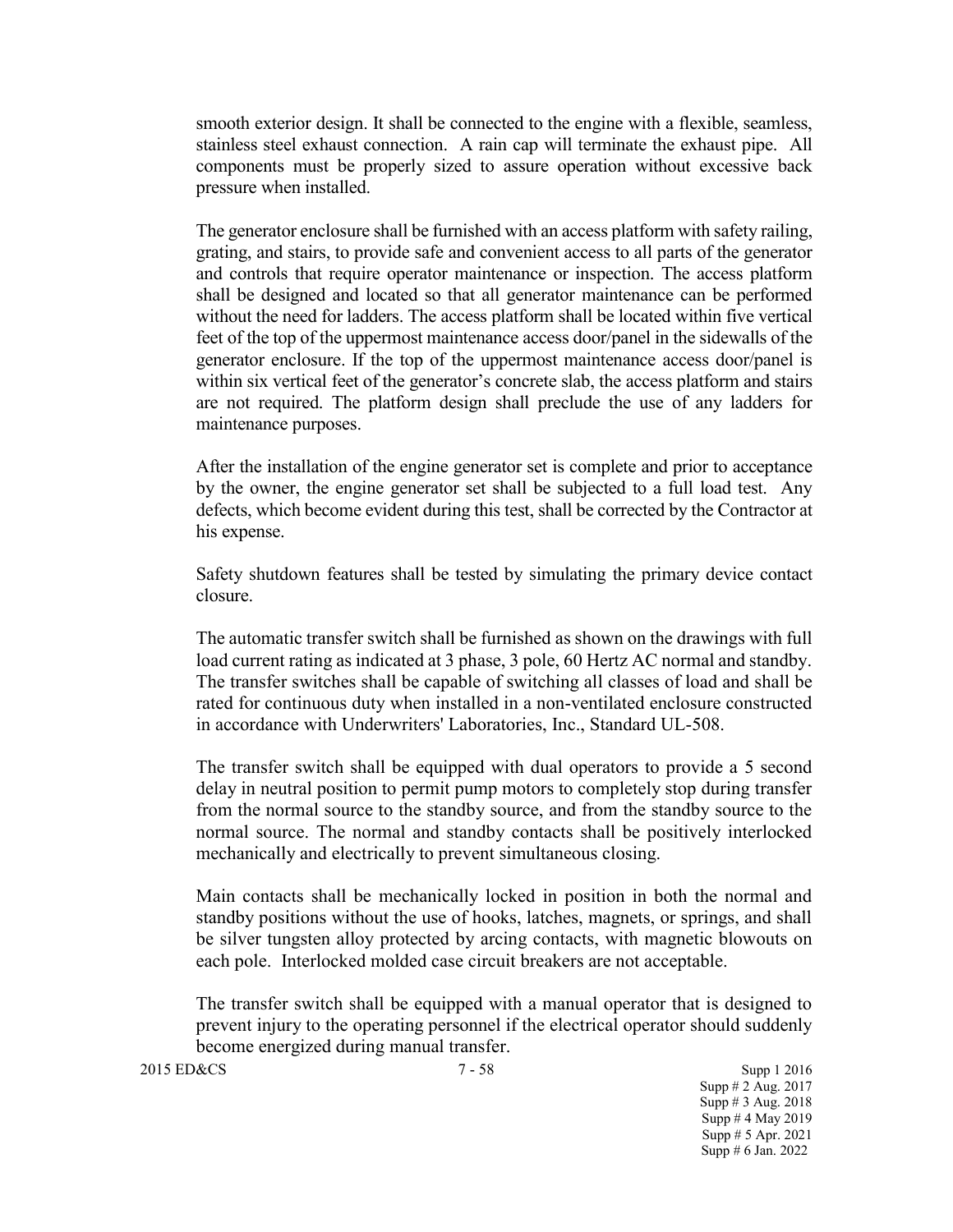The manual operator shall provide the same contact-to-contact transfer speed as the electrical operator to prevent a flashover from switching the main contacts slowly.

Engine starting contacts shall be provided to start the generating plant if any phase of the normal source drops below 80% of rated voltage, after a non-adjustable time delay period of 3 seconds, to allow for momentary dips. The transfer switch shall transfer to standby as soon as the voltage and frequency have reached 90% of rated voltage. After restoration of normal power on all phases to 90% of rated voltage, an adjustable time-delay period of 0-30 minutes shall delay retransfer to normal power until it has had time to stabilize.

If the standby power source should fail during the time delay period, the time delay shall be bypassed, and the switch shall return immediately to the normal source. After the switch has re-transferred to normal, the engine generator shall be allowed to operate at no load for an adjustable period of time (0-15 minutes) to allow it to cool before shutdown. The transfer switch shall include a test switch to simulate normal power failure, pilot lights on the cabinet door to indicate the switch closed on normal or standby, and two auxiliary contacts on the main shaft, one closed on normal, and the other closed on emergency. In addition, one set of relay contacts shall be provided to open on loss of the normal power supply. All relays, timers, control wiring and accessories to be front accessible.

As a precondition for approval, all transfer switches, complete with timers, relays and accessories shall be listed by Underwriters' Laboratories, Inc. in their Electrical Construction Materials Catalogue under Standard UL-1008 (automatic transfer switches) and approved for use on Emergency Systems. UL label shall be affixed to switch.

In addition to the above, the transfer switch must have a short circuit with capability in excess of the UL minimum requirements as follows:

| $100-150$ amperes | 16,000 RMS amperes symmetrical |
|-------------------|--------------------------------|
| $150-225$ amperes | 20,000 RMS amperes symmetrical |
| $400-800$ amperes | 40,000 RMS amperes symmetrical |
| 1000-1600 amperes | 50,000 RMS amperes symmetrical |
| 2000-3000 amperes | 73,000 RMS amperes symmetrical |

To establish conformance with the above, the manufacturer must produce certified test reports from an independent testing laboratory to verify that identical samples have been subjected to three phase short circuit currents at 480 VAC, for a minimum of 3 cycles duration, without contact damage or contact welding and without the use of current limiting fuse protection. Oscillograph traces are to be supplied to verify that the test parameters have been met.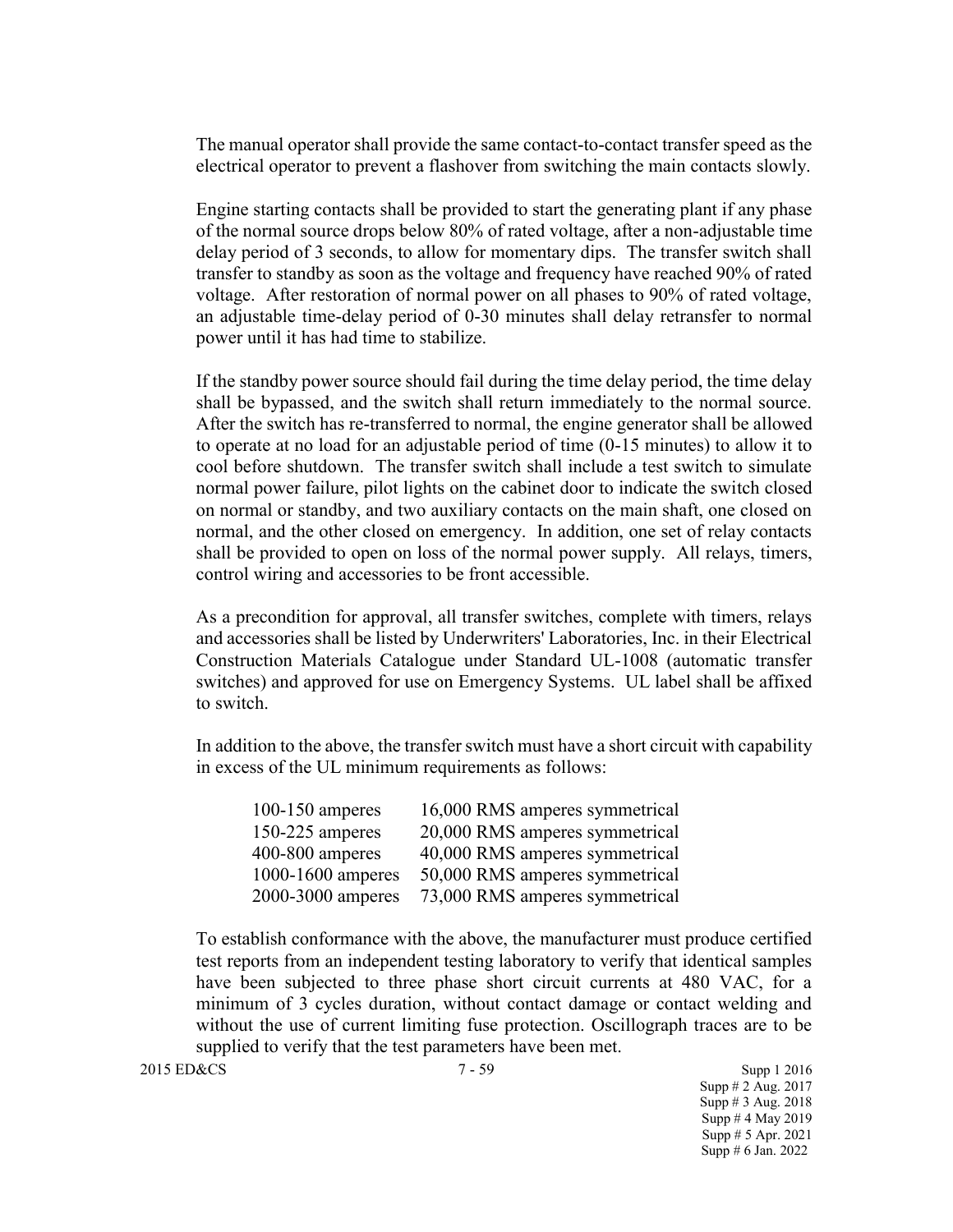All transfer switches shall be provided by the same vendor as the generator. Transfer switches fabricated using molded case circuit breakers or interlocked contactors shall not be acceptable.

The transfer switch shall be furnished with auxiliary contacts on the switch mechanism, to be used as inputs to the SCADA system to relay the switch's position. The Contractor shall be responsible for furnishing and installing all required wiring and conduits from the SCADA termination cabinet to the transfer switch.

The automatic transfer switch shall be furnished in a NEMA 12 enclosure for indoor installation, or a NEMA 4 enclosure for exterior exposure, where permitted by the Town staff.

### **Q. SCADA**

The Contractor shall furnish a complete SCADA system that is in complete conformance with the Town of Holly Springs Standards and is compatible with the existing equipment.

#### **R. Testing and Inspection**

**Hydrostatic Testing of Force Main**: The force main shall be completely filled with water, all air shall be expelled from the pipe, and the discharge end of the pipeline shall be plugged and adequately blocked before the hydrostatic test begins.

The force main shall be tested to a pressure of 200 psi or 3 times the rated Total Dynamic Head of the pumps in psi, whichever is larger, as measured at the lowest elevation of the pipeline, for a duration of 2 hours. The pressure gauge used in the hydrostatic test shall be calibrated in increments of 10 psi or less. At the end of the test period, the leakage shall be measured with an accurate water meter.

| PIPE SIZE ALLOWABLE LEAKAGE |                               |  |
|-----------------------------|-------------------------------|--|
| Pipe size                   | Leakage per 1000 feet of pipe |  |
| (inches)                    | (gallons)                     |  |
|                             | 0.85                          |  |
| 6                           | 1.28                          |  |
|                             | 1.70                          |  |
| 12                          | 2.56                          |  |
| 16                          | 3.40                          |  |
|                             | 4.25                          |  |

2015 ED&CS 3upp 1 2016 Supp # 2 Aug. 2017 Supp # 3 Aug. 2018 Supp # 4 May 2019 Supp # 5 Apr. 2021 Supp # 6 Jan. 2022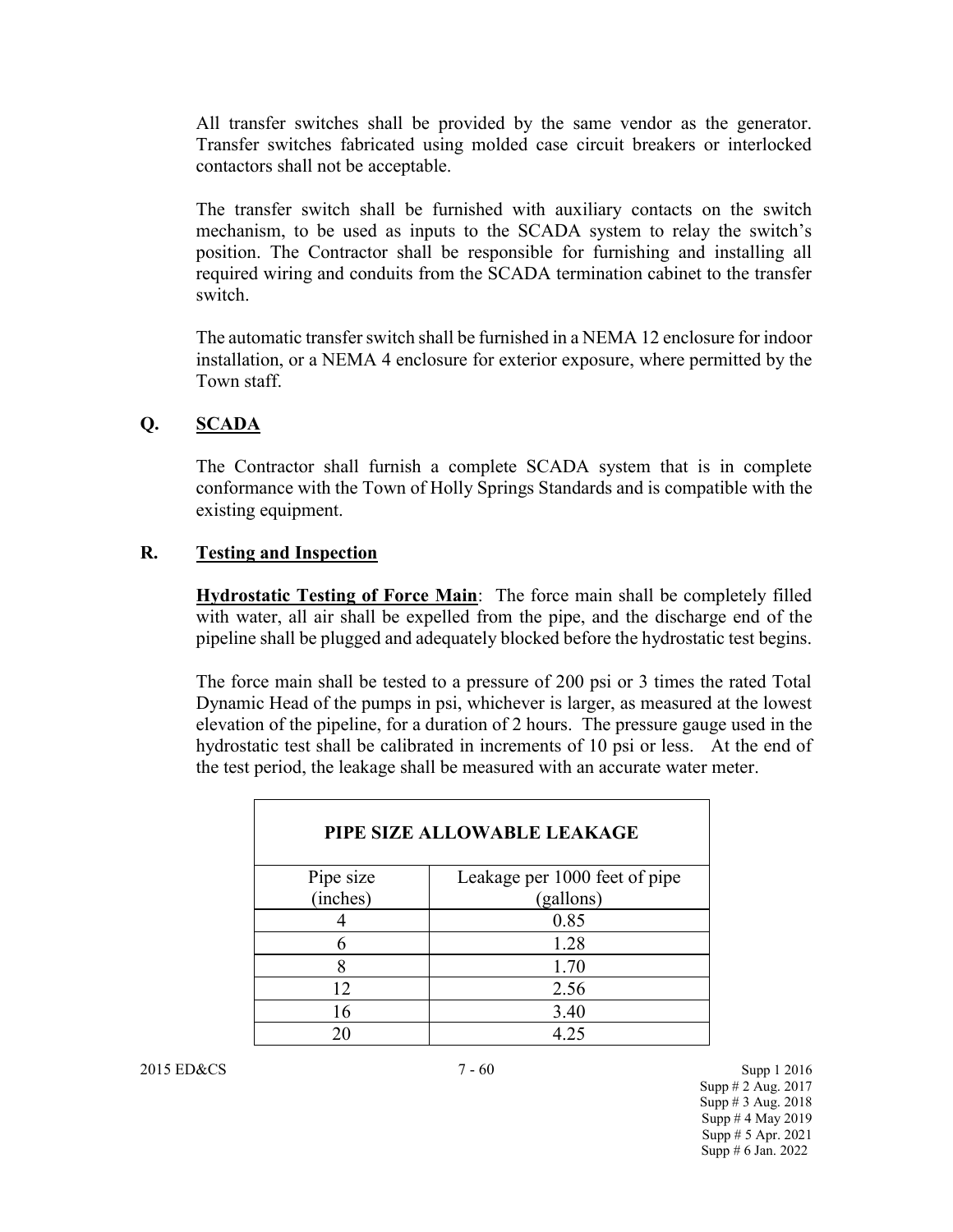All visible leaks are to be repaired regardless of the amount of leakage.

**Operational Test**: A full operational test is required in conjunction with the punch list inspection before the pump station can be accepted by the Town of Holly Springs for routine maintenance. The Town of Holly Springs Field Inspection Test and Report (at end of Section 7.00) shall be completed during the test. The wet well shall be thoroughly cleaned to remove dirt, mud, gravel, and other foreign debris. The force main must be full and the wet well must be full to the high-water alarm mark. The operational test shall check the proper functioning of the pumps, pump controls, and other pump station equipment. The pump and motor serial numbers shall be verified. All components of the pump station shall be checked to ensure that they are capable of performing the service intended. Contractor shall pull and reset both pumps in the presence of Town staff before approval of the guide rail system. The operational test shall be performed by the Town of Holly Springs. The Contractor or Developer shall ensure that a representative from the various pump station equipment manufacturers are present at the operational test to review proper operation of the equipment with the Town of Holly Springs personnel.

**Contractor's Responsibility**: The Contractor shall furnish all materials, labor, and equipment to perform all testing. The Contractor shall coordinate with the Town of Holly Springs for the use of water for testing.

## **S. Equipment Manufacturer List**

The table on the following page identifies equipment manufacturers that are considered most suitable for the anticipated service in wastewater pump stations. Alternate manufacturers may be proposed for the Town's approval, with supporting information, demonstrating the alternate manufacturers equipment is equal to the named manufacturers equipment.

2015 ED&CS 7 - 61 Supp 1 2016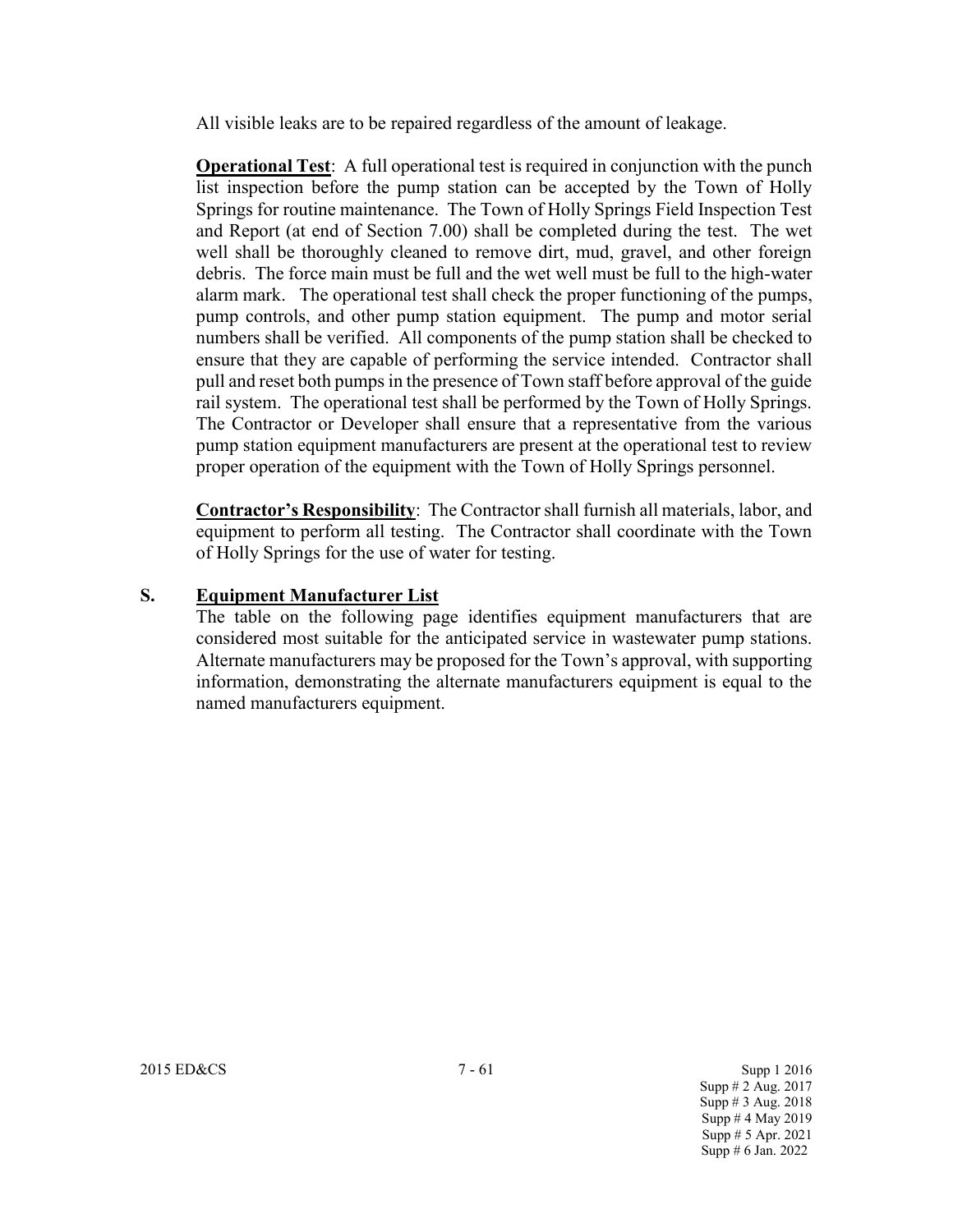| <b>EQUIPMENT</b>                                                                                                                 | <b>MANUFACTURER</b>                                                                                                    |  |
|----------------------------------------------------------------------------------------------------------------------------------|------------------------------------------------------------------------------------------------------------------------|--|
| <b>VALVES</b>                                                                                                                    | American, Mueller; APCO swing check<br>valve (ValMatic)                                                                |  |
| <b>REDUCED PRESSURE ZONE (RPZ)</b><br><b>BACKFLOW PREVENTION VALVES</b>                                                          | Watts, Hersey, Wilkens                                                                                                 |  |
| <b>SUBMERSIBLE GRINDER PUMPS</b>                                                                                                 | Muffin Monster with guide rails (JWC<br>Environmental)                                                                 |  |
| <b>ACCESS HATCH</b>                                                                                                              | Halliday, Bilco                                                                                                        |  |
| <b>ODOR CONTROL SYSTEM</b>                                                                                                       | Evoqua                                                                                                                 |  |
| <b>HOISTING EQUIPMENT</b>                                                                                                        | Acco Industries, Yale, Lift-Tech<br>International (outdoor rated)                                                      |  |
| <b>SUBMERSIBLE PUMP SYSTEMS</b>                                                                                                  | ABS USA (Sultzer), Fairbanks Morse<br>Pumps (Pentair Water), Flygt USA<br>(Xylem)                                      |  |
| <b>ELECTRICAL CABINETS &amp;</b><br><b>ENCLOSURES</b>                                                                            | <b>Integrated Controls</b>                                                                                             |  |
| <b>FLOAT SWITCHES</b>                                                                                                            | Roto Float (Anchor Scientific, Inc),<br>compatible (SJE Rhombus, Conery)                                               |  |
| <b>FLOW METER,</b><br><b>ELECTORMAGNETIC</b>                                                                                     | Badger M-3000                                                                                                          |  |
| <b>FORCE MAIN AIR VACUUM/AIR</b><br><b>RELEASE VALVES</b>                                                                        | Val-Matic stainless steel ball valve and<br>handle with flushing hardware, model to<br>be determined at time of review |  |
| PACKAGED DIESEL ENGINE<br><b>GENERATOR SYSTEM (TRANSFER</b><br><b>SWITCH TO BE PROVIDED BY</b><br><b>GENERATOR MANUFACTURER)</b> | Caterpillar, Inc., Cummins Power<br>Generation, Onan Division, Detroit Diesel<br>Corp., Kohler                         |  |
| <b>SCADA</b>                                                                                                                     | Micro-Comm, Inc.                                                                                                       |  |
| <b>INTERNAL PIPE LINING</b>                                                                                                      | Protecto (401)                                                                                                         |  |
| <b>POLYUREA COATINGS</b>                                                                                                         | Duramer 1030 (SewerCote)                                                                                               |  |
| PRECAST CONCRETE BUILDINGS                                                                                                       | Easi Span Building                                                                                                     |  |

## **7.8 INDIVIDUAL SEPTIC TANK SYSTEMS**

Individual septic tank systems, where approved, shall be required to meet Wake County Standards and permitted through Wake County. No low pressure-type septic systems shall be allowed.

# (CHECKLIST FOLLOWING)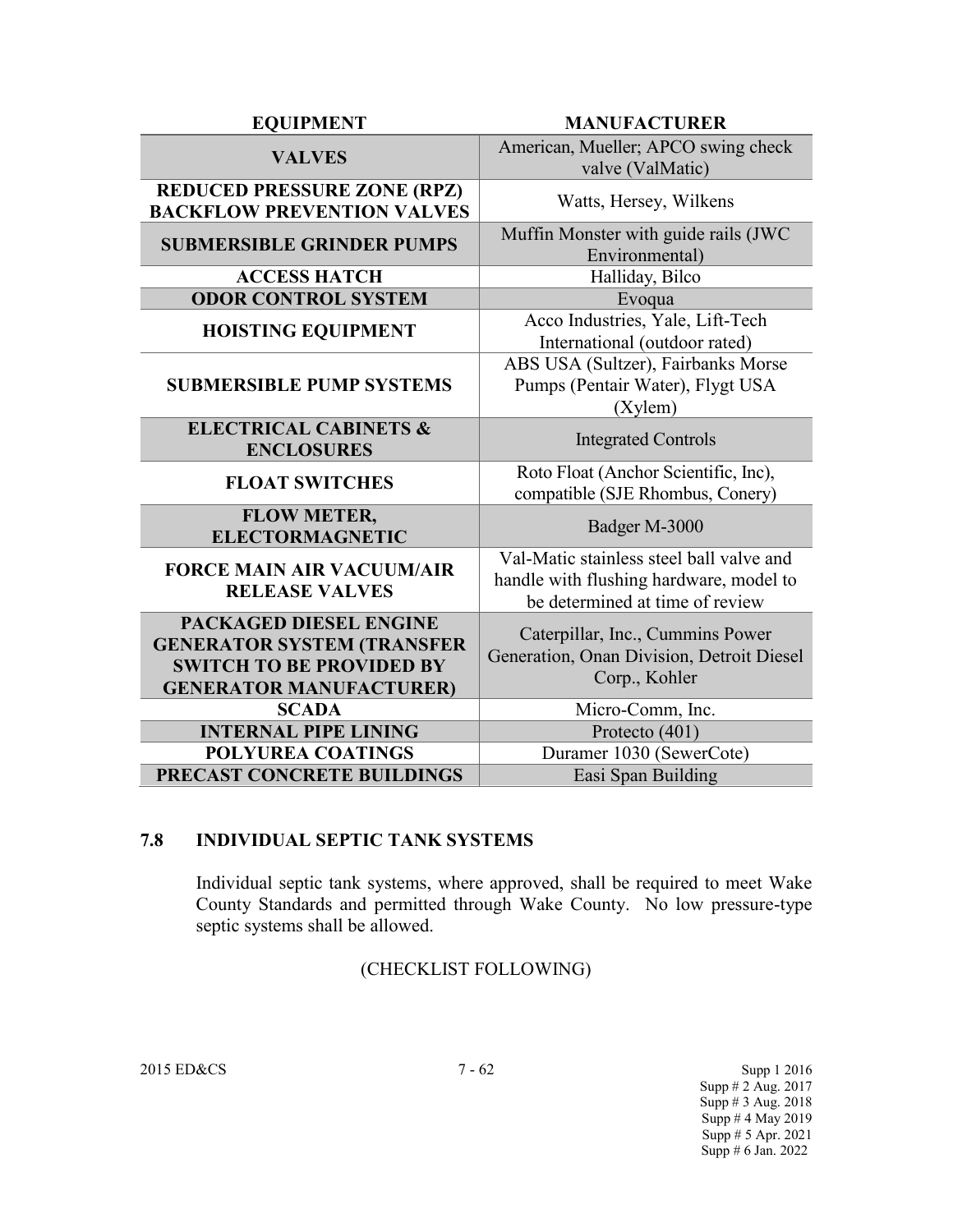

#### **TOWN OF HOLLY SPRINGS GUIDELINES FOR PUMP STATION FINAL FIELD INSPECTION AND OPERATIONAL TEST**

**Project:**

## **The following items shall be provided by the Developer to the Utilities and Infrastructure Services Department** *before* **the Final Field Inspection and Operational Test begins:**

| أحالها أحالها لمالها لمالها لمالها لمالها لمالها لمالها لمالها لمالها لمالها لمالها لمالها لماله | Four (4) copies O&M Manuals signed and sealed by the design engineer, including:                        |
|--------------------------------------------------------------------------------------------------|---------------------------------------------------------------------------------------------------------|
|                                                                                                  | Cover sheet with the following listed:                                                                  |
|                                                                                                  | Pump manufacturer                                                                                       |
|                                                                                                  | Source of repair parts (phone and address)                                                              |
|                                                                                                  | Rated capacity (GPM) of pumps                                                                           |
|                                                                                                  | Total dynamic head (TDH) of pumps                                                                       |
|                                                                                                  | Model number of pumps                                                                                   |
|                                                                                                  | Serial number of each pump                                                                              |
|                                                                                                  | Impeller diameter each pump                                                                             |
|                                                                                                  | Data plate information from each motor                                                                  |
|                                                                                                  | Data on all other pump station equipment                                                                |
|                                                                                                  | Pump Performance Design Curves                                                                          |
|                                                                                                  | <b>CERTIFIED</b> pump performance curves (including pump cut-off lines) with operating conditions on it |
|                                                                                                  | As-built detailed, dimensioned drawings of pump and pump base elbow                                     |
|                                                                                                  | As-built detailed, dimensioned drawings of pump motor                                                   |
|                                                                                                  | As-built control panel wiring diagram                                                                   |
|                                                                                                  | Pump and motor Installation and Service Manual                                                          |
|                                                                                                  | Detailed information on:                                                                                |
|                                                                                                  | Control panel                                                                                           |
|                                                                                                  | Alarm dialer                                                                                            |
|                                                                                                  | Generator                                                                                               |
|                                                                                                  | Mylar as-built one (1) copy plus three $(3)$ blueprints                                                 |
|                                                                                                  | PE certification                                                                                        |
|                                                                                                  | Warranty Letter                                                                                         |
|                                                                                                  | Recorded Easement or Right of Way documentation for access                                              |
|                                                                                                  | Documentation of site dedication                                                                        |
|                                                                                                  | <b>Pump Station Maintenance Agreement</b>                                                               |
|                                                                                                  | Crane Certification will be required to document compliance with OSHA Standards                         |
|                                                                                                  | Ownership of power with Duke Energy transferred to Town of Holly Springs                                |
|                                                                                                  | Ensure the pump station address is the permanent address.                                               |
|                                                                                                  |                                                                                                         |

*Date of Inspection: Inspector:*

*Attendees:*

**Final Field Inspection and Operational Test-Required Inspections:**

2015 ED&CS 7 - 63 Supp 1 2016 Supp # 2 Aug. 2017 Supp # 3 Aug. 2018 Supp # 4 May 2019 Supp # 5 Apr. 2021 Supp # 6 Jan. 2022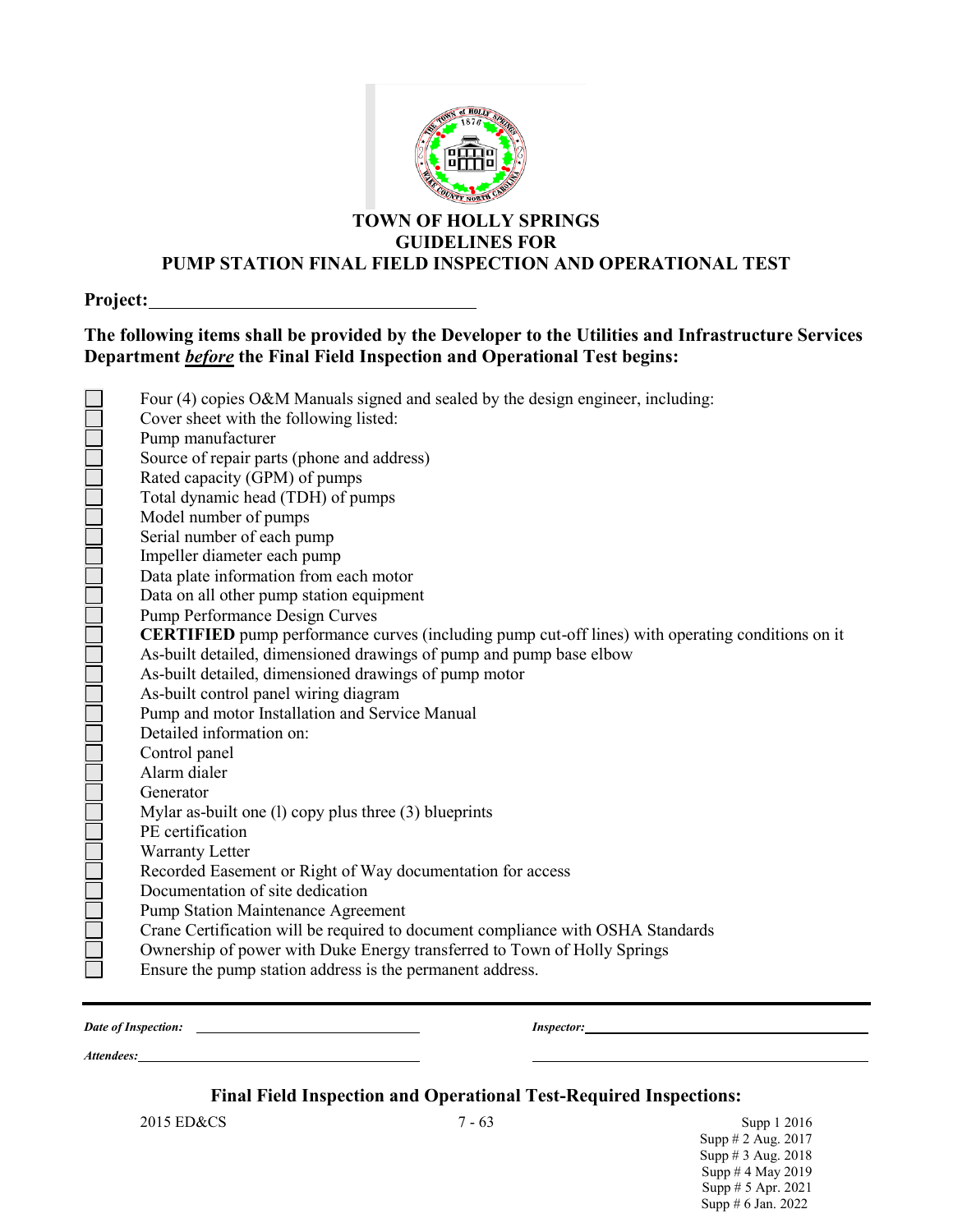### **(Check off as completed/passed):**

**The following items should be field inspected for compliance with approved plans and Town Standards. All employees shall conform to the Town of Holly Springs Safety Policies and Procedures in the course of making the following inspections. Attention is directed especially to the Town's existing policies pertaining to electrical systems and confined space entry. Owner shall ensure that design engineer, subconsultant design professionals, equipment representatives, and labor is present for the field inspection.**

|                                                                                      | <b>Pumps</b>                                                                         |  |  |  |
|--------------------------------------------------------------------------------------|--------------------------------------------------------------------------------------|--|--|--|
|                                                                                      | Two pumps - field check the plates on pumps to insure conformance with design plans  |  |  |  |
|                                                                                      | and O&M manuals (Manufacturer, GPM, TDH, Model Number, Serial Number, Impeller       |  |  |  |
| Size)                                                                                |                                                                                      |  |  |  |
|                                                                                      | Pump start-up (both pumps) on regular power feed                                     |  |  |  |
|                                                                                      | Pump start-up (both pumps) on back-up power feed (generator)                         |  |  |  |
|                                                                                      | Verify automatic switch to back-up power source during power failure                 |  |  |  |
|                                                                                      | Verify automatic cycling between two pumps                                           |  |  |  |
|                                                                                      |                                                                                      |  |  |  |
|                                                                                      | <b>Valve Vault</b>                                                                   |  |  |  |
|                                                                                      | Valve Vault                                                                          |  |  |  |
|                                                                                      | Check valve as designed                                                              |  |  |  |
|                                                                                      | Gate valve as designed                                                               |  |  |  |
|                                                                                      | Pressure gauge                                                                       |  |  |  |
|                                                                                      | Vault drain back to wet well with Back Flap                                          |  |  |  |
|                                                                                      |                                                                                      |  |  |  |
|                                                                                      | <b>Site</b>                                                                          |  |  |  |
|                                                                                      | Positive drainage away from station                                                  |  |  |  |
|                                                                                      | 12' access road (min. 8" depth stone) with good drainage & cross drainage            |  |  |  |
|                                                                                      | Adequate gravel area for vehicular turn-around installed                             |  |  |  |
|                                                                                      | 6' chain link fence with 3 strands barb wire (galvanized or aluminum)                |  |  |  |
|                                                                                      | Signage "Town of Holly Springs"<br>[station to be named by the Town]                 |  |  |  |
|                                                                                      | Pump Station, [address here], Emergency 919-557-9111" (white on blue lettering)      |  |  |  |
|                                                                                      | Ground cover outside fence                                                           |  |  |  |
|                                                                                      | Vehicular accessibility to pumps                                                     |  |  |  |
|                                                                                      | Concrete pad inside fence area                                                       |  |  |  |
|                                                                                      | 12" minimum width gate with 180 degree opening (non-obstructed)                      |  |  |  |
|                                                                                      | 600-watt sodium vapor light with photocell (30' mounting height) with switch on pole |  |  |  |
|                                                                                      | Opaque buffers installed                                                             |  |  |  |
|                                                                                      | Power to PS converted to Town of Holly Springs account with Duke Energy.             |  |  |  |
|                                                                                      | Water service converted to Town of Holly Springs account                             |  |  |  |
|                                                                                      |                                                                                      |  |  |  |
|                                                                                      | <b>Odor Control</b>                                                                  |  |  |  |
|                                                                                      | Chemical feed facility for odor control (if required)                                |  |  |  |
|                                                                                      | 2500-gallon liquid chemical storage tank                                             |  |  |  |
|                                                                                      |                                                                                      |  |  |  |
|                                                                                      | Evoqua Bioxide® chemical feed system complete with a VersaDose® $LT(VDLT)$           |  |  |  |
|                                                                                      | control system                                                                       |  |  |  |
| Modular building (neutral colors) to house tanks and pumps; with lights, heater, and |                                                                                      |  |  |  |
| sump pump                                                                            |                                                                                      |  |  |  |
|                                                                                      | 2015 ED&CS<br>$7 - 64$<br>Supp 1 2016                                                |  |  |  |
|                                                                                      | Supp # 2 Aug. 2017                                                                   |  |  |  |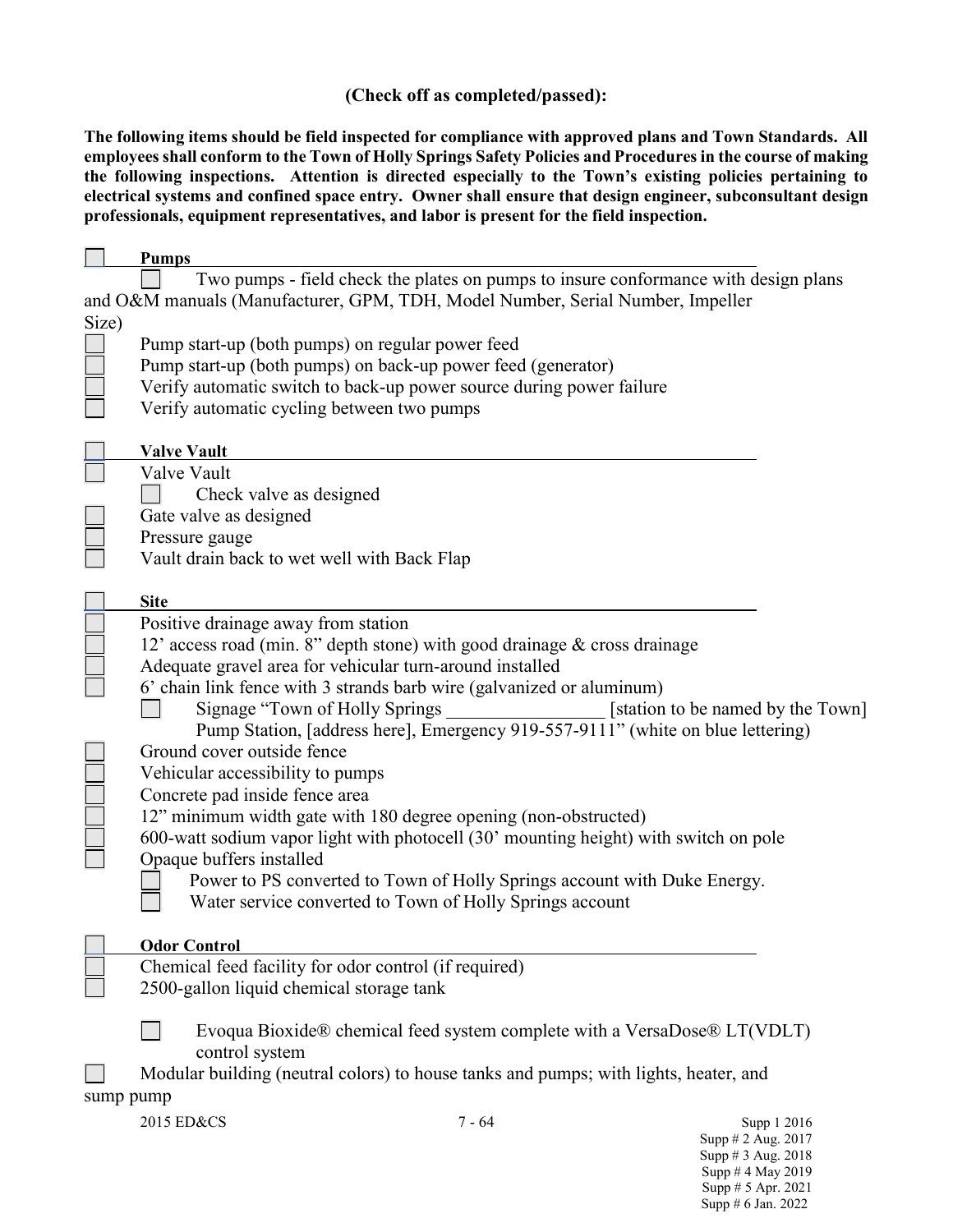| Containment system in case of chemical spill<br>Eye wash<br>Mechanical ventilation (if required)                                                                                                                                                                                                                                                                                                        |  |
|---------------------------------------------------------------------------------------------------------------------------------------------------------------------------------------------------------------------------------------------------------------------------------------------------------------------------------------------------------------------------------------------------------|--|
| Crane/wrench/chain horse<br>For pumps $\leq$ 7hp, provide wrench<br>For pumps $>$ 7hp, provide chain horse<br>Provide lifting rings every 6' on lifting chain<br>Chain bucket                                                                                                                                                                                                                           |  |
| Wet Well<br>Cleaned of all debris and filled with water<br>6' minimum diameter<br>Interior joints grouted<br>Koppers super service black coating (2 coats)<br>Aluminum trash basket with rope chain<br>All bolts stainless steel<br>Independent hatch for raising basket<br>Access hatch and steps (check location)<br>D.I. vent with bronze insect screen<br>Class 50 DIP suction discharge and piping |  |
| <b>Electrical</b><br>Generator-field check plate on generator to ensure conformance with design plans and                                                                                                                                                                                                                                                                                               |  |
| O&M Manual<br>3 Phase 240 VAC or 480 VAC<br>Meter Base<br>Nema 3R single throw safety switch<br>Nema 3R double throw safety switch<br>Building: electrical inspector has approved<br>Automatic maintenance operation on timer (minimum weekly)                                                                                                                                                          |  |
| <b>Alarm Dialer/SCADA</b><br>Lockable Nema 4 enclosure<br>120 VAC electrical supply<br>Backup battery<br>Surge protectors on power and telephone lines<br>Dialer programmed with emergency phone numbers<br>Approved model in accordance with plans<br>Telephone line installed<br><b>SCADA</b> installed                                                                                               |  |
| <b>Pump Motor Controls</b><br>Aluminum weatherhood 7' height with 4' overhang with severe service paint<br>Nema 3R enclosure with locking hasp<br>Hinged inner door with overload reset buttons, circuit breakers, switches, $2nd$ pilot lights<br>as the only accessible components when closed                                                                                                        |  |